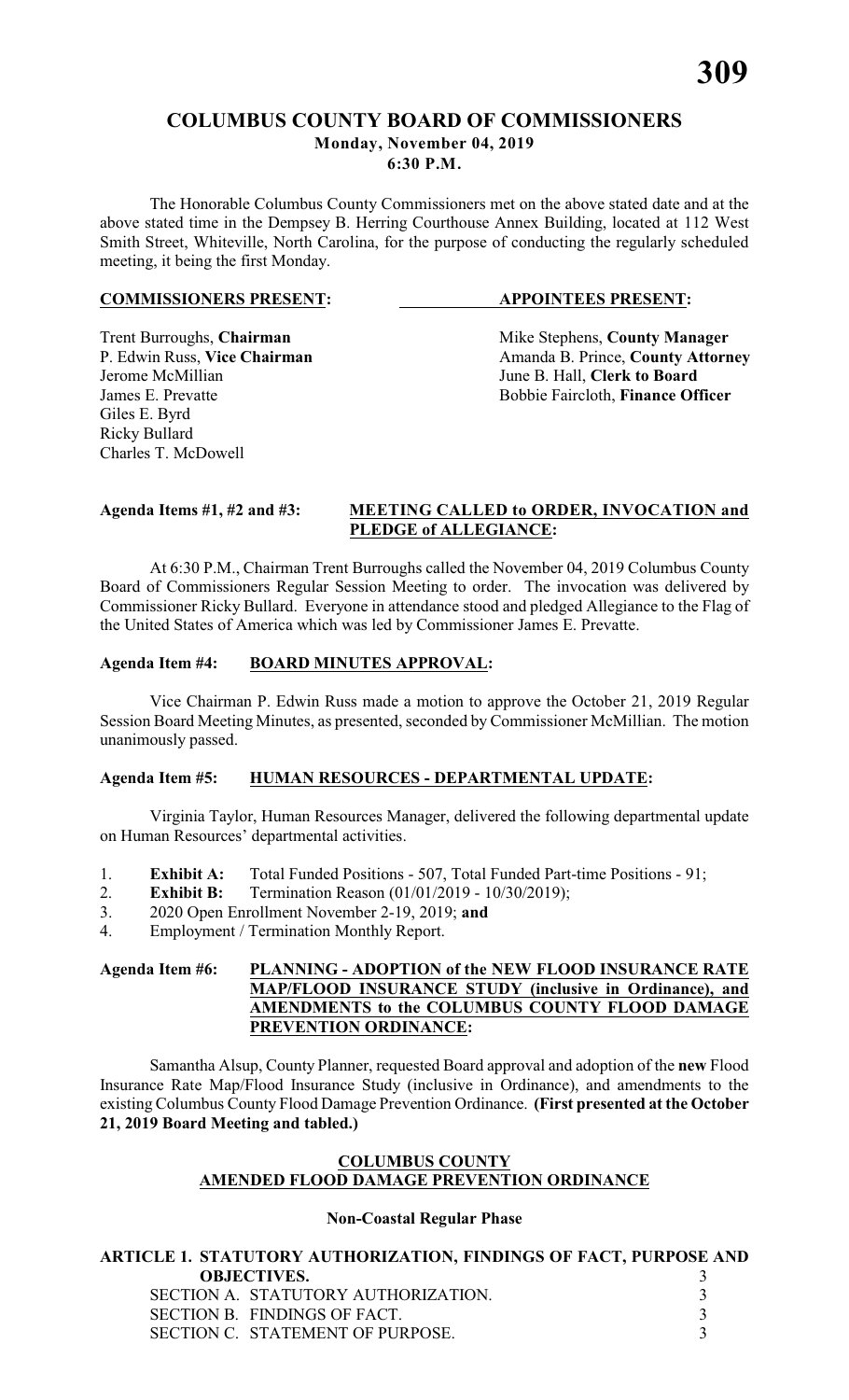**310**

|                                   | SECTION D. OBJECTIVES.                                            | $\mathfrak{Z}$ |
|-----------------------------------|-------------------------------------------------------------------|----------------|
| <b>ARTICLE 2. DEFINITIONS.</b>    |                                                                   | $\overline{4}$ |
|                                   | <b>ARTICLE 3. GENERAL PROVISIONS.</b>                             | 10             |
|                                   | SECTION A. LANDS TO WHICH THIS ORDINANCE APPLIES.                 | 10             |
|                                   | SECTION B. BASIS FOR ESTABLISHING THE SPECIAL FLOOD HAZARD AREAS. |                |
|                                   | 10                                                                |                |
|                                   | SECTION C. ESTABLISHMENT OF FLOODPLAIN DEVELOPMENT PERMIT.        |                |
|                                   |                                                                   | 10             |
|                                   | SECTION D. COMPLIANCE.                                            | 10             |
|                                   | SECTION E. ABROGATION AND GREATER RESTRICTIONS.                   | 10             |
|                                   | SECTION F. INTERPRETATION.                                        | 10             |
|                                   | SECTION G. WARNING AND DISCLAIMER OF LIABILITY.                   | 10             |
|                                   | SECTION H. PENALTIES FOR VIOLATION.                               | 11             |
| <b>ARTICLE 4. ADMINISTRATION.</b> |                                                                   | 11             |
|                                   | SECTION A. DESIGNATION OF FLOODPLAIN ADMINISTRATOR.               | 11             |
|                                   | SECTION B. FLOODPLAIN DEVELOPMENT APPLICATION, PERMIT AND         |                |
|                                   | CERTIFICATION REQUIREMENTS.                                       | 11             |
|                                   | SECTION C. DUTIES AND RESPONSIBILITIES OF<br>THE FLOODPLAIN       |                |
|                                   | ADMINISTRATOR.                                                    | 14             |
|                                   | SECTION D. CORRECTIVE PROCEDURES.                                 | 16             |
|                                   | SECTION E. VARIANCE PROCEDURES.                                   | 17             |
|                                   | <b>ARTICLE 5. PROVISIONS FOR FLOOD HAZARD REDUCTION.</b>          | 18             |
|                                   | SECTION A. GENERAL STANDARDS.                                     | 19             |
|                                   | SECTION B. SPECIFIC STANDARDS.                                    | 20             |
|                                   | SECTION C. RESERVED.                                              | 23             |
|                                   | SECTION D. STANDARDS FOR FLOODPLAINS WITHOUT ESTABLISHED BASE     |                |
|                                   | FLOOD ELEVATIONS.                                                 | 23             |
|                                   | SECTION E. STANDARDS FOR RIVERINE FLOODPLAINS WITH BASE FLOOD     |                |
|                                   | ELEVATIONS BUT WITHOUT ESTABLISHED FLOODWAYS OR                   |                |
|                                   | NON-ENCROACHMENT AREAS. 24                                        |                |
|                                   | SECTION F. FLOODWAYS AND NON-ENCROACHMENT AREAS.                  | 24             |
|                                   | SECTION G. STANDARDS FOR AREAS OF SHALLOW FLOODING (ZONE AO).     |                |
|                                   |                                                                   | 25             |
|                                   | SECTION H. STANDARDS FOR AREAS OF SHALLOW FLOODING (ZONE AH).     |                |
|                                   |                                                                   | 25             |
|                                   |                                                                   |                |
|                                   |                                                                   |                |

| <b>ARTICLE 6. LEGAL STATUS PROVISIONS.</b>                     | 25 |
|----------------------------------------------------------------|----|
| SECTION A. EFFECT ON RIGHTS AND LIABILITIES UNDER THE EXISTING |    |
| FLOOD DAMAGE PREVENTION ORDINANCE.                             | 25 |
| SECTION B. EFFECT UPON OUTSTANDING FLOODPLAIN DEVELOPMENT      |    |
| <b>PERMITS</b>                                                 | 26 |
| SECTION C. SEVERABILITY.                                       | 26 |
| SECTION D. EFFECTIVE DATE.                                     | 26 |
| SECTION E. ADOPTION CERTIFICATION.                             | 26 |
|                                                                |    |

#### **COLUMBUS COUNTY FLOOD DAMAGE PREVENTION ORDINANCE**

#### **Non-Coastal Regular Phase**

#### **ARTICLE 1. STATUTORY AUTHORIZATION, FINDINGS OF FACT, PURPOSE AND OBJECTIVES.**

# **SECTION A. STATUTORY AUTHORIZATION.**

The Legislature of the State of North Carolina has in Part 6, Article 21 of Chapter 143; Parts 3 and 4 of Article 18 of Chapter 153A; and Part 121, Article 6 of Chapter 153A of the North Carolina General Statutes, delegated to local governmental units the responsibility to adopt regulations designed to promote the public health, safety, and general welfare.

Therefore, the Board of Commissioners of Columbus County, North Carolina, does ordain as follows: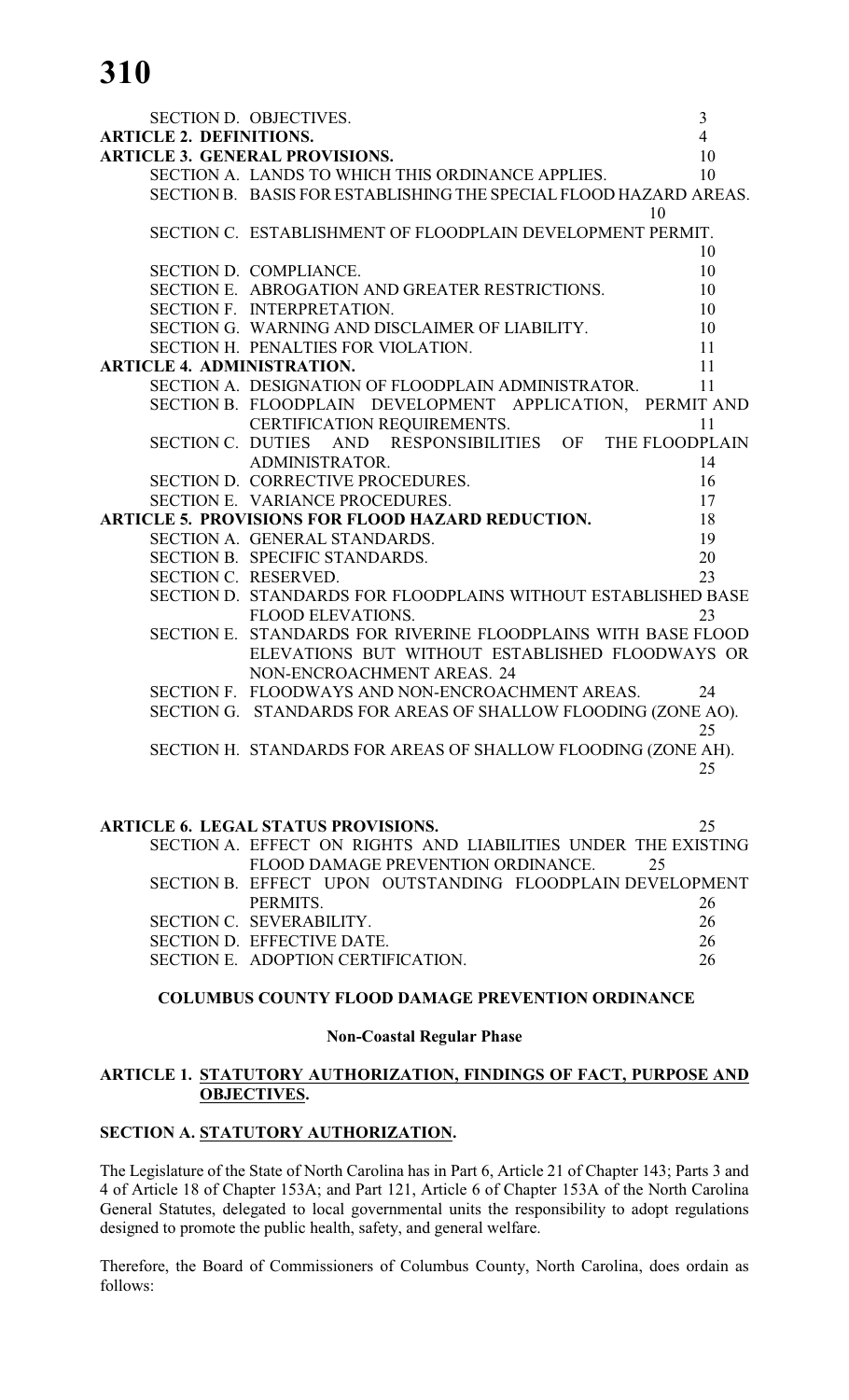# **SECTION B. FINDINGS OF FACT.**

- (1) The flood prone areas within the jurisdiction of Columbus County are subject to periodic inundation which results in loss of life, property, health and safety hazards, disruption of commerce and governmental services, extraordinary public expenditures of flood protection and relief, and impairment of the tax base, all of which adversely affect the public health, safety, and general welfare.
- (2) These flood losses are caused by the cumulative effect of obstructions in floodplains causing increases in flood heights and velocities and by the occupancy in flood prone areas of uses vulnerable to floods or other hazards.

# **SECTION C. STATEMENT OF PURPOSE.**

It is the purpose of this ordinance to promote public health, safety, and general welfare and to minimize public and private losses due to flood conditions within flood prone areas by provisions designed to:

- (1) Restrict or prohibit uses that are dangerous to health, safety, and property due to water or erosion hazards or that result in damaging increases in erosion, flood heights or velocities;
- (2) Require that uses vulnerable to floods, including facilities that serve such uses, be protected against flood damage at the time of initial construction;
- (3) Control the alteration of natural floodplains, stream channels, and natural protective barriers, which are involved in the accommodation of floodwaters;
- (4) Control filling, grading, dredging, and all other development that may increase erosion or flood damage; and
- (5) Prevent or regulate the construction of flood barriers that will unnaturally divert flood waters or which may increase flood hazards to other lands.

# **SECTION D. OBJECTIVES.**

The objectives of this ordinance are to:

- (1) Protect human life, safety, and health;
- (2) Minimize expenditure of public money for costly flood control projects;
- (3) Minimize the need for rescue and relief efforts associated with flooding and generally undertaken at the expense of the general public;
- (4) Minimize prolonged business losses and interruptions;
- (5) Minimize damage to public facilities and utilities (i.e. water and gas mains, electric, telephone, cable and sewer lines, streets, and bridges) that are located in flood prone areas;
- (6) Minimize damage to private and public property due to flooding;
- (7) Make flood insurance available to the community through the National Flood Insurance Program;
- (8) Maintain the natural and beneficial functions of floodplains;
- (9) Help maintain a stable tax base by providing for the sound use and development of flood prone areas; and
- (10) Ensure that potential buyers are aware that property is in a Special Flood Hazard Area.

# **ARTICLE 2. DEFINITIONS.**

Unless specifically defined below, words or phrases used in this ordinance shall be interpreted so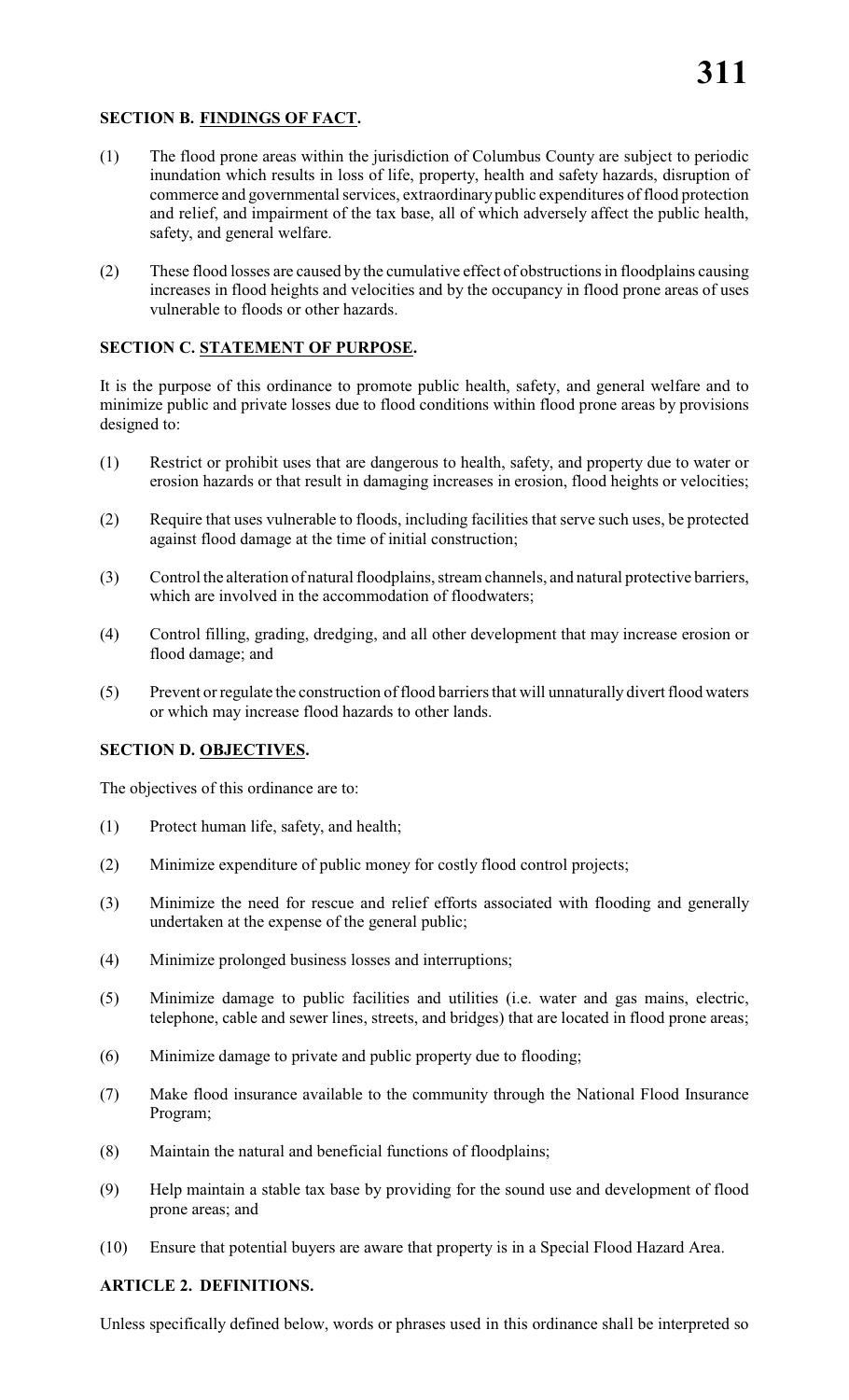as to give them the meaning they have in common usage and to give this ordinance it's most reasonable application.

**"Accessory Structure (Appurtenant Structure)"** means a structure located on the same parcel of property as the principal structure and the use of which is incidental to the use of the principal structure. Garages, carports and storage sheds are common urban accessory structures. Pole barns, hay sheds and the like qualify as accessory structures on farms, and may or may not be located on the same parcel as the farm dwelling or shop building.

**"Addition (to an existing building)"** means an extension or increase in the floor area or height of a building or structure.

**"Alteration of a watercourse"** means a dam, impoundment, channel relocation, change in channel alignment, channelization, or change in cross-sectional area of the channel or the channel capacity, or any other form of modification which may alter, impede, retard or change the direction and/or velocity of the riverine flow of water during conditions of the base flood.

**"Appeal"** means a request for a review of the Floodplain Administrator's interpretation of any provision of this ordinance.

**"Area of Shallow Flooding"** means a designated Zone AO or AH on a community's Flood Insurance Rate Map (FIRM) with base flood depths determined to be from one (1) to three (3) feet. These areas are located where a clearly defined channel does not exist, where the path of flooding is unpredictable and indeterminate, and where velocity flow may be evident.

**"Area of Special Flood Hazard"** see "Special Flood Hazard Area (SFHA)".

**"Base Flood"** means the flood having a one (1) percent chance of being equaled or exceeded in any given year.

**"Base Flood Elevation (BFE)"** means a determination of the water surface elevations of the base flood as published in the Flood Insurance Study. When the BFE has not been provided in a "Special Flood Hazard Area", it may be obtained from engineering studies available from a Federal, State, or other source using FEMA approved engineering methodologies. This elevation, when combined with the "Freeboard", establishes the "Regulatory Flood Protection Elevation".

**"Basement"** means any area of the building having its floor subgrade (below ground level) on all sides.

**"Building"** see "Structure".

**"Chemical Storage Facility"** means a building, portion of a building, or exterior area adjacent to a building used for the storage of any chemical or chemically reactive products.

**"Design Flood":** See "Regulatory Flood Protection Elevation."

**"Development"** means any man-made change to improved or unimproved real estate, including, but not limited to, buildings or other structures, mining, dredging, filling, grading, paving, excavation or drilling operations, or storage of equipment or materials.

**"Development Activity"** means any activity defined as Development which will necessitate a Floodplain Development Permit. This includes buildings, structures, and non-structural items, including (but not limited to) fill, bulkheads, piers, pools, docks, landings, ramps, and erosion control/stabilization measures.

**"Digital Flood Insurance Rate Map (DFIRM)"** means the digital official map of a community, issued by the Federal Emergency Management Agency (FEMA), on which both the Special Flood Hazard Areas and the risk premium zones applicable to the community are delineated.

**"Disposal"** means, as defined in NCGS 130A-290(a)(6), the discharge, deposit, injection, dumping, spilling, leaking, or placing of any solid waste into or on any land or water so that the solid waste or any constituent part of the solid waste may enter the environment or be emitted into the air or discharged into any waters, including ground waters.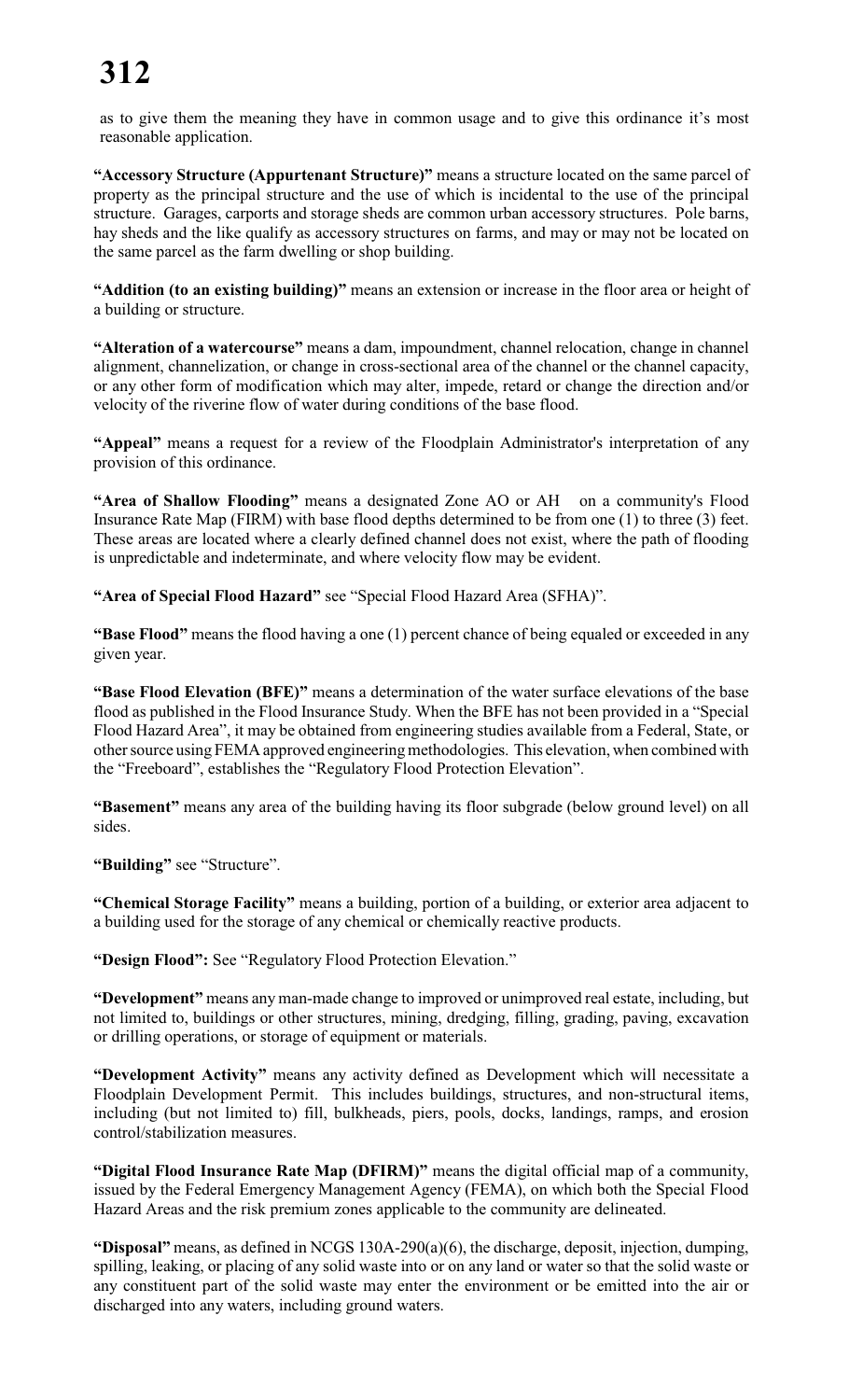**"Elevated Building"** means a non-basement building which has its lowest elevated floor raised above ground level by foundation walls, shear walls, posts, piers, pilings, or columns.

**"Encroachment"** means the advance or infringement of uses, fill, excavation, buildings, structures or development into a special flood hazard area, which may impede or alter the flow capacity of a floodplain.

**"Existing building and existing structure"** means any building and/or structure for which the "start of construction" commenced before June 3, 1991.

**"Existing Manufactured Home Park or Manufactured Home Subdivision"** means a manufactured home park or subdivision for which the construction of facilities for servicing the lots on which the manufactured homes are to be affixed (including, at a minimum, the installation of utilities, the construction of streets, and either final site grading or the pouring of concrete pads) was completed before the initial effective date of the floodplain management regulations adopted by the community.

**"Flood" or "Flooding"** means a general and temporary condition of partial or complete inundation of normally dry land areas from:

- (a) The overflow of inland or tidal waters; and/or
- (b) The unusual and rapid accumulation or runoff of surface waters from any source.

**"Flood Boundary and Floodway Map (FBFM)"** means an official map of a community, issued by the FEMA, on which the Special Flood Hazard Areas and the floodways are delineated. This official map is a supplement to and shall be used in conjunction with the Flood Insurance Rate Map (FIRM).

**"Flood Hazard Boundary Map (FHBM)"** means an official map of a community, issued by the FEMA, where the boundaries of the Special Flood Hazard Areas have been defined as Zone A.

**"Flood Insurance"** means the insurance coverage provided under the National Flood Insurance Program.

**"Flood Insurance Rate Map (FIRM)"** means an official map of a community, issued by the FEMA, on which both the Special Flood Hazard Areas and the risk premium zones applicable to the community are delineated. (see also DFIRM)

**"Flood Insurance Study (FIS)"** means an examination, evaluation, and determination of flood hazards, corresponding water surface elevations (if appropriate), flood hazard risk zones, and other flood data in a community issued by the FEMA. The Flood Insurance Study report includes Flood Insurance Rate Maps (FIRMs) and Flood Boundary and Floodway Maps (FBFMs), if published.

**"Flood Prone Area"** see "Floodplain"

**"Flood Zone"** means a geographical area shown on a Flood Hazard Boundary Map or Flood Insurance Rate Map that reflects the severity or type of flooding in the area.

**"Floodplain"** means any land area susceptible to being inundated by water from any source.

**"Floodplain Administrator"** is the individual appointed to administer and enforce the floodplain management regulations.

**"Floodplain Development Permit"** means any type of permit that is required in conformance with the provisions of this ordinance, prior to the commencement of any development activity.

**"Floodplain Management"** means the operation of an overall program of corrective and preventive measures for reducing flood damage and preserving and enhancing, where possible, natural resources in the floodplain, including, but not limited to, emergency preparedness plans, flood control works, floodplain management regulations, and open space plans.

**"Floodplain Management Regulations"** means this ordinance and other zoning ordinances, subdivision regulations, building codes, health regulations, special purpose ordinances, and other applications of police power. This term describes federal, state or local regulations, in any combination thereof, which provide standards for preventing and reducing flood loss and damage.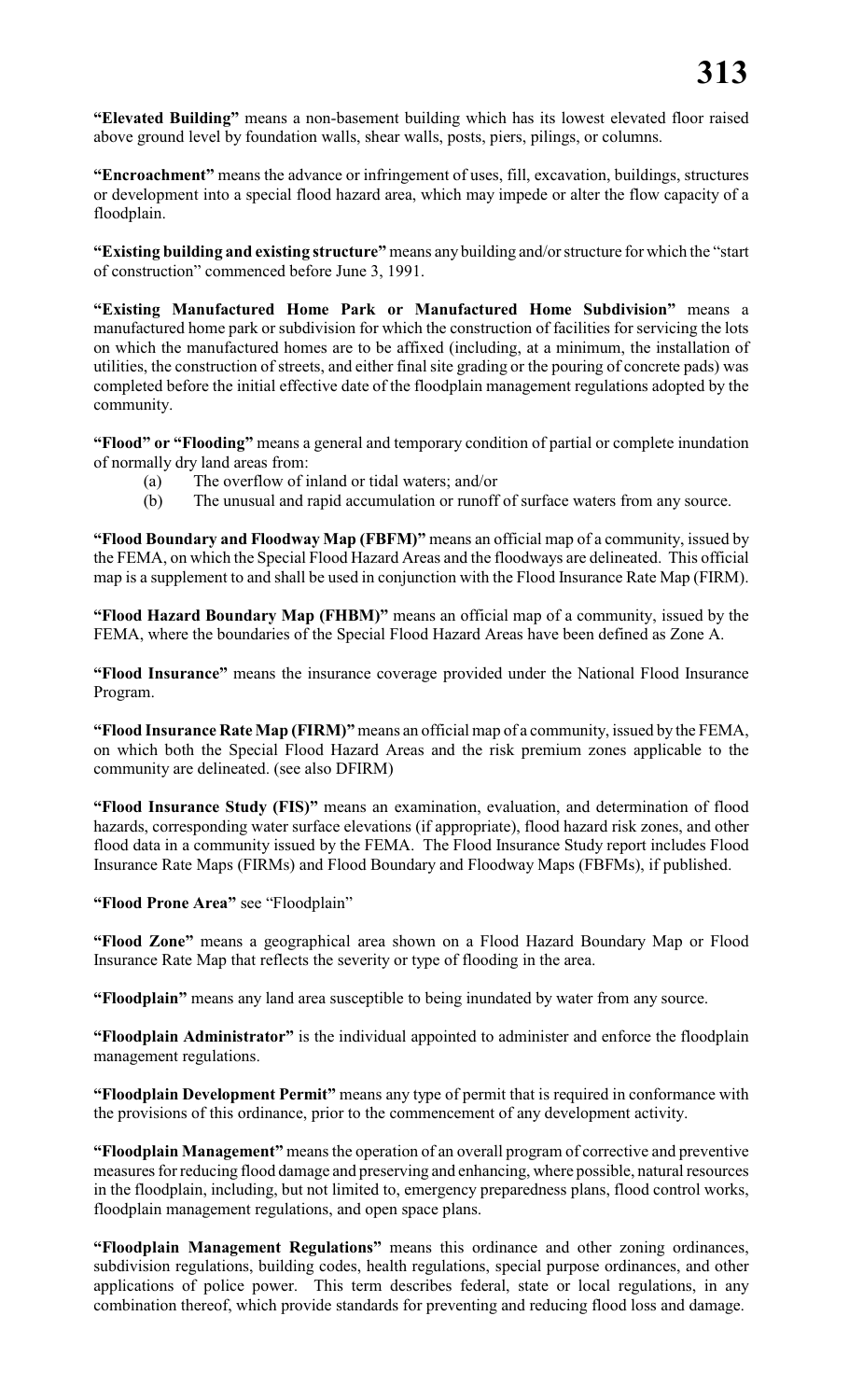# **314**

**"Floodproofing"** means any combination of structural and nonstructural additions, changes, or adjustments to structures which reduce or eliminate flood damage to real estate or improved real property, water and sanitation facilities, structures, and their contents.

**"Flood-resistant material"** means any building product [material, component or system] capable of withstanding direct and prolonged contact (minimum 72 hours) with floodwaters without sustaining damage that requires more than low-cost cosmetic repair. Any material that is water-soluble or is not resistant to alkali or acid in water, including normal adhesives for above-grade use, is not flood-resistant. Pressure-treated lumber or naturally decay-resistant lumbers are acceptable flooring materials. Sheet-type flooring coverings that restrict evaporation from below and materials that are impervious, but dimensionally unstable are not acceptable. Materials that absorb or retain water excessively after submergence are not flood-resistant. Please refer to Technical Bulletin 2, Flood Damage-Resistant Materials Requirements, and available from the FEMA. Class 4 and 5 materials, referenced therein, are acceptable flood-resistant materials.

**"Floodway"** means the channel of a river or other watercourse, including the area above a bridge or culvert when applicable, and the adjacent land areas that must be reserved in order to discharge the base flood without cumulatively increasing the water surface elevation more than one (1) foot.

**"Floodway encroachment analysis"** means an engineering analysis of the impact that a proposed encroachment into a floodway or non-encroachment area is expected to have on the floodway boundaries and flood levels during the occurrence of the base flood discharge. The evaluation shall be prepared by a qualified North Carolina licensed engineer using standard engineering methods and models.

**"Freeboard"** means the height added to the BFE to account for the many unknown factors that could contribute to flood heights greater than the height calculated for a selected size flood and floodway conditions, such as wave action, blockage of bridge or culvert openings, and the hydrological effect of urbanization of the watershed. The BFE plus the freeboard establishes the "Regulatory Flood Protection Elevation".

**"Functionally Dependent Facility"** means a facility which cannot be used for its intended purpose unless it is located in close proximity to water, limited to a docking or port facility necessary for the loading and unloading of cargo or passengers, shipbuilding, or ship repair. The term does not include long-term storage, manufacture, sales, or service facilities.

**"Hazardous Waste Management Facility"** means, as defined in NCGS 130A, Article 9, a facility for the collection, storage, processing, treatment, recycling, recovery, or disposal of hazardous waste.

**"Highest Adjacent Grade (HAG)"** means the highest natural elevation of the ground surface, prior to construction, immediately next to the proposed walls of the structure.

**"Historic Structure"** means any structure that is:

- (a) Listed individually in the National Register of Historic Places (a listing maintained by the US Department of Interior) or preliminarily determined by the Secretary of Interior as meeting the requirements for individual listing on the National Register;
- (b) Certified or preliminarily determined by the Secretary of Interior as contributing to the historical significance of a registered historic district or a district preliminarily determined by the Secretary to qualify as a registered historic district;
- (c) Individually listed on a local inventory of historic landmarks in communities with a "Certified Local Government (CLG) Program"; or
- (d) Certified as contributing to the historical significance of a historic district designated by a community with a "Certified Local Government (CLG) Program."

Certified Local Government (CLG) Programs are approved by the US Department of the Interior in cooperation with the North Carolina Department of Cultural Resources through the State Historic Preservation Officer as having met the requirements of the National Historic Preservation Act of 1966 as amended in 1980.

**"Letter of Map Change (LOMC)"** means an official determination issued by FEMA that amends or revises an effective Flood Insurance Rate Map or Flood Insurance Study. Letters of Map Change include: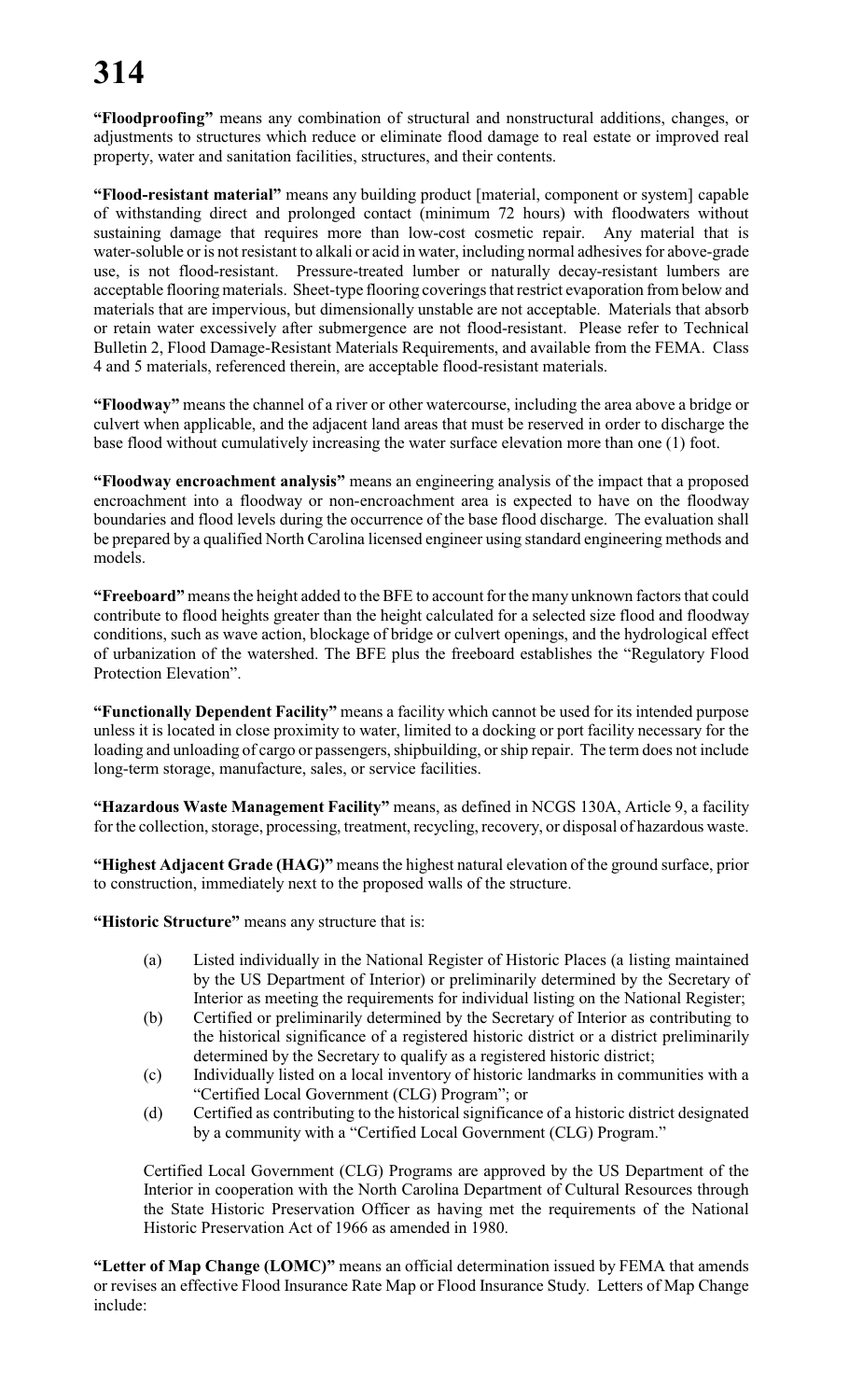- (a) Letter of Map Amendment (LOMA): An official amendment, by letter, to an effective National Flood Insurance Program map. A LOMA is based on technical data showing that a property had been inadvertently mapped as being in the floodplain, but is actually on natural high ground above the base flood elevation. A LOMA amends the current effective Flood Insurance Rate Map and establishes that a specific property, portion of a property, or structure is not located in a special flood hazard area.
- (b) Letter of Map Revision (LOMR): A revision based on technical data that may show changes to flood zones, flood elevations, special flood hazard area boundaries and floodway delineations, and other planimetric features.
- (c) Letter of Map Revision Based on Fill (LOMR-F): A determination that a structure or parcel of land has been elevated by fill above the BFE and is, therefore, no longer located within the special flood hazard area. In order to qualify for this determination, the fill must have been permitted and placed in accordance with the community's floodplain management regulations.
- (d) Conditional Letter of Map Revision (CLOMR): A formal review and comment as to whether a proposed project complies with the minimum NFIP requirements for such projects with respect to delineation of special flood hazard areas. A CLOMR does not revise the effective Flood Insurance Rate Map or Flood Insurance Study; upon submission and approval of certified as-built documentation, a Letter of Map Revision may be issued by FEMA to revise the effective FIRM.

**"Light Duty Truck"** means anymotor vehicle rated at 8,500 pounds Gross Vehicular Weight Rating or less which has a vehicular curb weight of 6,000 pounds or less and which has a basic vehicle frontal area of 45 square feet or less as defined in 40 CFR 86.082-2 and is:

- (a) Designed primarily for purposes of transportation of property or is a derivation of such a vehicle, or
- (b) Designed primarily for transportation of persons and has a capacity of more than 12 persons; or
- (c) Available with special features enabling off-street or off-highway operation and use.

**"Lowest Adjacent Grade (LAG)"** means the lowest elevation of the ground, sidewalk or patio slab immediately next to the building, or deck support, after completion of the building.

**"Lowest Floor"** means the lowest floor of the lowest enclosed area (including basement). An unfinished or flood resistant enclosure, usable solely for parking of vehicles, building access, or limited storage in an area other than a basement area is not considered a building's lowest floor, provided that such an enclosure is not built so as to render the structure in violation of the applicable non-elevation design requirements of this ordinance.

**"Manufactured Home"** means a structure, transportable in one or more sections, which is built on a permanent chassis and designed to be used with or without a permanent foundation when connected to the required utilities. The term "manufactured home" does not include a "recreational vehicle".

**"Manufactured Home Park or Subdivision"** means a parcel (or contiguous parcels) of land divided into two or more manufactured home lots for rent or sale.

**"Map Repository"** means the location of the official flood hazard data to be applied for floodplain management. It is a central location in which flood data is stored and managed; in North Carolina, FEMA has recognized that the application of digital flood hazard data products carry the same authority as hard copy products. Therefore, the NCEM's Floodplain Mapping Program websites house current and historical flood hazard data. For effective flood hazard data the NC FRIS website (http://FRIS.NC.GOV/FRIS) is the map repository, and for historical flood hazard data the FloodNC website (http://FLOODNC.GOV/NCFLOOD) is the map repository.

**"Market Value"** means the building value, not including the land value and that of any accessory structures or other improvements on the lot. Market value may be established by independent certified appraisal; replacement cost depreciated for age of building and quality of construction (Actual Cash Value); or adjusted tax assessed values.

**"New Construction"** means structures for which the "start of construction" commenced on or after the effective date of the initial floodplain management regulations and includes any subsequent improvements to such structures.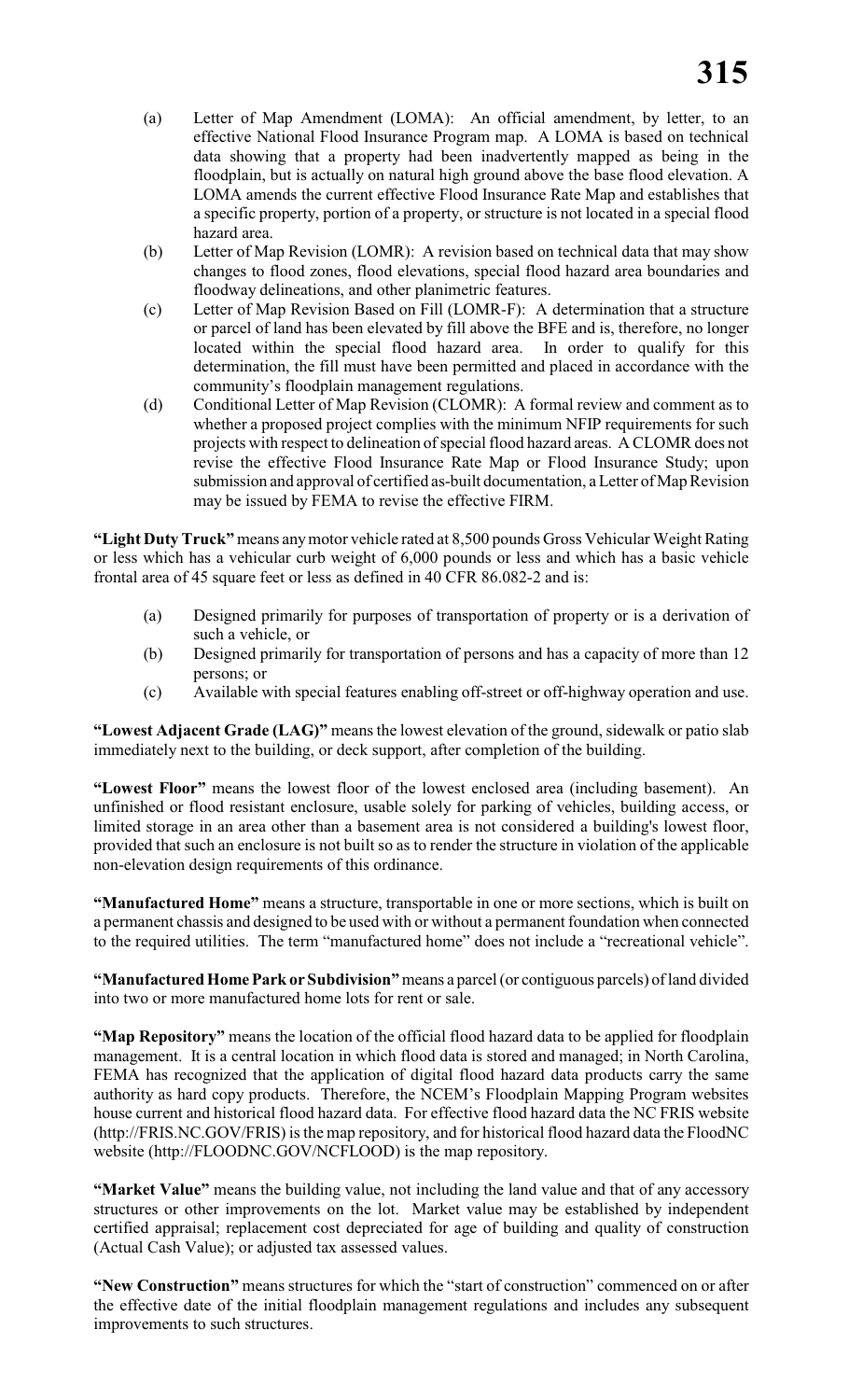# **316**

**"Non-Encroachment Area (NEA)"** means the channel of a river or other watercourse, including the area above a bridge or culvert when applicable, and the adjacent land areas that must be reserved in order to discharge the base flood without cumulatively increasing the water surface elevation more than one (1) foot as designated in the Flood Insurance Study report.

**"Post-FIRM"** means construction or other development for which the "start of construction" occurred on or after June 3, 1991, the effective date of the initial Flood Insurance Rate Map.

**"Pre-FIRM"** means construction or other development for which the "start of construction" occurred before June 3, 1991, the effective date of the initial Flood Insurance Rate Map.

**"Principally Above Ground"** means that at least 51% of the actual cash value of the structure is above ground.

**"Public Safety" and/or "Nuisance"** means anything which is injurious to the safety or health of an entire community or neighborhood, or any considerable number of persons, or unlawfully obstructs the free passage or use, in the customary manner, of any navigable lake, or river, bay, stream, canal, or basin.

**"Recreational Vehicle (RV)"** means a vehicle, which is:

- (a) Built on a single chassis;
- (b) 400 square feet or less when measured at the largest horizontal projection;
- (c) Designed to be self-propelled or permanently towable by a light duty truck;
- (d) Designed primarily not for use as a permanent dwelling, but as temporary living quarters for recreational, camping, travel, or seasonal use, and
- (e) Is fully licensed and ready for highway use.

*(For the purpose of this ordinance, "Tiny Homes/Houses" and Park Models that do not meet the items listed above are not considered Recreational Vehicles and should meet the standards of and be permitted as Residential Structures.)* 

**"Reference Level"** is the top of the lowest floor for structures within Special Flood Hazard Areas designated as Zones A, AE, AH, AO, A99. The reference level is the bottom of the lowest horizontal structural member of the lowest floor for structures within Special Flood Hazard Areas designated as Zone VE.

**"Regulatory Flood Protection Elevation (RFPE)"** means the "Base Flood Elevation" plus the "Freeboard". In "Special Flood Hazard Areas" where Base Flood Elevations (BFEs) have been determined, this elevation shall be the BFE plus two (2) feet of freeboard. In "Special Flood Hazard Areas" where no BFE has been established, this elevation shall be at least two (2) feet above the highest adjacent grade.

 **"Remedy a Violation"** meansto bring the structure or other development into compliance with state and community floodplain management regulations, or, if this is not possible, to reduce the impacts of its noncompliance. Ways that impacts may be reduced include protecting the structure or other affected development from flood damages, implementing the enforcement provisions of the ordinance or otherwise deterring future similar violations, orreducing federal financial exposure with regard to the structure or other development.

**"Riverine"** means relating to, formed by, or resembling a river (including tributaries), stream, brook, etc.

**"Salvage Yard"** means any non-residential property used for the storage, collection, and/or recycling of any type of equipment, and including but not limited to vehicles, appliances and related machinery.

**"Solid Waste Disposal Facility"** means any facility involved in the disposal of solid waste, as defined in NCGS 130A-290(a) (35).

**"Solid Waste Disposal Site"** means, as defined in NCGS 130A-290(a) (36), any place at which solid wastes are disposed of by incineration, sanitary landfill, or any other method.

**"Special Flood Hazard Area (SFHA)"** means the land in the floodplain subject to a one percent (1%) or greater chance of being flooded in any given year, as determined in Article 3, Section B of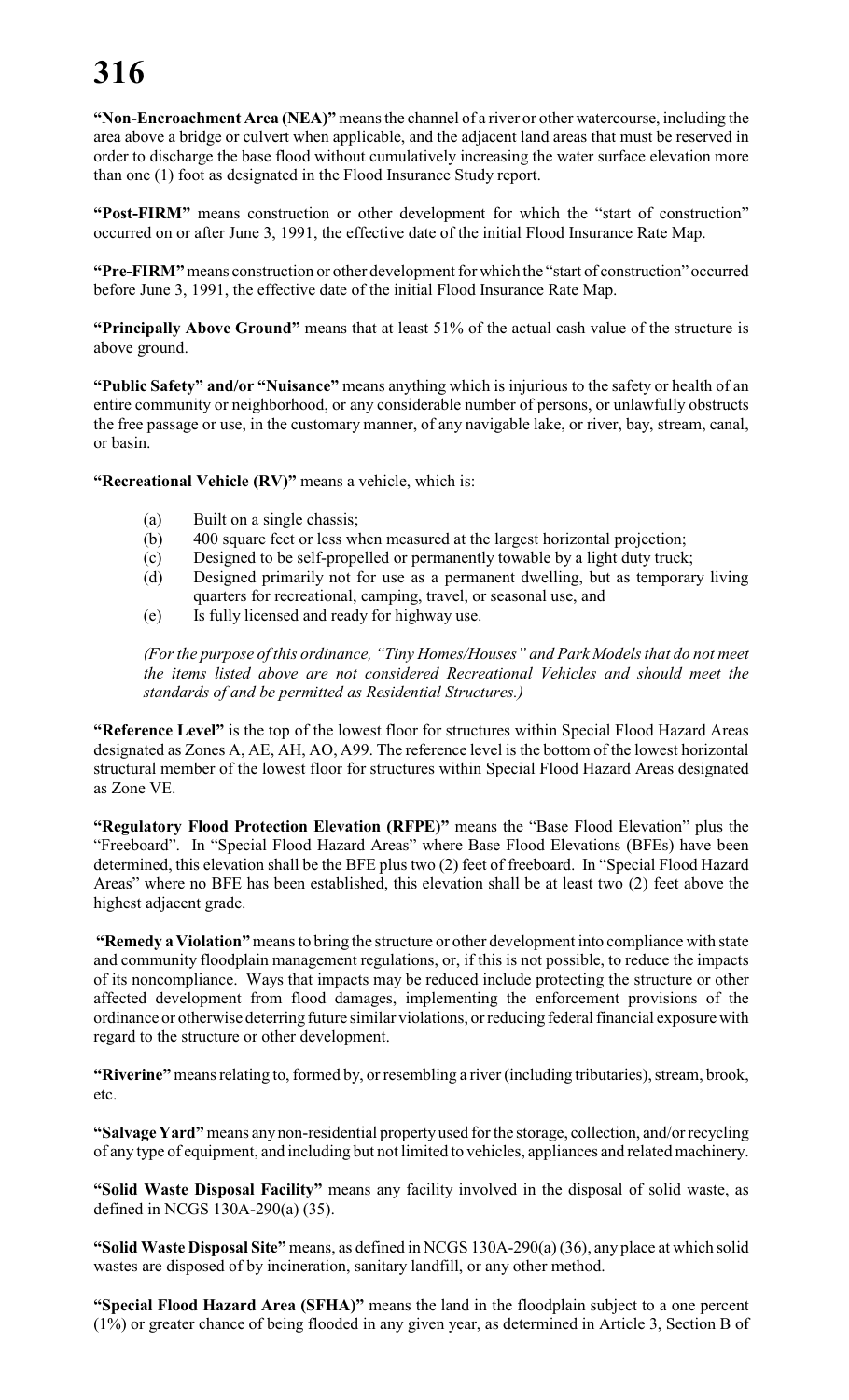this ordinance.

**"Start of Construction"** includes substantial improvement, and means the date the building permit was issued provided the actual start of construction, repair, reconstruction, rehabilitation, addition placement, or other improvement was within 180 days of the permit date. The actual start means either the first placement of permanent construction of a structure on a site, such as the pouring of slab or footings, the installation of piles, the construction of columns, or any work beyond the stage of excavation; or the placement of a manufactured home on a foundation. Permanent construction does not include land preparation, such as clearing, grading, and filling; nor does it include the installation of streets and/or walkways; nor does it include excavation for a basement, footings, piers, or foundations or the erection of temporary forms; nor does it include the installation on the property of accessory buildings, such as garages or sheds not occupied as dwelling units or not part of the main structure. For a substantial improvement, the actual start of construction means the first alteration of any wall, ceiling, floor, or other structural part of the building, whether or not that alteration affects the external dimensions of the building.

**"Structure"** means a walled and roofed building, a manufactured home, or a gas, liquid, or liquefied gas storage tank that is principally above ground.

**"Substantial Damage"** means damage of any origin sustained by a structure during any one-year period whereby the cost of restoring the structure to it's before damaged condition would equal or exceed 50 percent of the market value of the structure before the damage occurred. See definition of "substantial improvement".

**"Substantial Improvement"** means any combination of repairs, reconstruction, rehabilitation, addition, or other improvement of a structure, taking place during any one-year period for which the cost equals or exceeds 50 percent of the market value of the structure before the "start of construction" of the improvement. This term includes structures which have incurred "substantial damage", regardless of the actual repair work performed. The term does not, however, include either:

- (a) Any correction of existing violations of state or community health, sanitary, or safety code specifications which have been identified by the community code enforcement official and which are the minimum necessary to assure safe living conditions; or
- (b) Any alteration of a historic structure, provided that the alteration will not preclude the structure's continued designation as a historic structure and the alteration is approved by variance issued pursuant to Article 4 Section E of this ordinance.

**"Technical Bulletin and Technical Fact Sheet"**means a FEMA publication that provides guidance concerning the building performance standards of the NFIP, which are contained in Title 44 of the U.S. Code of Federal Regulations at Section 60.3. The bulletins and fact sheets are intended for use primarily by State and local officials responsible for interpreting and enforcing NFIP regulations and by members of the development community, such as design professionals and builders. New bulletins, as well as updates of existing bulletins, are issued periodically as needed. The bulletins do not create regulations; rather they provide specific guidance for complying with the minimum requirements of existing NFIP regulations.

It should be noted that Technical Bulletins and Technical Fact Sheets provide guidance on the minimum requirements of the NFIP regulations. State or community requirements that exceed those of the NFIP take precedence. Design professionals should contact the community officials to determine whether more restrictive State or local regulations apply to the building or site in question. All applicable standards of the State or local building code must also be met for any building in a flood hazard area.

**"Temperature Controlled"** means having the temperature regulated by a heating and/or cooling system, built-in or appliance.

**"Variance"** is a grant of relief from the requirements of this ordinance.

**"Violation"** means the failure of a structure or other development to be fully compliant with the community's floodplain management regulations. A structure or other development without the elevation certificate, other certifications, or other evidence of compliance required in Articles 4 and 5 is presumed to be in violation until such time as that documentation is provided.

**"Water Surface Elevation (WSE)"** means the height, in relation to NAVD 1988, of floods of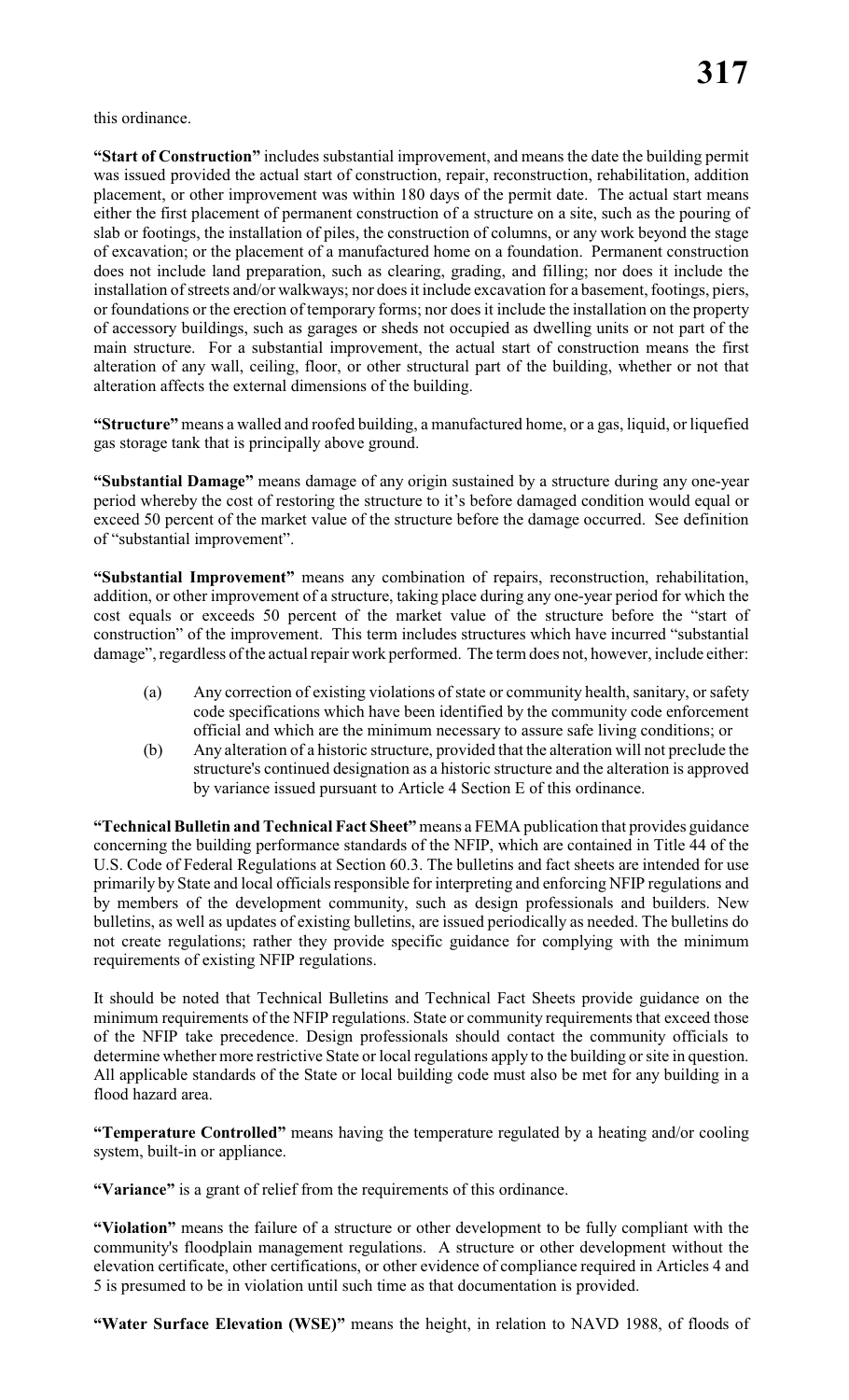various magnitudes and frequencies in the floodplains of riverine areas.

**"Watercourse"** means a lake, river, creek, stream, wash, channel or other topographic feature on or over which waters flow at least periodically. Watercourse includes specifically designated areas in which substantial flood damage may occur.

# **ARTICLE 3. GENERAL PROVISIONS.**

# **SECTION A. LANDS TO WHICH THIS ORDINANCE APPLIES.**

This ordinance shall apply to all Special Flood Hazard Areas within the jurisdiction of Columbus County.

# **SECTION B. BASIS FOR ESTABLISHING THE SPECIAL FLOOD HAZARD AREAS.**

The Special Flood Hazard Areas are those identified under the Cooperating Technical State (CTS) agreement between the State of North Carolina and FEMA in its Flood Insurance Study (FIS) dated December 6, 2019 for Columbus County and associated DFIRM panels, including any digital data developed as part of the FIS, which are adopted by reference and declared a part of this ordinance, and all revisions thereto after January 1, 2021 . Future revisions to the FIS and DFIRM panels that do not change flood hazard data within the jurisdictional authority of Columbus County are also adopted by reference and declared a part of this ordinance. Subsequent Letter of Map Revisions (LOMRs) and/or Physical Map Revisions (PMRs) shall be adopted within 3 months.

# **SECTION C. ESTABLISHMENT OF FLOODPLAIN DEVELOPMENT PERMIT.**

A Floodplain Development Permit shall be required in conformance with the provisions of this ordinance prior to the commencement of any development activities within Special Flood Hazard Areas determined in accordance with the provisions of Article 3, Section B of this ordinance.

# **SECTION D. COMPLIANCE.**

No structure or land shall hereafter be located, extended, converted, altered, or developed in any way without full compliance with the terms of this ordinance and other applicable regulations.

# **SECTION E. ABROGATION AND GREATER RESTRICTIONS.**

This ordinance is not intended to repeal, abrogate, or impair any existing easements, covenants, or deed restrictions. However, where this ordinance and another conflict or overlap, whichever imposes the more stringent restrictions shall prevail.

# **SECTION F. INTERPRETATION.**

In the interpretation and application of this ordinance, all provisions shall be:

- (a) Considered as minimum requirements;
- (b) Liberally construed in favor of the governing body; **and**
- (c) Deemed neither to limit nor repeal any other powers granted under State statutes.

# **SECTION G. WARNING AND DISCLAIMER OF LIABILITY.**

The degree of flood protection required by this ordinance is considered reasonable for regulatory purposes and is based on scientific and engineering consideration. Larger floods can and will occur. Actual flood heights may be increased by man-made or natural causes. This ordinance does not imply that land outside the Special Flood Hazard Areas or uses permitted within such areas will be free from flooding or flood damages. This ordinance shall not create liability on the part of Columbus County or by any officer or employee thereof for any flood damages that result from reliance on this ordinance or any administrative decision lawfully made hereunder.

# **SECTION H. PENALTIES FOR VIOLATION.**

Violation of the provisions of this ordinance or failure to comply with any of its requirements, including violation of conditions and safeguards established in connection with grants of variance or special exceptions, shall constitute a Class 1 misdemeanor pursuant to NC G.S. § 143-215.58. Any person who violates this ordinance or fails to comply with any of its requirements shall, upon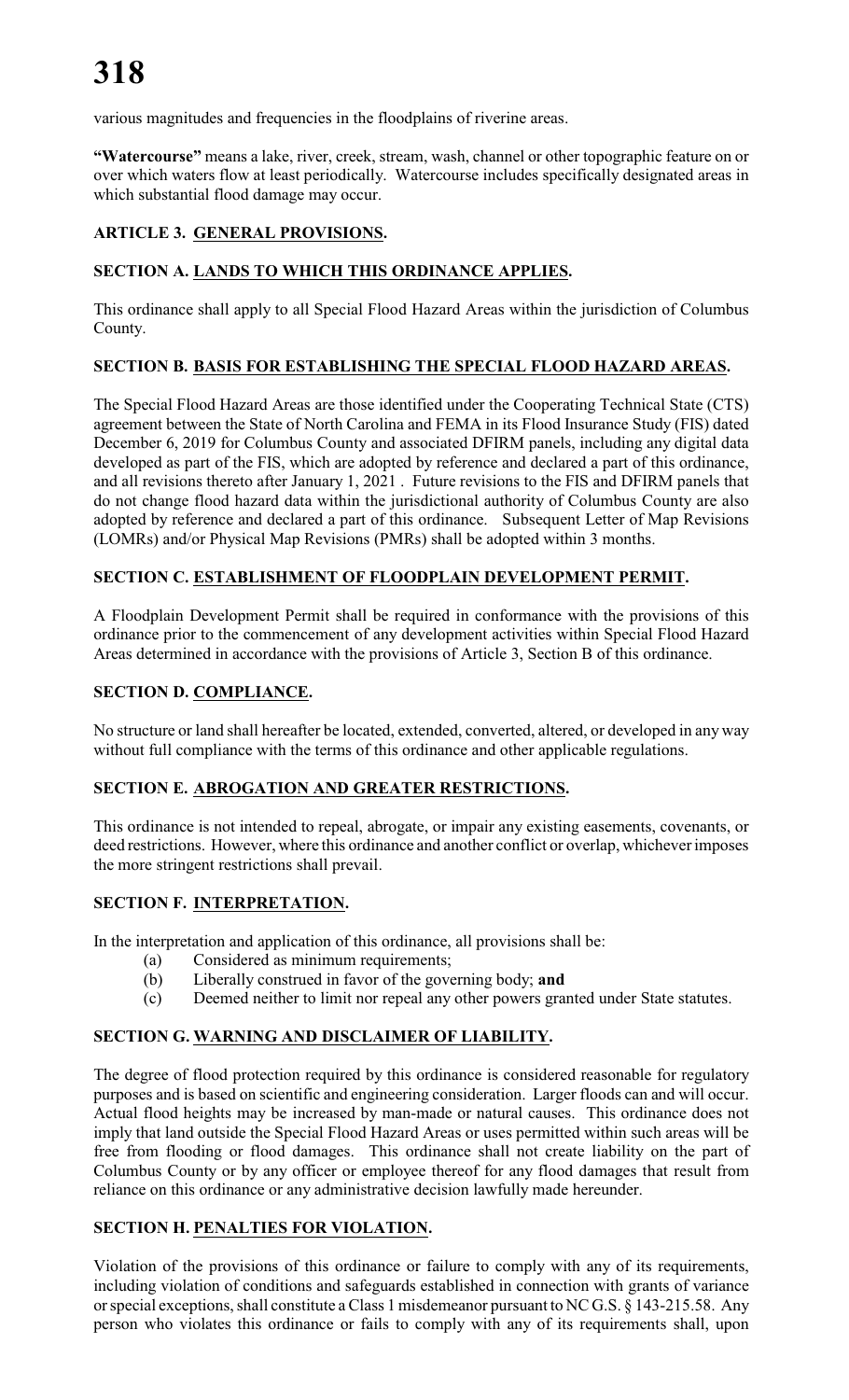conviction thereof, be fined not more than \$100.00 or imprisoned for not more than thirty (30) days, or both. Each day such violation continues shall be considered a separate offense. Nothing herein contained shall prevent Columbus County from taking such other lawful action as is necessary to prevent or remedy any violation.

# **ARTICLE 4. ADMINISTRATION.**

### **SECTION A. DESIGNATION OF FLOODPLAIN ADMINISTRATOR.**

The County Manager or his/her designee, hereinafter referred to as the "Floodplain Administrator", is hereby appointed to administer and implement the provisions of this ordinance. In instances where the Floodplain Administrator receives assistance from others to complete tasks to administer and implement this ordinance, the Floodplain Administrator shall be responsible for the coordination and community's overall compliance with the National Flood Insurance Program and the provisions of this ordinance.

### **SECTION B. FLOODPLAIN DEVELOPMENT APPLICATION, PERMIT AND CERTIFICATION REQUIREMENTS.**

- (1) **Application Requirements.** Application for a Floodplain Development Permit shall be made to the Floodplain Administrator prior to any development activities located within Special Flood Hazard Areas. The following items shall be presented to the Floodplain Administrator to apply for a floodplain development permit:
	- (a) A plot plan drawn to scale which shall include, but shall not be limited to, the following specific details of the proposed floodplain development:
		- (i) The nature, location, dimensions, and elevations of the area of development/disturbance; existing and proposed structures, utility systems, grading/pavement areas, fill materials, storage areas, drainage facilities, and other development;
		- (ii) The boundary of the Special Flood Hazard Area as delineated on the FIRM or other flood map as determined in Article 3, Section B, or a statement that the entire lot is within the Special Flood Hazard Area;
		- (iii) Flood zone(s) designation of the proposed development area as determined on the FIRM or other flood map as determined in Article 3, Section B;
		- (iv) The boundary of the floodway(s) or non-encroachment area(s) as determined in Article 3, Section B;
		- (v) The Base Flood Elevation (BFE) where provided as set forth in Article 3, Section B; Article 4, Section C; or Article 5, Section D;
		- (vi) The old and new location of any watercourse that will be altered or relocated as a result of proposed development; and
	- (b) Proposed elevation, and method thereof, of all development within a Special Flood Hazard Area including but not limited to:
		- (i) Elevation in relation to NAVD 1988 of the proposed reference level (including basement) of all structures;
		- (ii) Elevation in relation to NAVD 1988 to which any non-residential structure in Zones A, AE, AH, AO or A99 will be floodproofed; and
		- (iii) Elevation in relation to NAVD 1988 to which any proposed utility systems will be elevated or floodproofed.
	- (c) If floodproofing, a Floodproofing Certificate (FEMA Form 086-0-34) with supporting data, an operational plan, and an inspection and maintenance plan that include, but are not limited to, installation, exercise, and maintenance of floodproofing measures.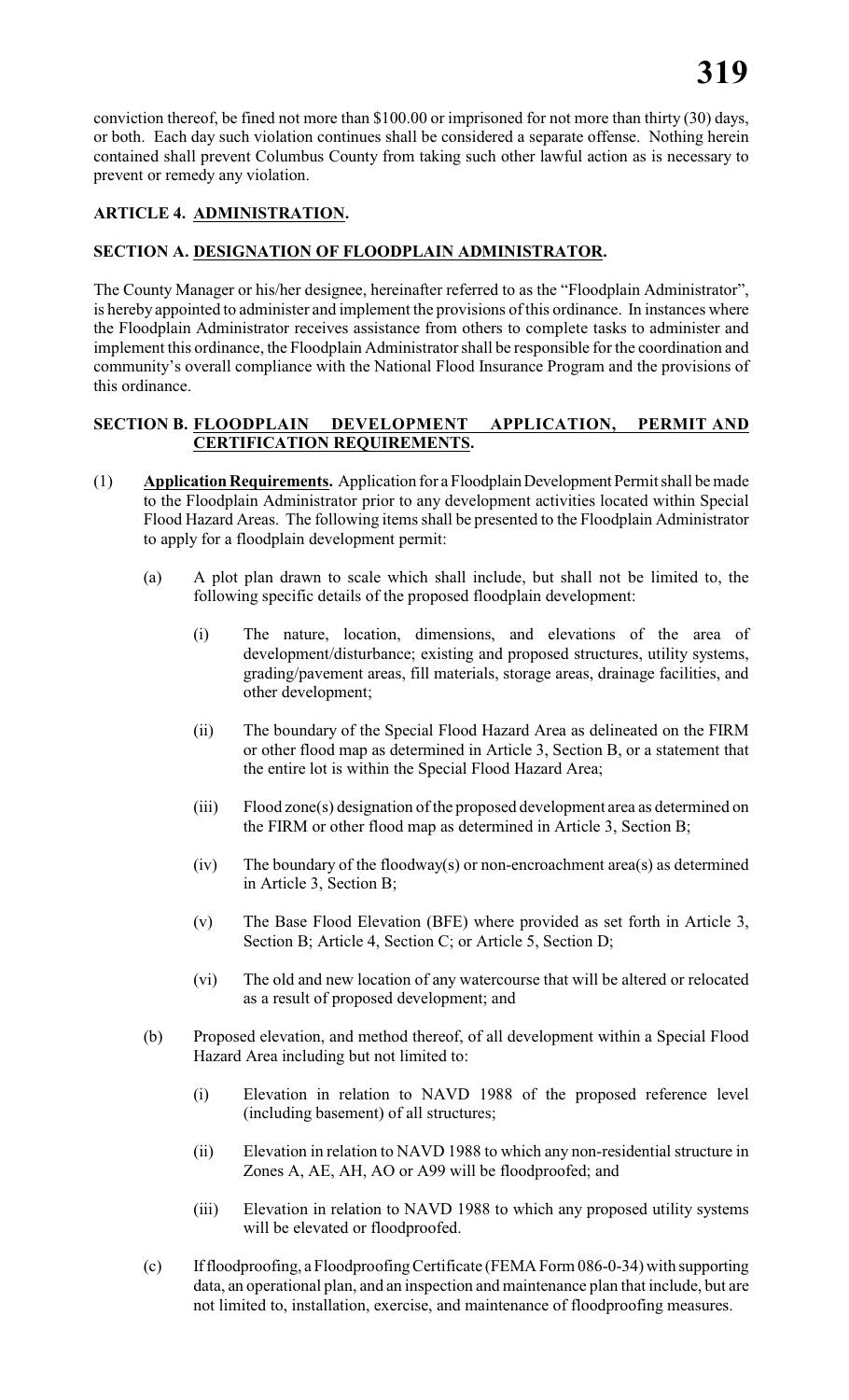# **320**

- (d) A Foundation Plan, drawn to scale, which shall include details of the proposed foundation system to ensure all provisions of this ordinance are met. These details include but are not limited to:
	- (i) The proposed method of elevation, if applicable (i.e., fill, solid foundation perimeter walls, solid backfilled foundation, open foundation on columns/posts/piers/piles/shear walls); and
	- (ii) Openings to facilitate automatic equalization of hydrostatic flood forces on walls in accordance with Article 5, Section B(4)(d) when solid foundation perimeter walls are used in Zones A, AE, AH, AO, A99.
- (e) Usage details of any enclosed areas below the lowest floor.
- (f) Plans and/or details for the protection of public utilities and facilities such as sewer, gas, electrical, and water systems to be located and constructed to minimize flood damage.
- (g) Certification that all other Local, State and Federal permits required prior to floodplain development permit issuance have been received.
- (h) Documentation for placement of Recreational Vehicles and/or Temporary Structures, when applicable, to ensure that the provisions of Article 5, Section B, subsections (6) and (7) of this ordinance are met.
- (i) A description of proposed watercourse alteration or relocation, when applicable, including an engineering report on the effects of the proposed project on the flood-carrying capacity of the watercourse and the effects to properties located both upstream and downstream; and a map (if not shown on plot plan) showing the location of the proposed watercourse alteration or relocation.

#### (2) **Permit Requirements.** The Floodplain Development Permit shall include, but not be limited to:

- (a) A complete description of all the development to be permitted under the floodplain development permit (e.g. house, garage, pool, septic, bulkhead, cabana, pier, bridge, mining, dredging, filling, grading, paving, excavation or drilling operations, or storage of equipment or materials, etc.).
- (b) The Special Flood Hazard Area determination for the proposed development in accordance with available data specified in Article 3, Section B.
- (c) The Regulatory Flood Protection Elevation required for the reference level and all attendant utilities.
- (d) The Regulatory Flood Protection Elevation required for the protection of all public utilities.
- (e) All certification submittal requirements with timelines.
- (f) A statement that no fill material or other development shall encroach into the floodway or non-encroachment area of any watercourse unless the requirements of Article 5, Section F have been met.
- (g) The flood openings requirements, if in Zones A, AE, AH, AO, or A99.
- (h) Limitations of below BFE enclosure uses (i.e., parking, building access and limited storage only).
	- (i) A statement, that all materials below RFPE must be flood resistant materials.

#### (3) **Certification Requirements.**

(a) Elevation Certificates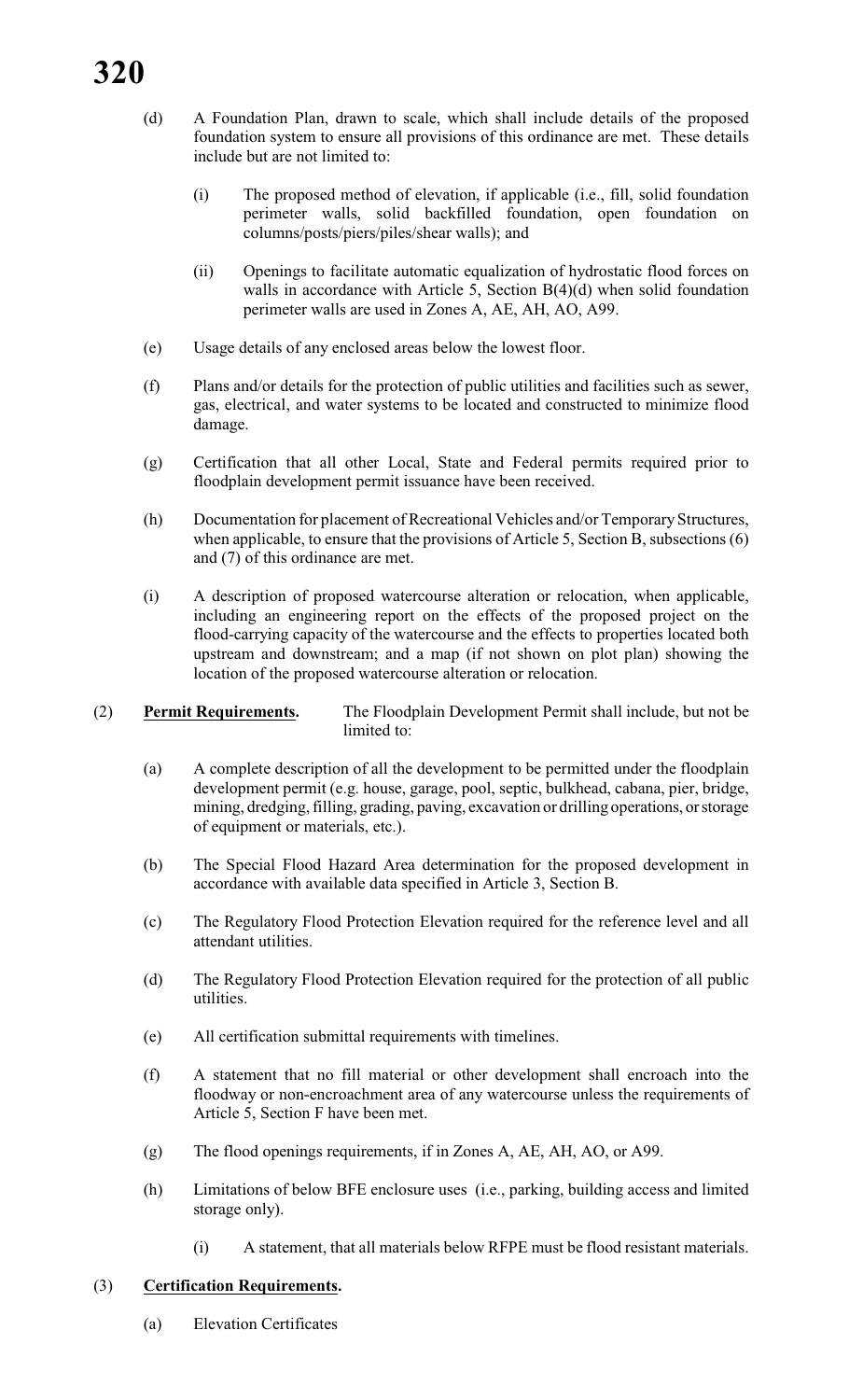- (i) An Elevation Certificate (FEMA Form 086-0-33) is required prior to the actual start of any new construction. It shall be the duty of the permit holder to submit to the Floodplain Administrator a certification of the elevation of the reference level, in relation to NAVD 1988. The Floodplain Administrator shall review the certificate data submitted. Deficiencies detected by such review shall be corrected by the permit holder prior to the beginning of construction. Failure to submit the certification or failure to make required corrections shall be cause to deny a floodplain development permit.
- (ii) In the event that the Elevation Certificate in (i) above shows the proposed finished floor elevation within two (2) feet or less of the RFPE, then an Elevation Certificate (FEMA Form 086-0-33) is required after the reference level is established. Within seven (7) calendar days of establishment of the reference level elevation, it shall be the duty of the permit holder to submit to the Floodplain Administrator a certification of the elevation of the reference level, in relation to NAVD 1988. Any work done within the seven (7) day calendar period and prior to submission of the certification shall be at the permit holder's risk. The Floodplain Administrator shall review the certificate data submitted. Deficiencies detected by such review shall be corrected by the permit holder immediately and prior to further work being permitted to proceed. Failure to submit the certification or failure to make required corrections shall be cause to issue a stop-work order for the project.
- (iii) A final Finished Construction Elevation Certificate (FEMA Form 086-0-33) is required after construction is completed and prior to Certificate of Compliance/Occupancy issuance. It shall be the duty of the permit holder to submit to the Floodplain Administrator a certification of final as-built construction of the elevation of the reference level and all attendant utilities. The Floodplain Administrator shall review the certificate data submitted. Deficiencies detected by such review shall be corrected by the permit holder immediately and prior to Certificate of Compliance/Occupancy issuance. In some instances, another certification may be required to certify corrected as-built construction. Failure to submit the certification or failure to make required corrections shall be cause to withhold the issuance of a Certificate of Compliance/Occupancy. The Finished Construction Elevation Certificate certifier shall provide at least 2 photographs showing the front and rear of the building taken within 90 days from the date of certification. The photographs must be taken with views confirming the building description and diagram number provided in Section A. To the extent possible, these photographs should show the entire building including foundation. If the building has split-level or multi-level areas, provide at least 2 additional photographs showing side views of the building. In addition, when applicable, provide a photograph of the foundation showing a representative example of the flood openings or vents. All photographs must be in color and measure at least 3"  $\times$  3". Digital photographs are acceptable.

#### (b) Floodproofing Certificate

(i) If non-residential floodproofing is used to meet the Regulatory Flood Protection Elevation requirements, a Floodproofing Certificate (FEMA Form 086-0-34), with supporting data, an operational plan, and an inspection and maintenance plan are required prior to the actual start of any new construction. It shall be the duty of the permit holder to submit to the Floodplain Administrator a certification of the floodproofed design elevation of the reference level and all attendant utilities, in relation to NAVD 1988. Floodproofing certification shall be prepared by or under the direct supervision of a professional engineer or architect and certified by same. The Floodplain Administrator shall review the certificate data, the operational plan, and the inspection and maintenance plan. Deficiencies detected by such review shall be corrected by the applicant prior to permit approval. Failure to submit the certification or failure to make required corrections shall be cause to deny a Floodplain Development Permit. Failure to construct in accordance with the certified design shall be cause to withhold the issuance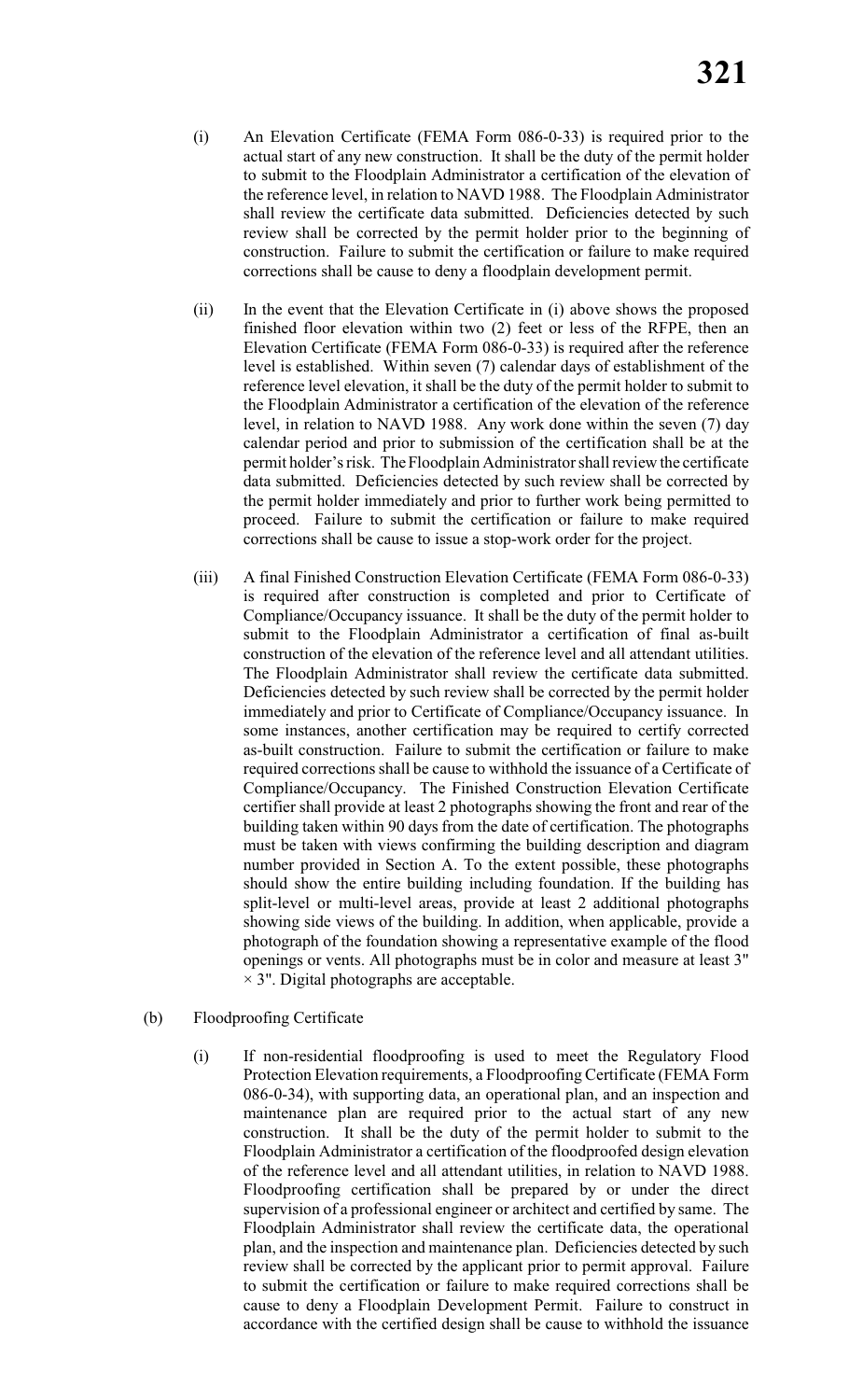- (ii) A final Finished Construction Floodproofing Certificate (FEMA Form 086-0-34), with supporting data, an operational plan, and an inspection and maintenance plan are required prior to the issuance of a Certificate of Compliance/Occupancy. It shall be the duty of the permit holder to submit to the Floodplain Administrator a certification of the floodproofed design elevation of the reference level and all attendant utilities, in relation to NAVD 1988. Floodproofing certificate shall be prepared by or under the direct supervision of a professional engineer or architect and certified by same. The Floodplain Administrator shall review the certificate data, the operational plan, and the inspection and maintenance plan. Deficiencies detected by such review shall be corrected by the applicant prior to Certificate of Occupancy. Failure to submit the certification or failure to make required corrections shall be cause to deny a Floodplain Development Permit. Failure to construct in accordance with the certified design shall be cause to deny a Certificate of Compliance/Occupancy.
- (c) If a manufactured home is placed within Zones A, AE, AH, AO, A99 and the elevation of the chassis is more than 36 inches in height above grade, an engineered foundation certification is required in accordance with the provisions of Article 5, Section B(3)(b).
- (d) If a watercourse is to be altered or relocated, a description of the extent of watercourse alteration or relocation; a professional engineer's certified report on the effects of the proposed project on the flood-carrying capacity of the watercourse and the effects to properties located both upstream and downstream; and a map showing the location of the proposed watercourse alteration or relocation shall all be submitted by the permit applicant prior to issuance of a floodplain development permit.
- (e) Certification Exemptions. The following structures, if located within Zones A, AE, AH, AO, A99, are exempt from the elevation/floodproofing certification requirements specified in items (a) and (b) of this subsection:
	- (i) Recreational Vehicles meeting requirements of Article 5, Section  $B(6)(a)$ ;
	- (ii) Temporary Structures meeting requirements of Article 5, Section B(7); and
	- (iii) Accessory Structures that are 150 square feet or less and meeting requirements of Article 5, Section B(8).

#### (4) **Determinations for existing buildings and structures.**

For applications for building permits to improve buildings and structures, including alterations, movement, enlargement, replacement, repair, change of occupancy, additions, rehabilitations, renovations, substantial improvements, repairs of substantial damage, and any other improvement of or work on such buildings and structures, the Floodplain Administrator, in coordination with the Building Official, shall:

- (a) Estimate the market value, or require the applicant to obtain an appraisal of the market value prepared by a qualified independent appraiser, of the building or structure before the start of construction of the proposed work; in the case of repair, the market value of the building or structure shall be the market value before the damage occurred and before any repairs are made;
- (b) Compare the cost to perform the improvement, the cost to repair a damaged building to its pre-damaged condition, or the combined costs of improvements and repairs, if applicable, to the market value of the building or structure;
- (c) Determine and document whether the proposed work constitutes substantial improvement or repair of substantial damage; and
- (d) Notify the applicant if it is determined that the work constitutes substantial improvement or repair of substantial damage and that compliance with the flood resistant construction requirements of the NC Building Code and this ordinance is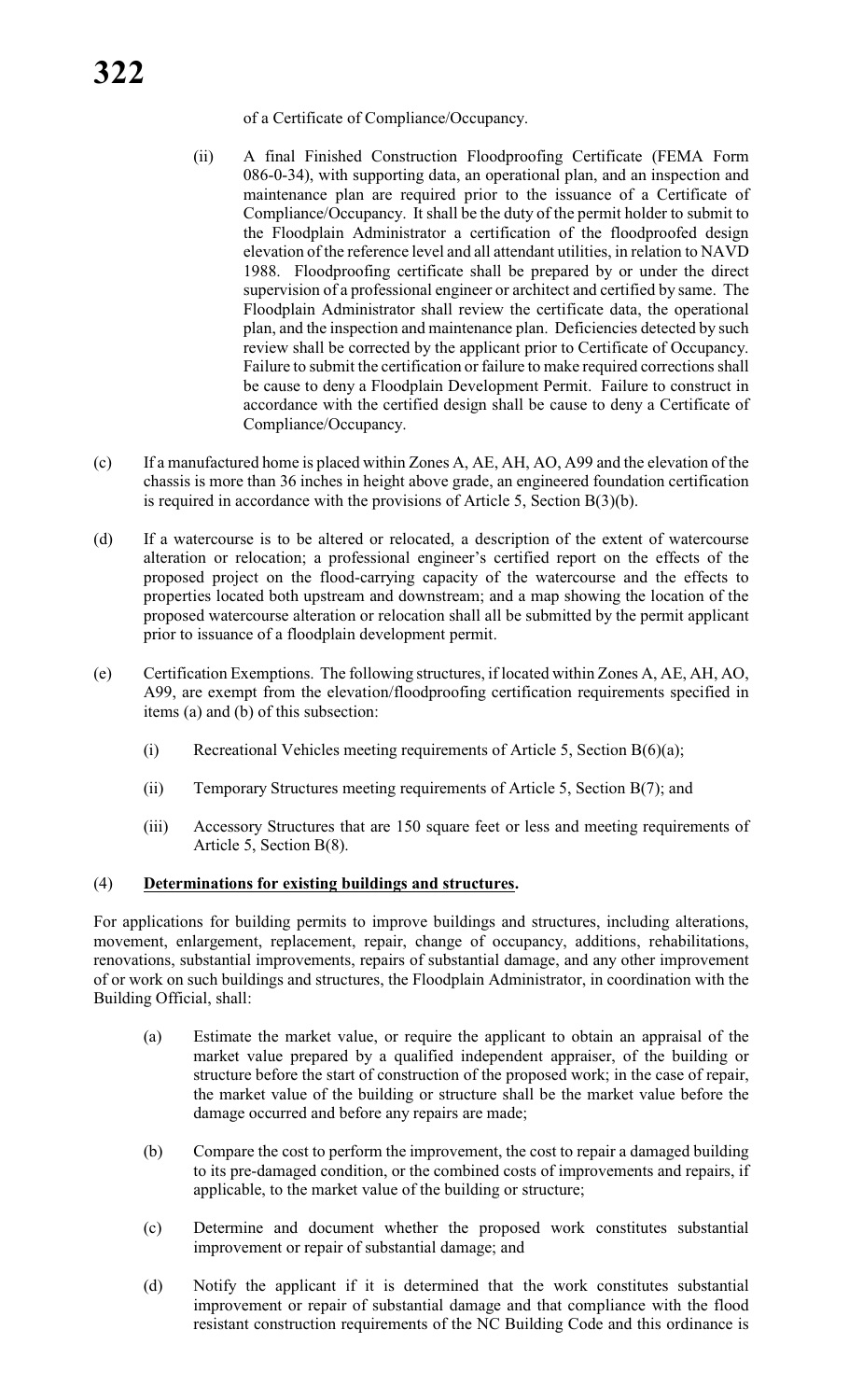required.

# **SECTION C. DUTIES AND RESPONSIBILITIES OF THE FLOODPLAIN ADMINISTRATOR.**

The Floodplain Administrator shall perform, but not be limited to, the following duties:

- (1) Review all floodplain development applications and issue permits for all proposed development within Special Flood Hazard Areas to assure that the requirements of this ordinance have been satisfied.
- (2) Review all proposed development within Special Flood Hazard Areas to assure that all necessary local, state and federal permits have been received, including Section 404 of the Federal Water Pollution Control Act Amendments of 1972, 33 U.S.C. 1334.
- (3) Notify adjacent communities and the North Carolina Department of Public Safety, Division of Emergency Management, State Coordinator for the National Flood Insurance Program prior to any alteration or relocation of a watercourse, and submit evidence of such notification to the Federal Emergency Management Agency (FEMA).
- (4) Assure that maintenance is provided within the altered or relocated portion of said watercourse so that the flood-carrying capacity is maintained.
- (5) Prevent encroachments into floodways and non-encroachment areas unless the certification and flood hazard reduction provisions of Article 5, Section F are met.
- (6) Obtain actual elevation (in relation to NAVD 1988) of the reference level (including basement) and all attendant utilities of all new and substantially improved structures, in accordance with the provisions of Article 4, Section B(3).
- (7) Obtain actual elevation (in relation to NAVD 1988) to which all new and substantially improved structures and utilities have been floodproofed, in accordance with the provisions of Article 4, Section B(3).
- (8) Obtain actual elevation (in relation to NAVD 1988) of all public utilities in accordance with the provisions of Article 4, Section B(3).
- (9) When floodproofing is utilized for a particular structure, obtain certifications from a registered professional engineer or architect in accordance with the provisions of Article 4, Section B(3) and Article 5, Section B(2).
- (10) Where interpretation is needed as to the exact location of boundaries of the Special Flood Hazard Areas, floodways, or non-encroachment areas (for example, where there appears to be a conflict between a mapped boundary and actual field conditions), make the necessary interpretation. The person contesting the location of the boundary shall be given a reasonable opportunity to appeal the interpretation as provided in this article.
- (11) When BFE data has not been provided in accordance with the provisions of Article 3, Section B, obtain, review, and reasonably utilize any BFE data, along with floodway data or non-encroachment area data available from a federal, state, or other source, including data developed pursuant to Article 5, Section D(2)(c), in order to administer the provisions of this ordinance.
- (12) When BFE data is provided but no floodway or non-encroachment area data has been provided in accordance with the provisions of Article 3, Section B, obtain, review, and reasonably utilize any floodway data or non-encroachment area data available from a federal, state, or other source in order to administer the provisions of this ordinance.
- (13) When the lowest floor and the lowest adjacent grade of a structure or the lowest ground elevation of a parcel in a Special Flood Hazard Area is above the BFE, advise the property owner of the option to apply for a Letter of Map Amendment (LOMA) from FEMA. Maintain a copy of the LOMA issued by FEMA in the floodplain development permit file.
- (14) Permanently maintain all records that pertain to the administration of this ordinance and make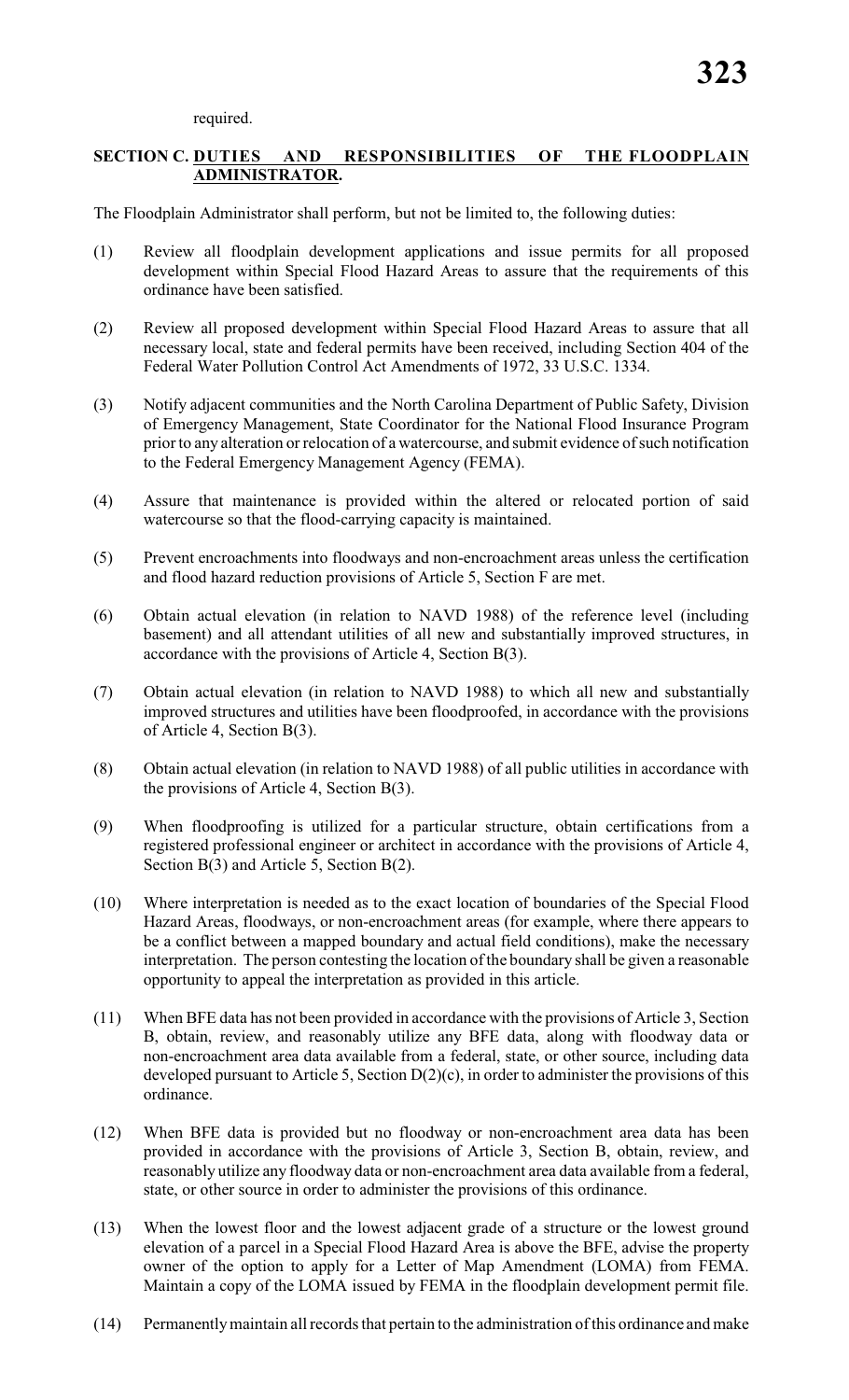these records available for public inspection, recognizing that such information may be subject to the Privacy Act of 1974, as amended.

- (15) Make on-site inspections of work in progress. As the work pursuant to a floodplain development permit progresses, the Floodplain Administrator shall make as many inspections of the work as may be necessary to ensure that the work is being done according to the provisions of the local ordinance and the terms of the permit. In exercising this power, the Floodplain Administrator has a right, upon presentation of proper credentials, to enter on any premises within the jurisdiction of the community at any reasonable hour for the purposes of inspection or other enforcement action.
- (16) Issue stop-work orders as required. Whenever a building or part thereof is being constructed, reconstructed, altered, or repaired in violation of this ordinance, the Floodplain Administrator may order the work to be immediately stopped. The stop-work order shall be in writing and directed to the person doing or in charge of the work. The stop-work order shall state the specific work to be stopped, the specific reason(s) for the stoppage, and the condition(s) under which the work may be resumed. Violation of a stop-work order constitutes a misdemeanor.
- (17) Revoke floodplain development permits as required. The Floodplain Administrator may revoke and require the return of the floodplain development permit by notifying the permit holder in writing stating the reason(s) for the revocation. Permits shall be revoked for any substantial departure from the approved application, plans, and specifications; for refusal or failure to comply with the requirements of State or local laws; or for false statements or misrepresentations made in securing the permit. Any floodplain development permit mistakenly issued in violation of an applicable State or local law may also be revoked.
- (18) Make periodic inspections throughout the Special Flood Hazard Areas within the jurisdiction of the community. The Floodplain Administrator and each member of his or her inspections department shall have a right, upon presentation of proper credentials, to enter on any premises within the territorial jurisdiction of the department at any reasonable hour for the purposes of inspection or other enforcement action.
- (19) Follow through with corrective procedures of Article 4, Section D.
- (20) Review, provide input, and make recommendations for variance requests.
- (21) Maintain a current map repository to include, but not limited to, historical and effective FIS Report, historical and effective FIRM and other official flood maps and studies adopted in accordance with the provisions of Article 3, Section B of this ordinance, including any revisions thereto including Letters of Map Change, issued by FEMA. Notify State and FEMA of mapping needs.
- (22) Coordinate revisions to FIS reports and FIRMs, including Letters of Map Revision Based on Fill (LOMR-Fs) and Letters of Map Revision (LOMRs).

# **SECTION D. CORRECTIVE PROCEDURES.**

- (1) Violations to be corrected: When the Floodplain Administratorfinds violations of applicable state and local laws; it shall be his or her duty to notify the owner or occupant of the building of the violation. The owner or occupant shall immediately remedy each of the violations of law cited in such notification.
- (2) Actions in Event of Failure to Take Corrective Action: If the owner of a building or property shall fail to take prompt corrective action, the Floodplain Administrator shall give the owner written notice, by certified or registered mail to the owner's last known address or by personal service, stating:
	- (a) That the building or property is in violation of the floodplain management regulations;
	- (b) That a hearing will be held before the Floodplain Administrator at a designated place and time, not later than ten (10) days after the date of the notice, at which time the owner shall be entitled to be heard in person or by counsel and to present arguments and evidence pertaining to the matter; and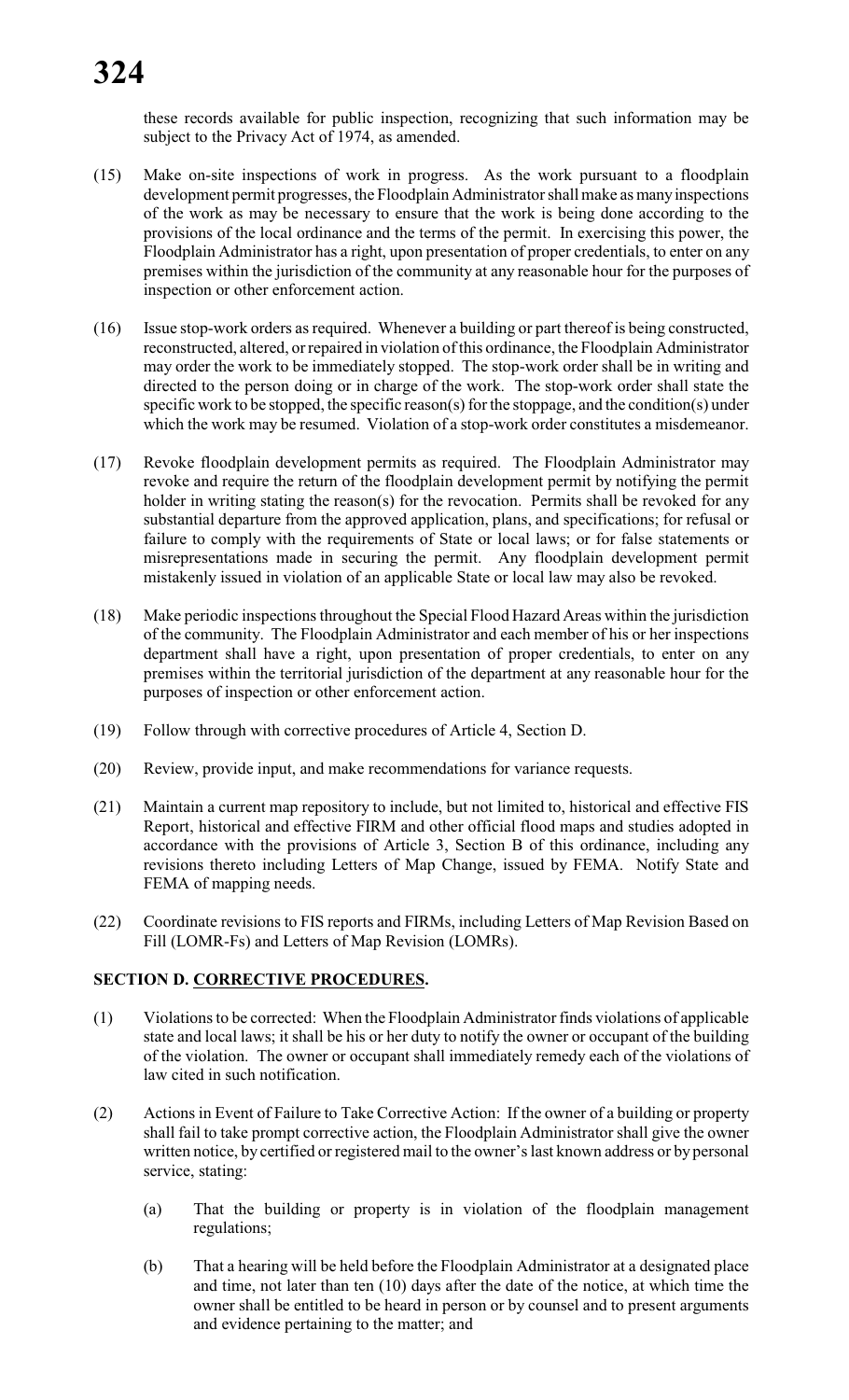- (c) That following the hearing, the Floodplain Administrator may issue an order to alter, vacate, or demolish the building; or to remove fill as applicable.
- (3) Order to Take Corrective Action: If, upon a hearing held pursuant to the notice prescribed above, the Floodplain Administrator shall find that the building or development is in violation of the Flood Damage Prevention Ordinance, he or she shall issue an order in writing to the owner, requiring the owner to remedy the violation within a specified time period, not less than sixty (60) calendar days, nor more than at least one-hundred and eighty (180) calendar days. Where the Floodplain Administrator finds that there is imminent danger to life or other property, he or she may order that corrective action be taken in such lesser period as may be feasible.
- (4) Appeal: Any owner who has received an order to take corrective action may appeal the order to the local elected governing body by giving notice of appeal in writing to the Floodplain Administrator and the clerk within ten (10) days following issuance of the final order. In the absence of an appeal, the order of the Floodplain Administrator shall be final. The local governing body shall hear an appeal within a reasonable time and may affirm, modify and affirm, or revoke the order.
- (5) Failure to Comply with Order: If the owner of a building or property fails to comply with an order to take corrective action for which no appeal has been made or fails to comply with an order of the governing body following an appeal, the owner shall be guilty of a Class 1 misdemeanor pursuant to NC G.S. § 143-215.58 and shall be punished at the discretion of the court.

# **SECTION E. VARIANCE PROCEDURES.**

- (1) The Board of Adjustment, as established by Columbus County, hereinafter referred to as the "appeal board", shall hear and decide requests for variances from the requirements of this ordinance.
- (2) Any person aggrieved by the decision of the appeal board may appeal such decision to the Court, as provided in Chapter 7A of the North Carolina General Statutes.
- (3) Variances may be issued for:
	- (a) The repair or rehabilitation of historic structures upon the determination that the proposed repair or rehabilitation will not preclude the structure's continued designation as a historic structure and that the variance is the minimum necessary to preserve the historic character and design of the structure;
	- (b) Functionally dependent facilities if determined to meet the definition as stated in Article 2 of this ordinance, provided provisions of Article 4, Section E(9)(b), (c), and (e) have been satisfied, and such facilities are protected by methods that minimize flood damages during the base flood and create no additional threats to public safety; or
	- (c) Any other type of development provided it meets the requirements of this Section.
- (4) In passing upon variances, the appeal board shall consider all technical evaluations, all relevant factors, all standards specified in other sections of this ordinance, and:
	- (a) The danger that materials may be swept onto other lands to the injury of others;
	- (b) The danger to life and property due to flooding or erosion damage;
	- (c) The susceptibility of the proposed facility and its contents to flood damage and the effect of such damage on the individual owner;
	- (d) The importance of the services provided by the proposed facility to the community;
	- (e) The necessity to the facility of a waterfront location as defined under Article 2 of this ordinance as a functionally dependent facility, where applicable;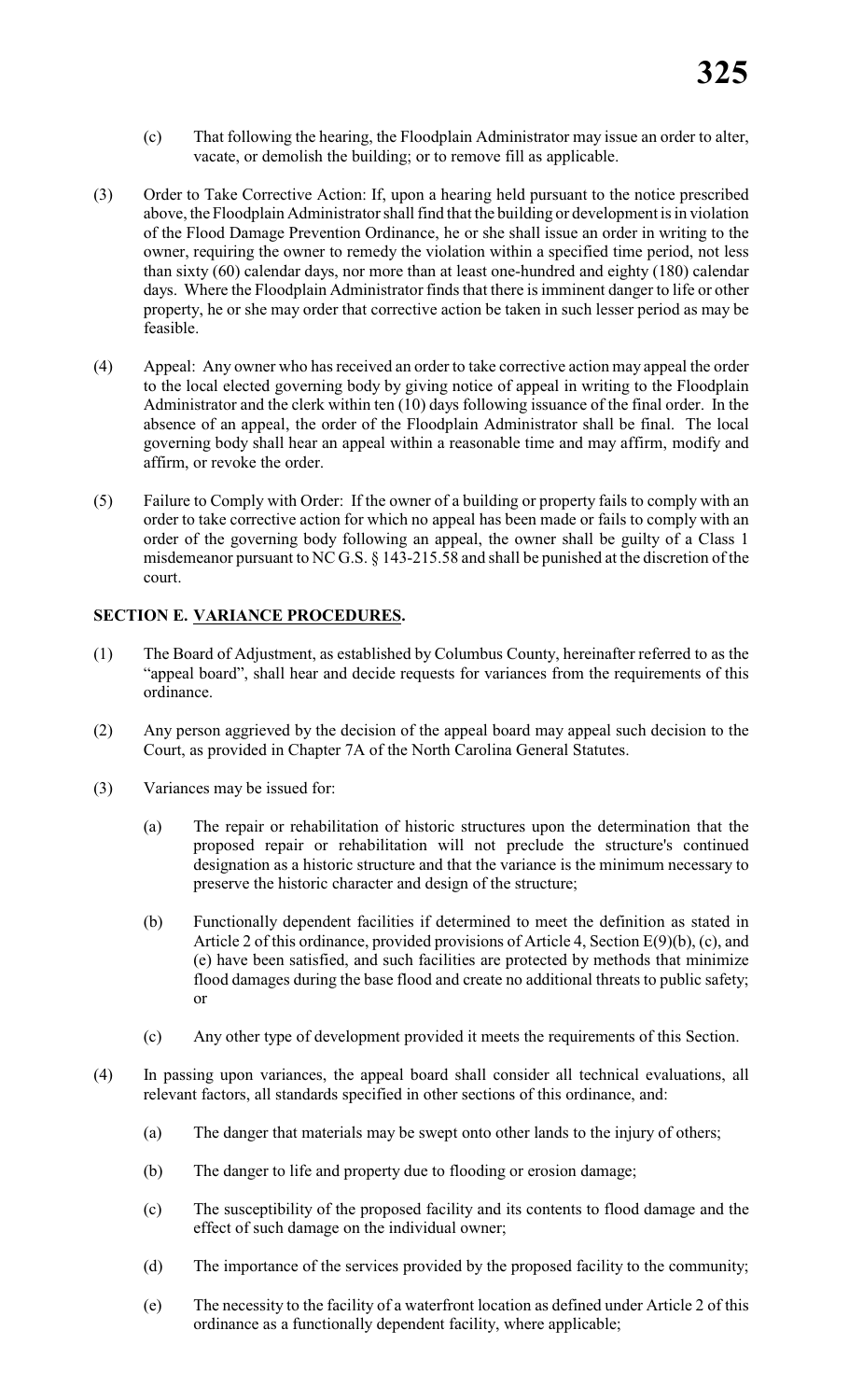- (f) The availability of alternative locations, not subject to flooding or erosion damage, for the proposed use;
- (g) The compatibility of the proposed use with existing and anticipated development;
- (h) The relationship of the proposed use to the comprehensive plan and floodplain management program for that area;
- (i) The safety of access to the property in times of flood for ordinary and emergency vehicles;
- (j) The expected heights, velocity, duration, rate of rise, and sediment transport of the floodwaters and the effects of wave action, if applicable, expected at the site; and
- (k) The costs of providing governmental services during and after flood conditions including maintenance and repair of public utilities and facilities such as sewer, gas, electrical and water systems, and streets and bridges.
- (5) A written report addressing each of the above factors shall be submitted with the application for a variance.
- (6) Upon consideration of the factors listed above and the purposes of this ordinance, the appeal board may attach such conditions to the granting of variances as it deems necessary to further the purposes and objectives of this ordinance.
- (7) Any applicant to whom a variance is granted shall be given written notice specifying the difference between the BFE and the elevation to which the structure is to be built and that such construction below the BFE increases risks to life and property, and that the issuance of a variance to construct a structure below the BFE may result in increased premium rates for flood insurance up to \$25 per \$100 of insurance coverage. Such notification shall be maintained with a record of all variance actions, including justification for their issuance.
- (8) The Floodplain Administrator shall maintain the records of all appeal actions and report any variances to the FEMA and the State of North Carolina upon request.
- (9) Conditions for Variances:
	- (a) Variances shall not be issued when the variance will make the structure in violation of other federal, state, or local laws, regulations, or ordinances.
	- (b) Variances shall not be issued within any designated floodway or non-encroachment area if the variance would result in any increase in flood levels during the base flood discharge.
	- (c) Variances shall only be issued upon a determination that the variance is the minimum necessary, considering the flood hazard, to afford relief.
	- (d) Variances shall only be issued prior to development permit approval.
	- (e) Variances shall only be issued upon:
		- (i) A showing of good and sufficient cause;
		- (ii) A determination that failure to grant the variance would result in exceptional hardship; and
		- (iii) A determination that the granting of a variance will not result in increased flood heights, additional threats to public safety, or extraordinary public expense, create nuisance, cause fraud on or victimization of the public, or conflict with existing local laws or ordinances.
- (10) A variance may be issued for solid waste disposal facilities or sites, hazardous waste management facilities, salvage yards, and chemical storage facilities that are located in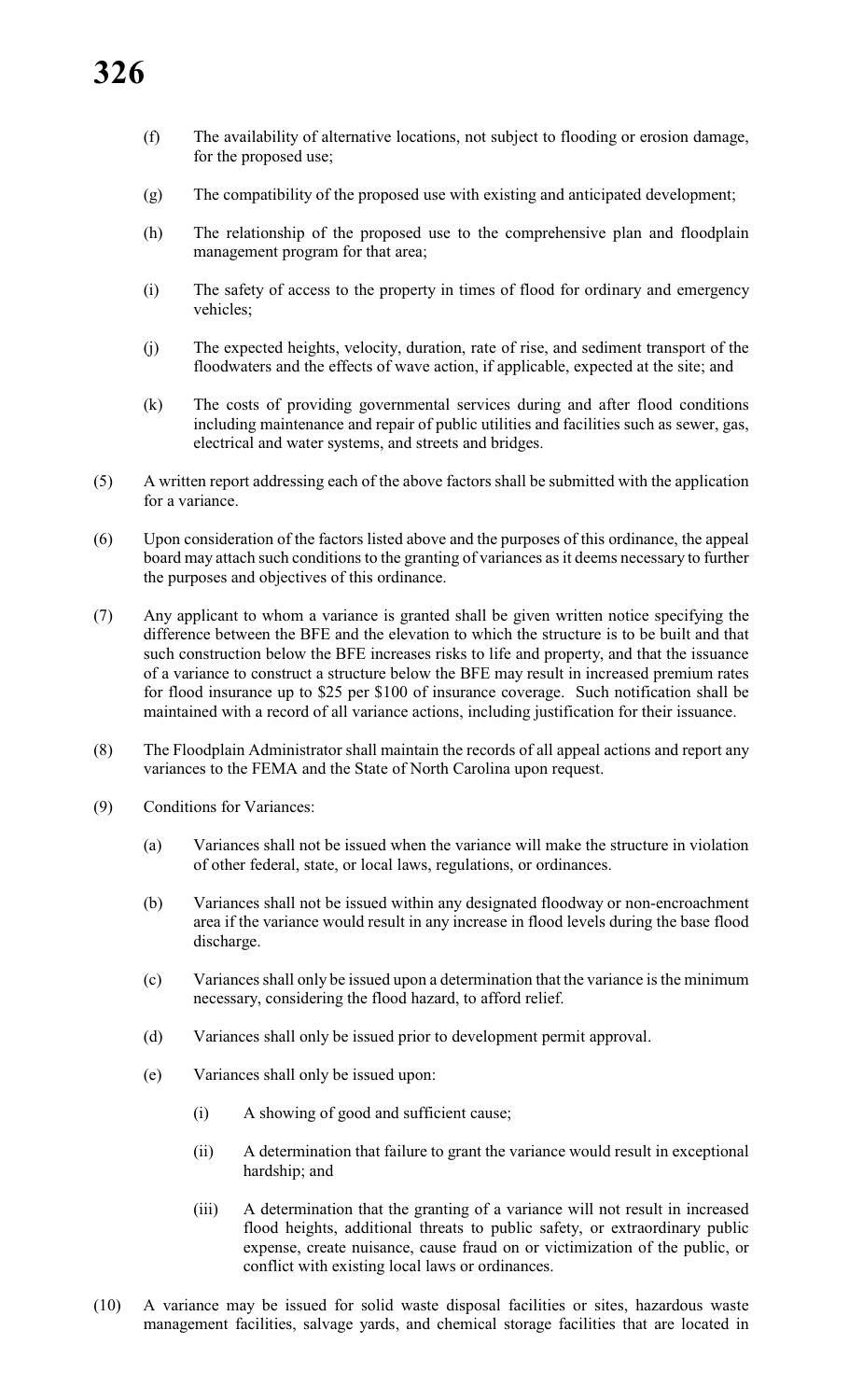Special Flood Hazard Areas provided that all of the following conditions are met.

- (a) The use serves a critical need in the community.
- (b) No feasible location exists for the use outside the Special Flood Hazard Area.
- (c) The reference level of any structure is elevated or floodproofed to at least the Regulatory Flood Protection Elevation.
- (d) The use complies with all other applicable federal, state and local laws.
- (e) That Columbus County has notified the Secretary of the North Carolina Department of Public Safety of its intention to grant a variance at least thirty (30) calendar days prior to granting the variance.

#### **ARTICLE 5. PROVISIONS FOR FLOOD HAZARD REDUCTION.**

#### **SECTION A. GENERAL STANDARDS.**

In all Special Flood Hazard Areas, the following provisions are required:

- (1) All new construction and substantial improvements shall be designed (or modified) and adequately anchored to prevent flotation, collapse, and lateral movement of the structure.
- (2) All new construction and substantial improvements shall be constructed with materials and utility equipment resistant to flood damage in accordance with the FEMA Technical Bulletin 2, Flood Damage-Resistant Materials Requirements.
- (3) All new construction and substantial improvements shall be constructed by methods and practices that minimize flood damages.
- (4) All new electrical, heating, ventilation, plumbing, air conditioning equipment, and other service equipment shall be located at or above the RFPE or designed and installed to prevent water from entering or accumulating within the components during the occurrence ofthe base flood. These include, but are not limited to, HVAC equipment, water softener units, bath/kitchen fixtures, ductwork, electric/gas meter panels/boxes, utility/cable boxes, water heaters, and electric outlets/switches.
	- (a) Replacements part of a substantial improvement, electrical, heating, ventilation, plumbing, air conditioning equipment, and other service equipment shall also meet the above provisions.
	- (b) Replacements that are for maintenance and not part of a substantial improvement, may be installed at the original location provided the addition and/or improvements only comply with the standards for new construction consistent with the code and requirements for the original structure.
- (5) All new and replacement water supply systems shall be designed to minimize or eliminate infiltration of floodwaters into the system.
- (6) New and replacement sanitary sewage systems shall be designed to minimize or eliminate infiltration of floodwaters into the systems and discharges from the systems into flood waters.
- (7) On-site waste disposal systems shall be located and constructed to avoid impairment to them or contamination from them during flooding.
- (8) Nothing in this ordinance shall prevent the repair, reconstruction, or replacement of a building or structure existing on the effective date of this ordinance and located totally or partially within the floodway, non-encroachment area, or stream setback, provided there is no additional encroachment below the Regulatory Flood Protection Elevation in the floodway, non-encroachment area, or stream setback, and provided that such repair, reconstruction, or replacement meets all of the other requirements of this ordinance.
- (9) New solid waste disposal facilities and sites, hazardous waste management facilities, salvage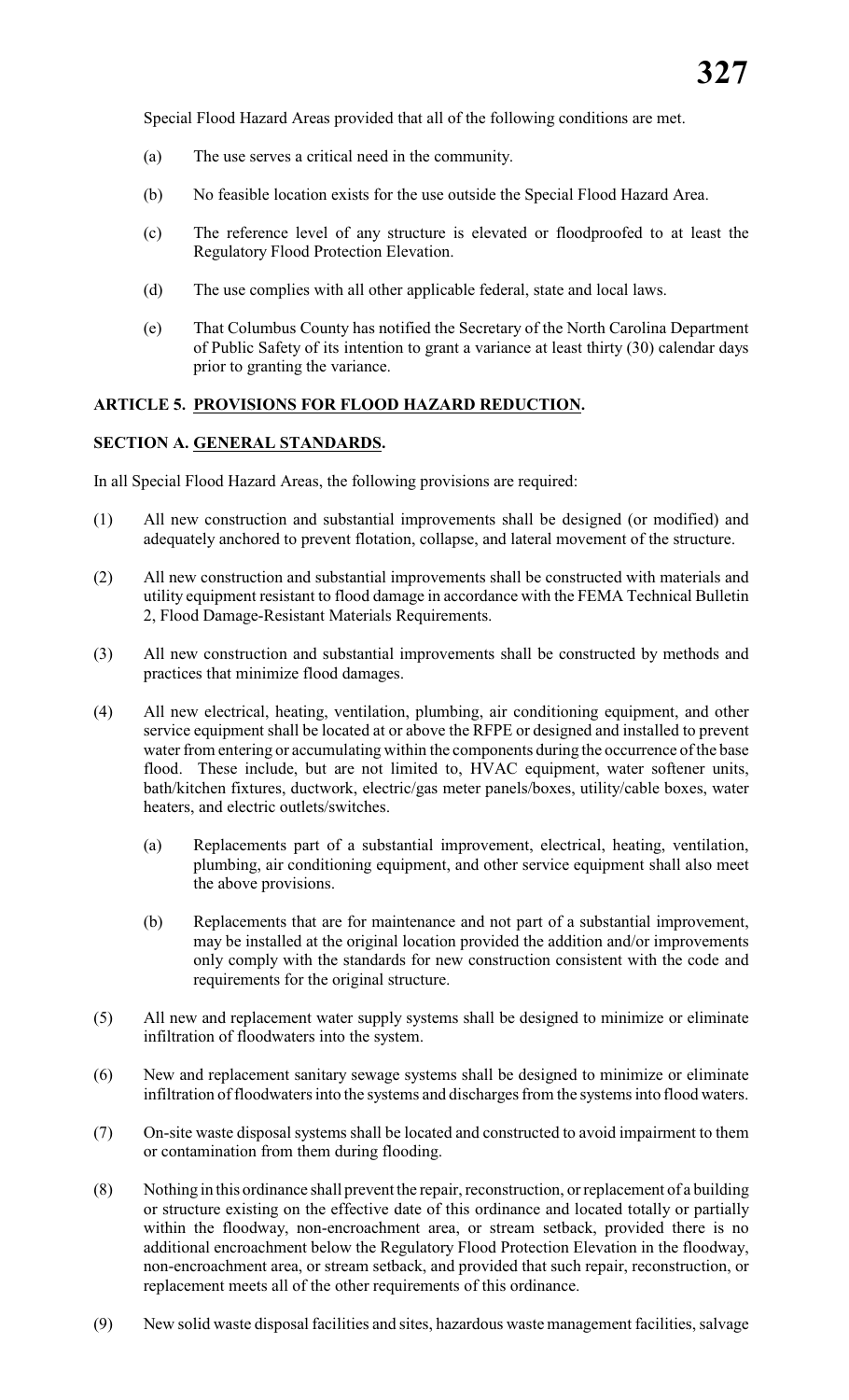yards, and chemical storage facilities shall not be permitted, except by variance as specified in Article 4, Section E(10). A structure or tank for chemical or fuel storage incidental to an allowed use or to the operation of a water treatment plant or wastewater treatment facility may be located in a Special Flood Hazard Area only if the structure or tank is either elevated or floodproofed to at least the Regulatory Flood Protection Elevation and certified in accordance with the provisions of Article 4, Section B(3).

- (10) All subdivision proposals and other development proposals shall be consistent with the need to minimize flood damage.
- (11) All subdivision proposals and other development proposals shall have public utilities and facilities such as sewer, gas, electrical, and water systems located and constructed to minimize flood damage.
- (12) All subdivision proposals and other development proposals shall have adequate drainage provided to reduce exposure to flood hazards.
- (13) All subdivision proposals and other development proposals shall have received all necessary permits from those governmental agencies for which approval is required by federal or state law, including Section 404 of the Federal Water Pollution Control Act Amendments of 1972, 33 U.S.C. 1334.
- (14) When a structure is partially located in a Special Flood Hazard Area, the entire structure shall meet the requirements for new construction and substantial improvements.
- (15) When a structure is located in multiple flood hazard zones or in a flood hazard risk zone with multiple base flood elevations, the provisions for the more restrictive flood hazard risk zone and the highest BFE shall apply.

#### **SECTION B. SPECIFIC STANDARDS.**

In all Special Flood Hazard Areas where BFE data has been provided, as set forth in Article 3, Section B, or Article 5, Section D, the following provisions, in addition to the provisions of Article 5, Section A, are required:

- (1) Residential Construction. New construction and substantial improvement of any residential structure (including manufactured homes) shall have the reference level, including basement, elevated no lower than the Regulatory Flood Protection Elevation, as defined in Article 2 of this ordinance.
- (2) Non-Residential Construction. New construction and substantial improvement of any commercial, industrial, or other non-residential structure shall have the reference level, including basement, elevated no lower than the Regulatory Flood Protection Elevation, as defined in Article 2 of this ordinance. Structures located in Zones A, AE, AH, AO, A99 may be floodproofed to the Regulatory Flood Protection Elevation in lieu of elevation provided that all areas of the structure, together with attendant utility and sanitary facilities, below the Regulatory Flood Protection Elevation are watertight with walls substantially impermeable to the passage of water, using structural components having the capability of resisting hydrostatic and hydrodynamic loads and the effect of buoyancy. For AO Zones, the floodproofing elevation shall be in accordance with Article 5, Section G(2). A registered professional engineer or architect shall certify that the floodproofing standards of this subsection are satisfied. Such certification shall be provided to the Floodplain Administrator as set forth in Article 4, Section B(3), along with the operational plan and the inspection and maintenance plan.
- (3) Manufactured Homes.
	- (a) New and replacement manufactured homes shall be elevated so that the reference level of the manufactured home is no lower than the Regulatory Flood Protection Elevation, as defined in Article 2 of this ordinance.
	- (b) Manufactured homes shall be securely anchored to an adequately anchored foundation to resist flotation, collapse, and lateral movement, either by certified engineered foundation system, or in accordance with the most current edition of the State of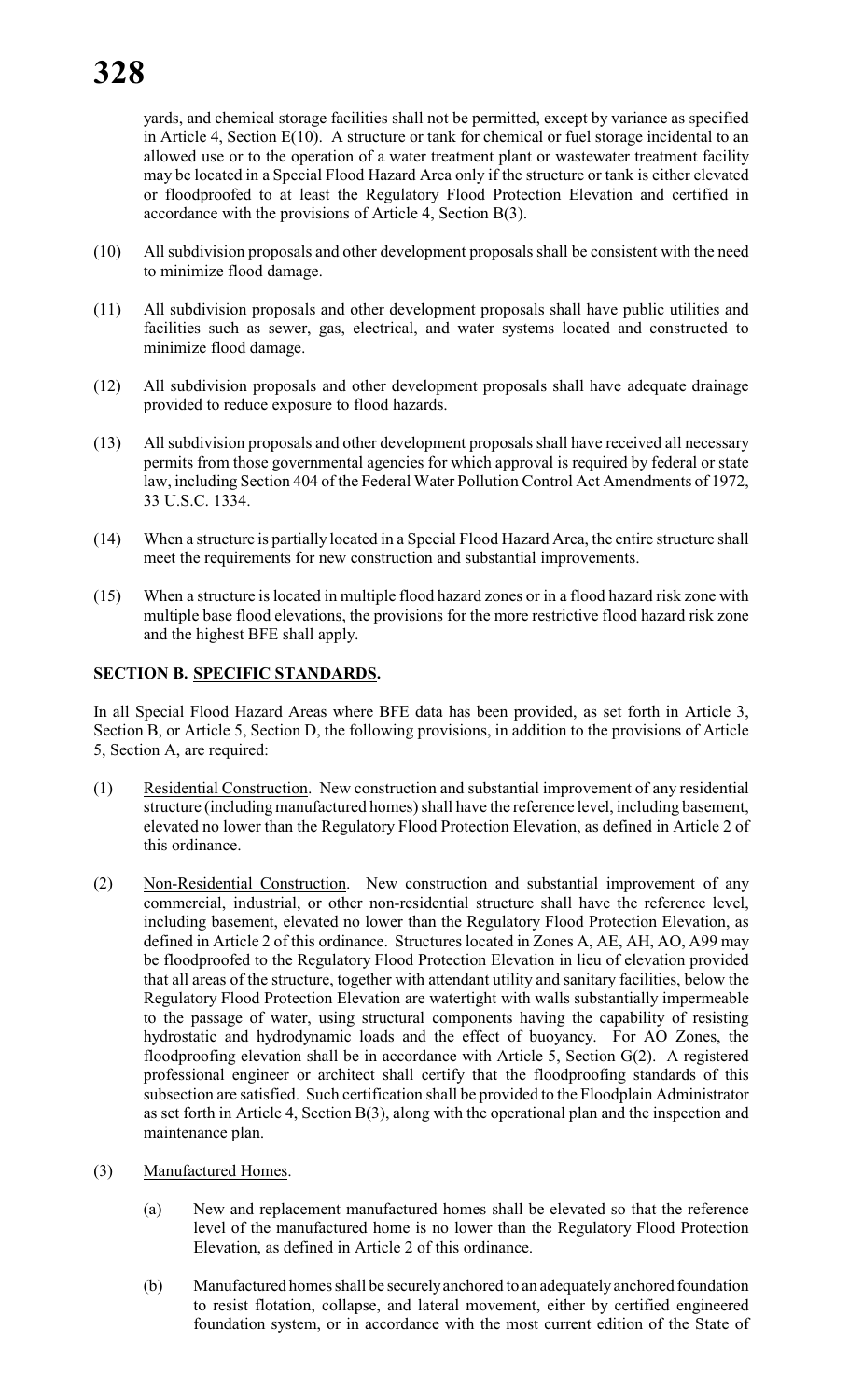North Carolina Regulations for Manufactured Homes adopted by the Commissioner of Insurance pursuant to NCGS 143-143.15. Additionally, when the elevation would be met by an elevation of the chassis thirty-six (36) inches or less above the grade at the site, the chassis shall be supported by reinforced piers or engineered foundation. When the elevation of the chassis is above thirty-six (36) inches in height, an engineering certification is required.

- (c) All enclosures or skirting below the lowest floor shall meet the requirements of Article 5, Section B(4).
- (d) An evacuation plan must be developed for evacuation of all residents of all new, substantially improved or substantially damaged manufactured home parks or subdivisions located within flood prone areas. This plan shall be filed with and approved by the Floodplain Administrator and the local Emergency Management Coordinator.
- (4) Elevated Buildings. Fully enclosed area, of new construction and substantially improved structures, which is below the lowest floor:
	- (a) Shall not be designed or used for human habitation, but shall only be used for parking of vehicles, building access, or limited storage of maintenance equipment used in connection with the premises. Access to the enclosed area shall be the minimum necessary to allow for parking of vehicles (garage door) or limited storage of maintenance equipment (standard exterior door), or entry to the living area (stairway or elevator). The interior portion of such enclosed area shall not be finished or partitioned into separate rooms, except to enclose storage areas;
	- (b) Shall not be temperature-controlled or conditioned;
	- (c) Shall be constructed entirely of flood resistant materials at least to the Regulatory Flood Protection Elevation; and
	- (d) Shall include, in Zones A, AE, AH, AO, A99 flood openings to automatically equalize hydrostatic flood forces on walls by allowing for the entry and exit of floodwaters. To meet this requirement, the openings must either be certified by a professional engineer or architect or meet or exceed the following minimum design criteria:
		- (i) A minimum of two flood openings on different sides of each enclosed area subject to flooding;
		- (ii) The total net area of all flood openings must be at least one (1) square inch for each square foot of enclosed area subject to flooding;
		- (iii) If a building has more than one enclosed area, each enclosed area must have flood openings to allow floodwaters to automatically enter and exit;
		- (iv) The bottom of all required flood openings shall be no higher than one (1) foot above the higher of the interior or exterior adjacent grade;
		- (v) Flood openings may be equipped with screens, louvers, or other coverings or devices, provided they permit the automatic flow of floodwaters in both directions; and
		- (vi) Enclosures made of flexible skirting are not considered enclosures for regulatory purposes, and, therefore, do not require flood openings. Masonry or wood underpinning, regardless of structural status, is considered an enclosure and requires flood openings as outlined above.
- (5) Additions/Improvements.
	- (a) Additions and/or improvements to pre-FIRM structures when the addition and/or improvements in combination with anyinterior modifications to the existing structure are: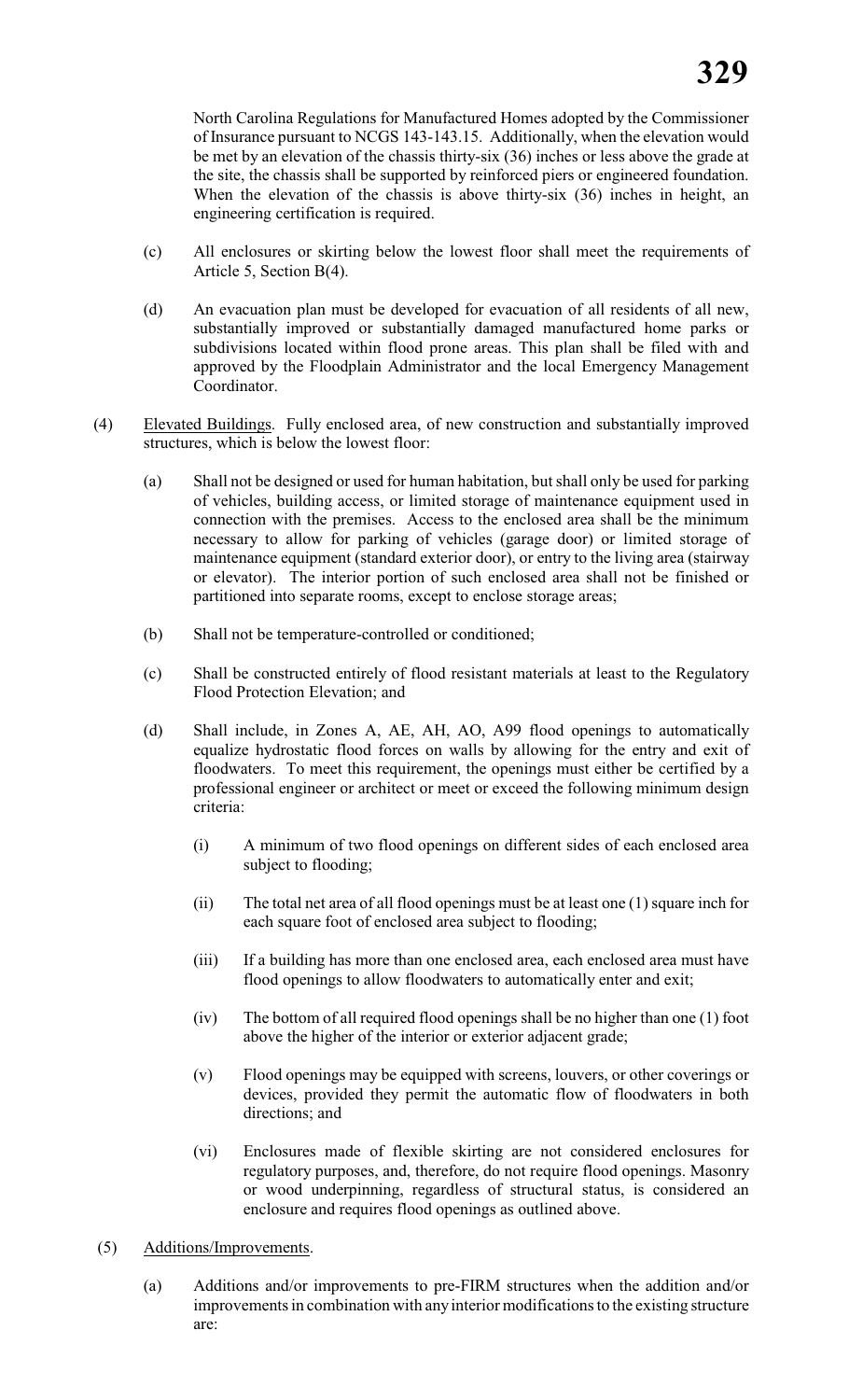- (i) Not a substantial improvement, the addition and/or improvements must be designed to minimize flood damages and must not be any more non-conforming than the existing structure.
- (ii) A substantial improvement, with modifications/rehabilitations/improvements to the existing structure or the common wall is structurally modified more than installing a doorway, both the existing structure and the addition must comply with the standards for new construction.
- (b) Additions to pre-FIRM or post-FIRM structures that are a substantial improvement with no modifications/rehabilitations/improvements to the existing structure other than a standard door in the common wall, shall require only the addition to comply with the standards for new construction.
- (c) Additions and/or improvements to post-FIRM structures when the addition and/or improvements in combination with anyinterior modifications to the existing structure are:
	- (i) Not a substantial improvement, the addition and/or improvements only must comply with the standards for new construction consistent with the code and requirements for the original structure.
	- (ii) A substantial improvement, both the existing structure and the addition and/or improvements must comply with the standards for new construction.
- (d) Any combination of repair, reconstruction, rehabilitation, addition or improvement of a building or structure taking place during a one (1) year period, the cumulative cost of which equals or exceeds 50 percent of the market value of the structure before the improvement or repair is started must comply with the standards for new construction. For each building or structure, the one (1) year period begins on the date of the first improvement or repair of that building or structure subsequent to the effective date of this ordinance. If the structure has sustained substantial damage, any repairs are considered substantial improvement regardless of the actual repair work performed. The requirement does not, however, include either:
	- (i) Any project for improvement of a building required to correct existing health, sanitary or safety code violations identified by the building official and that are the minimum necessary to assume safe living conditions.
	- (ii) Any alteration of a historic structure provided that the alteration will not preclude the structure's continued designation as a historic structure.
- (6) Recreational Vehicles. Recreational vehicles shall either:
	- (a) Temporary Placement
		- (i) Be on site for fewer than 180 consecutive days; or
		- (ii) Be fully licensed and ready for highway use. (A recreational vehicle is ready for highway use if it is on its wheels or jacking system, is attached to the site only by quick disconnect type utilities, and has no permanently attached additions.)
	- (b) Permanent Placement. Recreational vehicles that do not meet the limitations of Temporary Placement shall meet all the requirements for new construction.
- (7) Temporary Non-Residential Structures. Prior to the issuance of a floodplain development permit for a temporary structure, the applicant must submit to the Floodplain Administrator a plan for the removal of such structure(s) in the event of a hurricane, flash flood or other type of flood warning notification. The following information shall be submitted in writing to the Floodplain Administrator for review and written approval:
	- (a) A specified time period for which the temporary use will be permitted. Time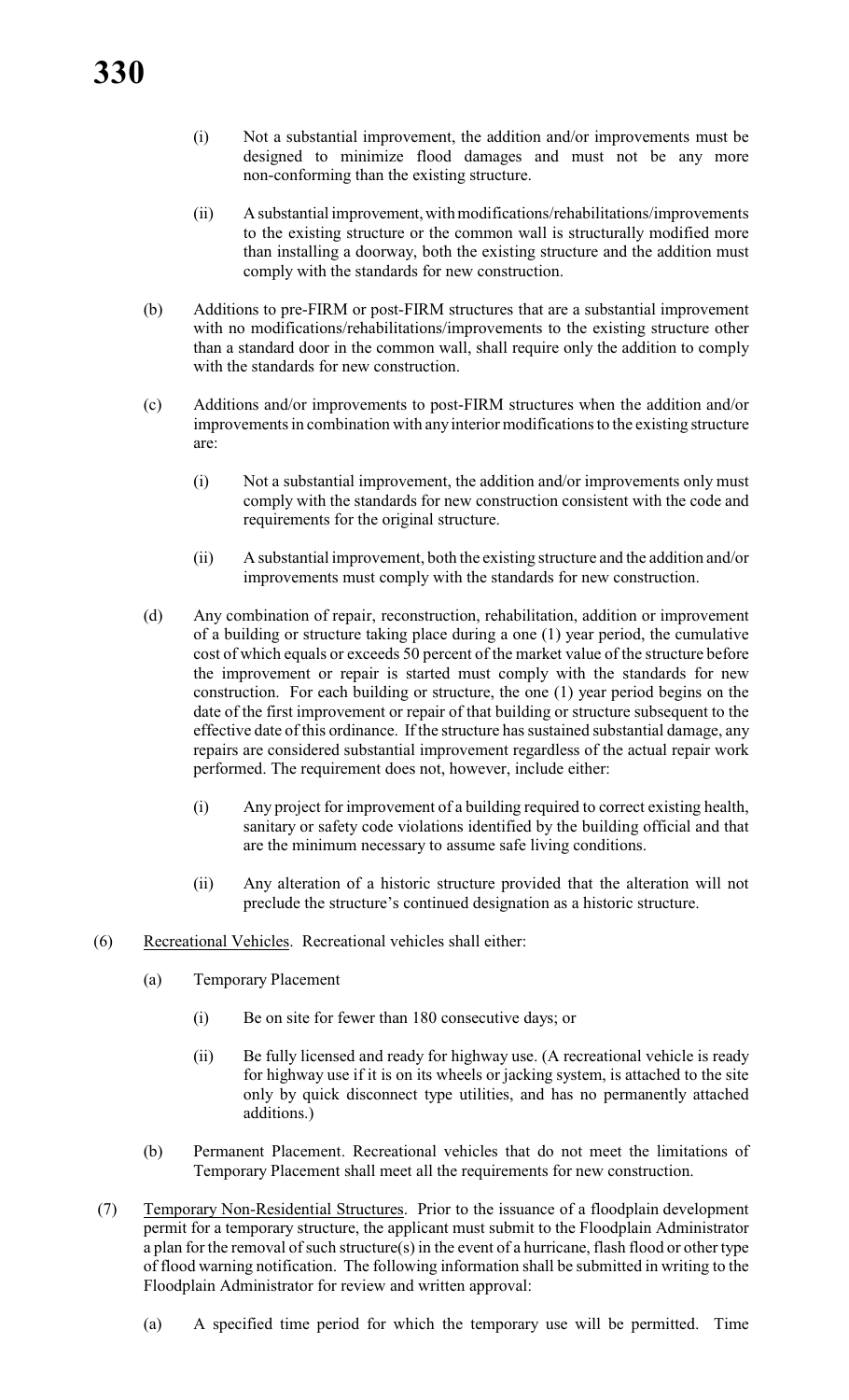specified may not exceed three (3) months, renewable up to one (1) year;

- (b) The name, address, and phone number of the individual responsible for the removal of the temporary structure;
- (c) The time frame prior to the event at which a structure will be removed (i.e., minimum of 72 hours before landfall of a hurricane or immediately upon flood warning notification);
- (d) A copy of the contract or other suitable instrument with the entity responsible for physical removal of the structure; and
- (e) Designation, accompanied by documentation, of a location outside the Special Flood Hazard Area, to which the temporary structure will be moved.
- (8) Accessory Structures. When accessory structures (sheds, detached garages, etc.) are to be placed within a Special Flood Hazard Area, the following criteria shall be met:
	- (a) Accessory structures shall not be used for human habitation (including working, sleeping, living, cooking or restroom areas);
	- (b) Accessory structures shall not be temperature-controlled;
	- (c) Accessory structures shall be designed to have low flood damage potential;
	- (d) Accessory structures shall be constructed and placed on the building site so as to offer the minimum resistance to the flow of floodwaters;
	- (e) Accessory structures shall be firmly anchored in accordance with the provisions of Article 5, Section A(1);
	- (f) All service facilities such as electrical shall be installed in accordance with the provisions of Article 5, Section A(4); and
	- (g) Flood openings to facilitate automatic equalization of hydrostatic flood forces shall be provided below Regulatory Flood Protection Elevation in conformance with the provisions of Article 5, Section B(4)(d).

An accessory structure with a footprint less than 150 square feet that satisfies the criteria outlined above is not required to meet the elevation or floodproofing standards of Article 5, Section B (2). Elevation or floodproofing certifications are required for all other accessory structures in accordance with Article 4, Section B(3).

- (9) Tanks. When gas and liquid storage tanks are to be placed within a Special Flood Hazard Area, the following criteria shall be met:
	- (a) Underground tanks. Underground tanks in flood hazard areas shall be anchored to prevent flotation, collapse or lateral movement resulting from hydrodynamic and hydrostatic loads during conditions of the design flood, including the effects of buoyancy assuming the tank is empty;
	- (b) Above-ground tanks, elevated. Above-ground tanks in flood hazard areas shall be elevated to or above the Regulatory Flood Protection Elevation on a supporting structure that is designed to prevent flotation, collapse or lateral movement during conditions of the design flood. Tank-supporting structures shall meet the foundation requirements of the applicable flood hazard area;
	- (c) Above-ground tanks, not elevated. Above-ground tanks that do not meet the elevation requirements of Article 5, Section B (2) of this ordinance shall be permitted in flood hazard areas provided the tanks are designed, constructed, installed, and anchored to resist all flood-related and other loads, including the effects of buoyancy, during conditions of the design flood and without release of contents in the floodwaters or infiltration by floodwaters into the tanks. Tanks shall be designed, constructed, installed, and anchored to resist the potential buoyant and other flood forces acting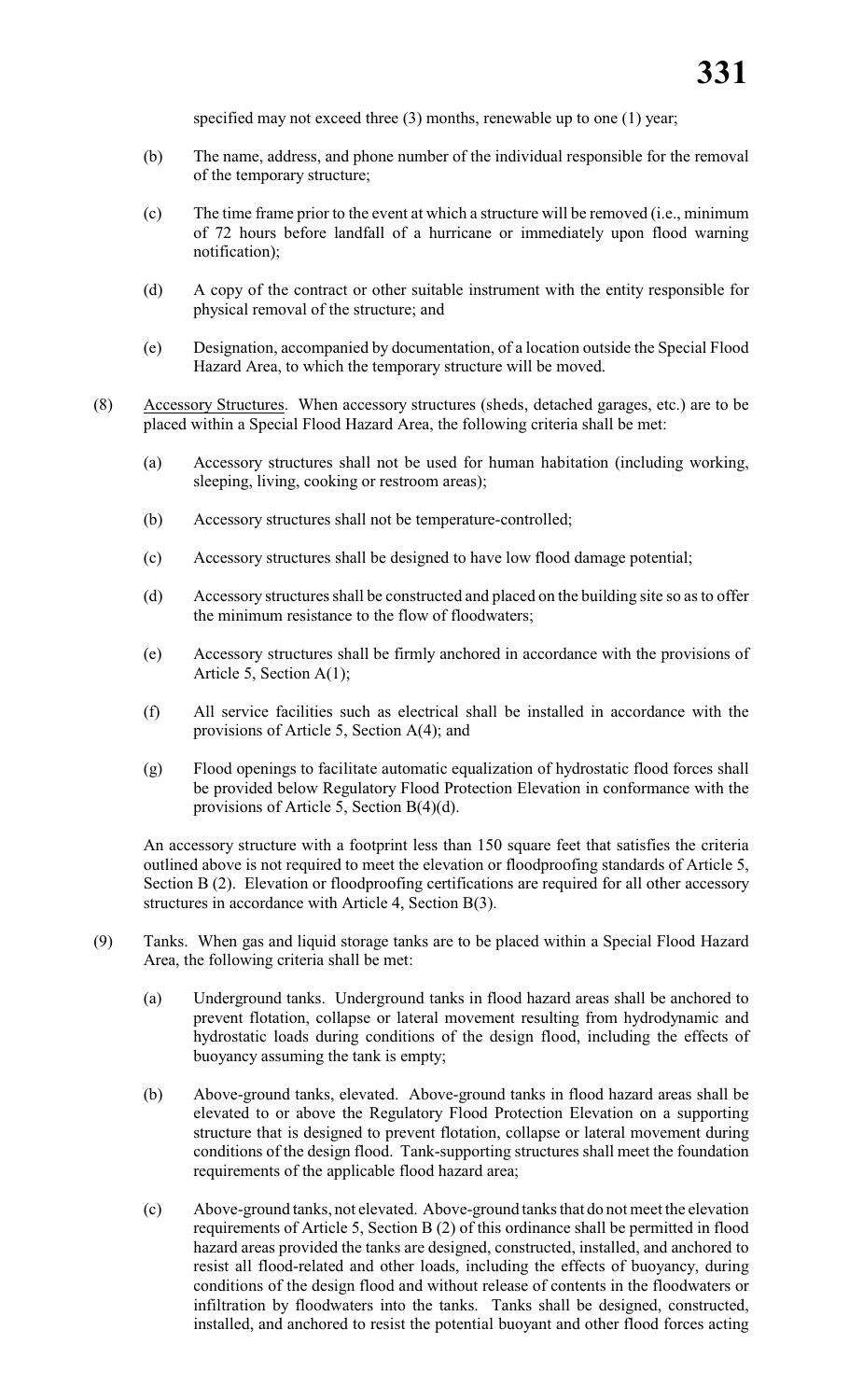on an empty tank during design flood conditions.

- (d) Tank inlets and vents. Tank inlets, fill openings, outlets and vents shall be:
	- (i) At or above the Regulatory Flood Protection Elevation or fitted with covers designed to prevent the inflow of floodwater or outflow of the contents of the tanks during conditions of the design flood; and
	- (ii) Anchored to prevent lateral movement resulting from hydrodynamic and hydrostatic loads, including the effects of buoyancy, during conditions of the design flood.

#### (10) Other Development.

- (a) Fences in regulated floodways and NEAs that have the potential to block the passage of floodwaters, such as stockade fences and wire mesh fences, shall meet the limitations of Article 5, Section F of this ordinance.
- (b) Retaining walls, sidewalks and driveways in regulated floodways and NEAs. Retaining walls and sidewalks and driveways that involve the placement of fill in regulated floodways shall meet the limitations of Article 5, Section F of this ordinance.
- (c) Roads and watercourse crossings in regulated floodways and NEAs. Roads and watercourse crossings, including roads, bridges, culverts, low-water crossings and similar means for vehicles or pedestrians to travel from one side of a watercourse to the other side, that encroach into regulated floodways shall meet the limitations of Article 5, Section F of this ordinance.

#### **SECTION C. RESERVED.**

# **SECTION D. STANDARDS FOR FLOODPLAINS WITHOUT ESTABLISHED BASE FLOOD ELEVATIONS.**

Within the Special Flood Hazard Areas designated as Approximate Zone A and established in Article 3, Section B, where no BFE data has been provided by FEMA, the following provisions, in addition to the provisions of Article 5, Section A, shall apply:

- (1) No encroachments, including fill, new construction, substantial improvements or new development shall be permitted within a distance of twenty (20) feet each side from top of bank or five times the width of the stream, whichever is greater, unless certification with supporting technical data by a registered professional engineer is provided demonstrating that such encroachments shall not result in any increase in flood levels during the occurrence of the base flood discharge.
- (2) The BFE used in determining the Regulatory Flood Protection Elevation shall be determined based on the following criteria:
	- (a) When BFE data is available from other sources, all new construction and substantial improvements within such areas shall also comply with all applicable provisions of this ordinance and shall be elevated or floodproofed in accordance with standards in Article 5, Sections A and B.
	- (b) When floodway or non-encroachment data is available from a Federal, State, or other source, all new construction and substantial improvements within floodway and non-encroachment areas shall also comply with the requirements of Article 5, Sections B and F.
	- (c) All subdivision, manufactured home park and other development proposals shall provide BFE data if development is greater than five (5) acres or has more than fifty (50) lots/manufactured home sites. Such BFE data shall be adopted by reference in accordance with Article 3, Section B and utilized in implementing this ordinance.
	- (d) When BFE data is not available from a Federal, State, or other source as outlined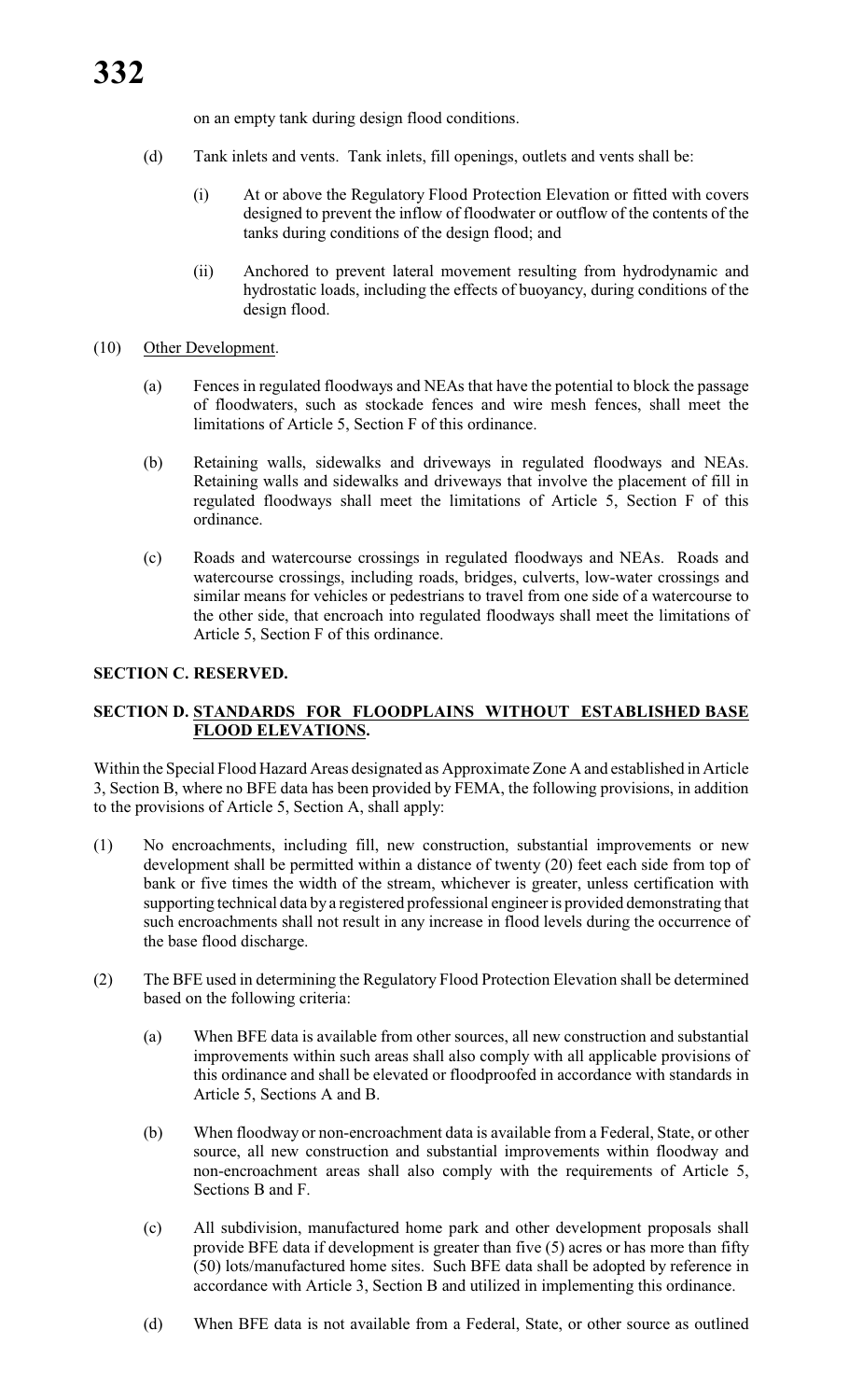above, the reference level shall be elevated or floodproofed (nonresidential) to or above the Regulatory Flood Protection Elevation, as defined in Article 2. All other applicable provisions of Article 5, Section B shall also apply.

# **SECTION E. STANDARDS FOR RIVERINE FLOODPLAINS WITH BASE FLOOD ELEVATIONS BUT WITHOUT ESTABLISHED FLOODWAYS OR NON-ENCROACHMENT AREAS.**

Along rivers and streams where BFE data is provided by FEMA or is available from another source but neither floodway nor non-encroachment areas are identified for a Special Flood Hazard Area on the FIRM or in the FIS report, the following requirements shall apply to all development within such areas:

- (1) Standards of Article 5, Sections A and B; and
- (2) Until a regulatory floodway or non-encroachment area is designated, no encroachments, including fill, new construction, substantial improvements, or other development, shall be permitted unless certification with supporting technical data by a registered professional engineer is provided demonstrating that the cumulative effect of the proposed development, when combined with all other existing and anticipated development, will not increase the water surface elevation of the base flood more than one (1) foot at any point within the community.

# **SECTION F. FLOODWAYS AND NON-ENCROACHMENT AREAS.**

Areas designated as floodways or non-encroachment areas are located within the Special Flood Hazard Areas established in Article 3, Section B. The floodways and non-encroachment areas are extremely hazardous areas due to the velocity of floodwaters that have erosion potential and carry debris and potential projectiles. The following provisions, in addition to standards outlined in Article 5, Sections A and B, shall apply to all development within such areas:

- (1) No encroachments, including fill, new construction, substantial improvements and other developments shall be permitted unless:
	- (a) It is demonstrated that the proposed encroachment would not result in any increase in the flood levels during the occurrence of the base flood discharge, based on hydrologic and hydraulic analyses performed in accordance with standard engineering practice and presented to the Floodplain Administrator prior to issuance of floodplain development permit; or
	- (b) A Conditional Letter of Map Revision (CLOMR) has been approved by FEMA. A Letter of Map Revision (LOMR) must also be obtained within six months of completion of the proposed encroachment.
- (2) If Article 5, Section F(1) is satisfied, all development shall comply with all applicable flood hazard reduction provisions of this ordinance.
- (3) Nothing in this ordinance shall prevent the repair, reconstruction, or replacement of a building or structure existing on the effective date of this ordinance and located totally or partially within the floodway, non-encroachment area, or stream setback, provided there is no additional encroachment below the Regulatory Flood Protection Elevation in the floodway, non-encroachment area, or stream setback, and provided that such repair, reconstruction, or replacement meets all of the other requirements of this ordinance. See Article 5, Section A(8).
- (4) Manufactured homes may be permitted provided the following provisions are met:
	- (a) The anchoring and the elevation standards of Article 5, Section B(3); and
	- (b) The encroachment standards of Article 5, Section F(1).

#### **SECTION G. STANDARDS FOR AREAS OF SHALLOW FLOODING (ZONE AO).**

Located within the Special Flood Hazard Areas established in Article 3, Section B, are areas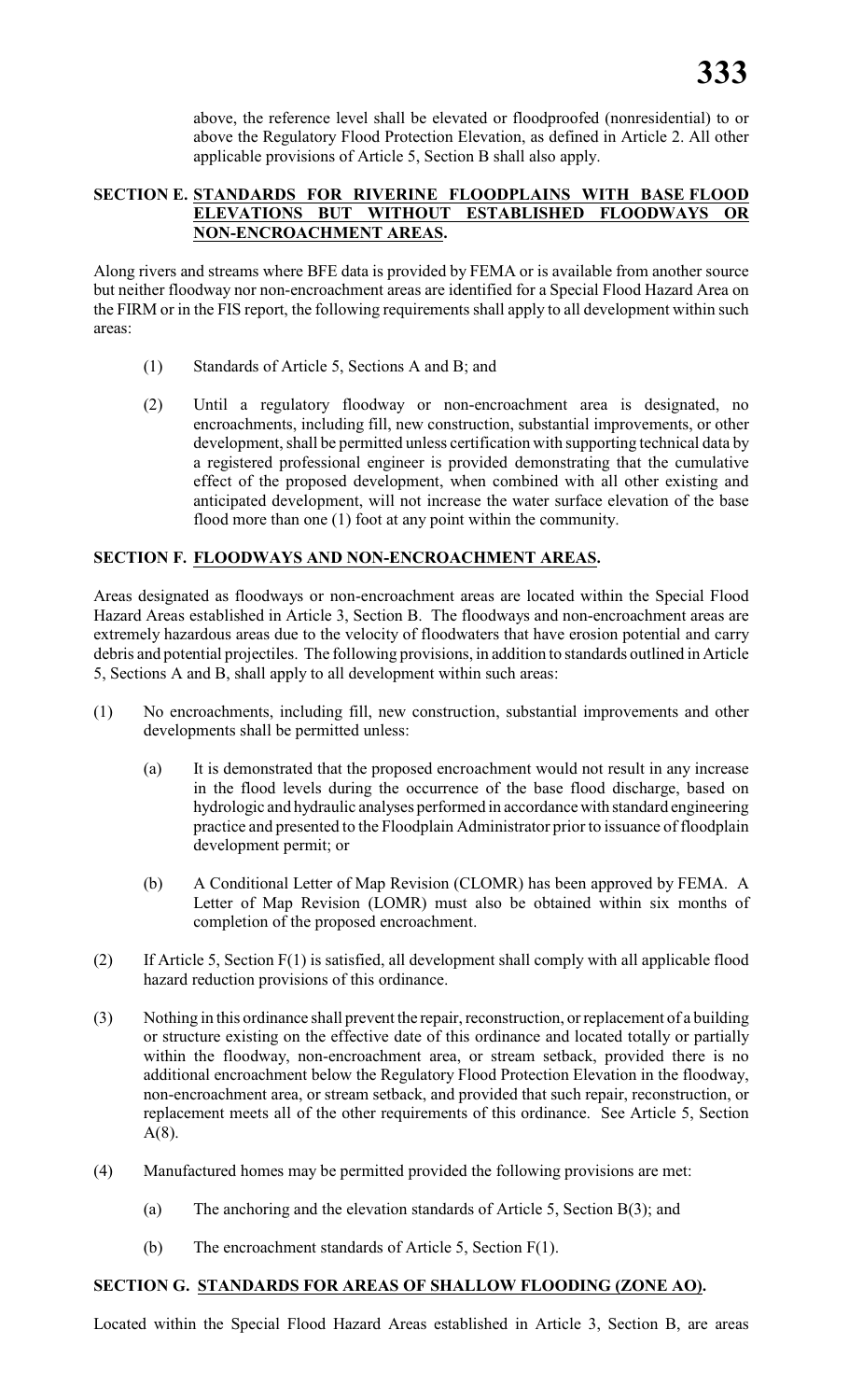# **334**

designated as shallow flooding areas. These areas have special flood hazards associated with base flood depths of one (1) to three (3) feet where a clearly defined channel does not exist and where the path of flooding is unpredictable and indeterminate. In addition to Article 5, Sections A and B, all new construction and substantial improvements shall meet the following requirements:

- (1) The reference level shall be elevated at least as high as the depth number specified on the Flood Insurance Rate Map (FIRM), in feet, plus a freeboard of two (2) feet, above the highest adjacent grade; or at least two (2) feet above the highest adjacent grade if no depth number is specified.
- (2) Non-residential structures may, in lieu of elevation, be floodproofed to the same level as required in Article 5, Section G(1) so that the structure, together with attendant utility and sanitary facilities, below that level shall be watertight with walls substantially impermeable to the passage of water and with structural components having the capability of resisting hydrostatic and hydrodynamic loads and effects of buoyancy. Certification is required in accordance with Article 4, Section B(3) and Article 5, Section B(2).
- (3) Adequate drainage paths shall be provided around structures on slopes, to guide floodwaters around and away from proposed structures.

# **SECTION H. STANDARDS FOR AREAS OF SHALLOW FLOODING (ZONE AH).**

Located within the Special Flood Hazard Areas established in Article 3, Section B, are areas designated as shallow flooding areas. These areas are subject to inundation by 1-percent-annual-chance shallow flooding (usually areas of ponding) where average depths are one (1) to three (3) feet. Base Flood Elevations are derived from detailed hydraulic analyses are shown in this zone. In addition to Article 5, Sections A and B, all new construction and substantial improvements shall meet the following requirements:

(1) Adequate drainage paths shall be provided around structures on slopes, to guide floodwaters around and away from proposed structures.

# **ARTICLE 6. LEGAL STATUS PROVISIONS.**

# **SECTION A. EFFECT ON RIGHTS AND LIABILITIES UNDER THE EXISTING FLOOD DAMAGE PREVENTION ORDINANCE.**

This ordinance in part comes forward by re-enactment of some of the provisions of the Flood Damage Prevention Ordinance enacted March 17, 1987 as amended, and it is not the intention to repeal but rather to re-enact and continue to enforce without interruption of such existing provisions, so that all rights and liabilities that have accrued thereunder are reserved and may be enforced. The enactment of this ordinance shall not affect any action, suit or proceeding instituted or pending. All provisions of the Flood Damage Prevention Ordinance of Columbus County enacted on March 17, 1987, as amended, which are not reenacted herein are repealed.

# **SECTION B. EFFECT UPON OUTSTANDING FLOODPLAIN DEVELOPMENT PERMITS.**

Nothing herein contained shall require any change in the plans, construction, size, or designated use of any development or any part thereof for which a floodplain development permit has been granted by the Floodplain Administrator or his or her authorized agents before the time of passage of this ordinance; provided, however, that when construction is not begun under such outstanding permit within a period of six (6) months subsequent to the date of issuance of the outstanding permit, construction or use shall be in conformity with the provisions of this ordinance.

#### **SECTION C. SEVERABILITY.**

If any section, clause, sentence, or phrase of the Ordinance is held to be invalid or unconstitutional by any court of competent jurisdiction, then said holding shall in no way effect the validity of the remaining portions of this Ordinance.

# **SECTION D. EFFECTIVE DATE.**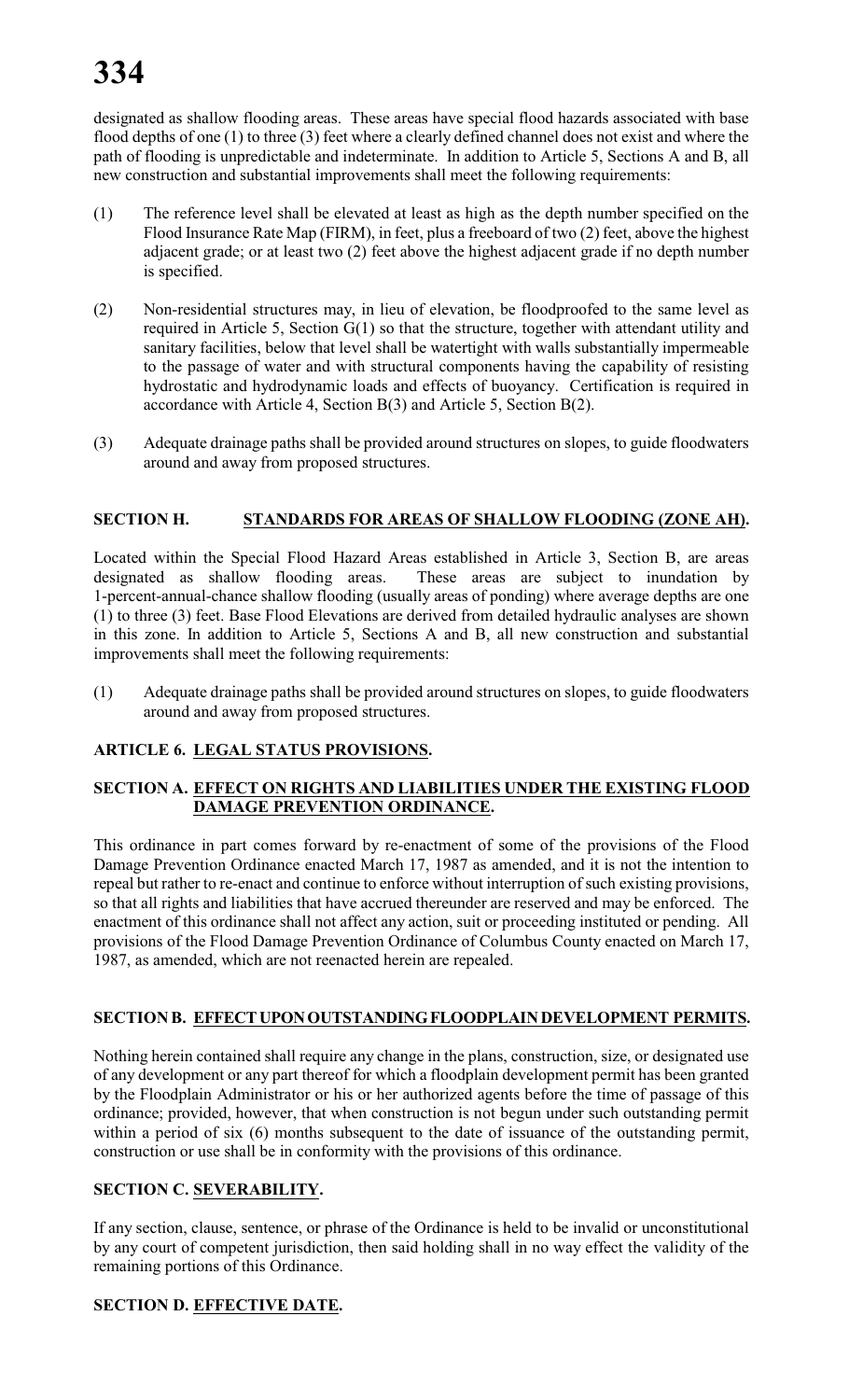This ordinance shall become effective December 6, 2019.

#### **SECTION E. ADOPTION CERTIFICATION.**

I hereby certify that this is a true and correct copy of the **Amended** Flood Damage Prevention Ordinance as adopted by the Board of County Commissioners of Columbus County, North Carolina, on the  $4<sup>th</sup>$  day of November, 2019.

**WITNESS** my hand and the official seal of Columbus County, this the  $5<sup>th</sup>$  day of November, 2019.

#### /s/ **G. TRENT BURROUGHS, CHAIRMAN COLUMBUS COUNTY BOARD OF COMMISSIONERS**

#### **ATTESTED BY:** /s/ **JUNE B. HALL CLERK TO THE BOARD OF COMMISSIONERS**

Discussion was conducted relative to the following:

- 1. The advantages and disadvantages of approving and adopting the **amended Ordinance;**
- 2. Is this mandatory or optional?; **and**
- 3. By adoption of this Ordinance, we will be in compliance with the National Flood Insurance Program (NFIP).

Commissioner Prevatte made a motion to approve and adopt the **amended** Columbus County Flood Damage Prevention Ordinance, with the recommended additions and deletions of the Columbus County Planning Board, seconded by Commissioner McDowell. The motion unanimously passed.

Commissioner Prevatte made a motion to approve the Columbus County Board of Commissioners Written Consistency Statement for Amendments to the Columbus County Flood Damage Prevention Ordinance, seconded by Vice Chairman P. Edwin Russ. The motion unanimously passed.

#### **Agenda Item #7: FAIR BLUFF LIBRARY GRANT PROJECT - AWARD of LOW BID:**

Morris Pridgen, Library Director, requested Board approval of the low bid for the Fair Bluff Library from the following bidders list.

| <b>COMPANY</b>                | <b>AMOUNT</b> |
|-------------------------------|---------------|
| Trigon of Whiteville          | \$195,801.30  |
| M. Floyd Adams                | \$241,910.00  |
| Bryants's Construction, Inc., | \$250,000.00  |

#### **Fair Bluff Library Grant Project**

Commissioner McMillian made a motion to award the bid for the Fair Bluff Library Grant Project to Trigon of Whiteville at the cost of one hundred ninety-five thousand, eight hundred one, and 30/100 (\$195,801.30) dollars, seconded by Commissioner Bullard. The motion unanimously passed.

#### **Agenda Item #8: ECONOMIC DEVELOPMENT - PURCHASE of BOTH SEWER PUMPS and BACKUP GENERATORS:**

Gary Lanier, Economic Development Director, requested Board approval to proceed with the purchase of both sewer pumps and backup generators for the International Logistics Park of North Carolina and the Mid-Atlantic Industrial Park, based on bids received for both sewer pumps and backup generators.

Vice Chairman Russ made a motion to proceed with the purchase of sewer pumps and backup generators for the International Logistics Park of North Carolina and the Mid-Atlantic Industrial Park, at the following cost, seconded by Commissioner Bullard.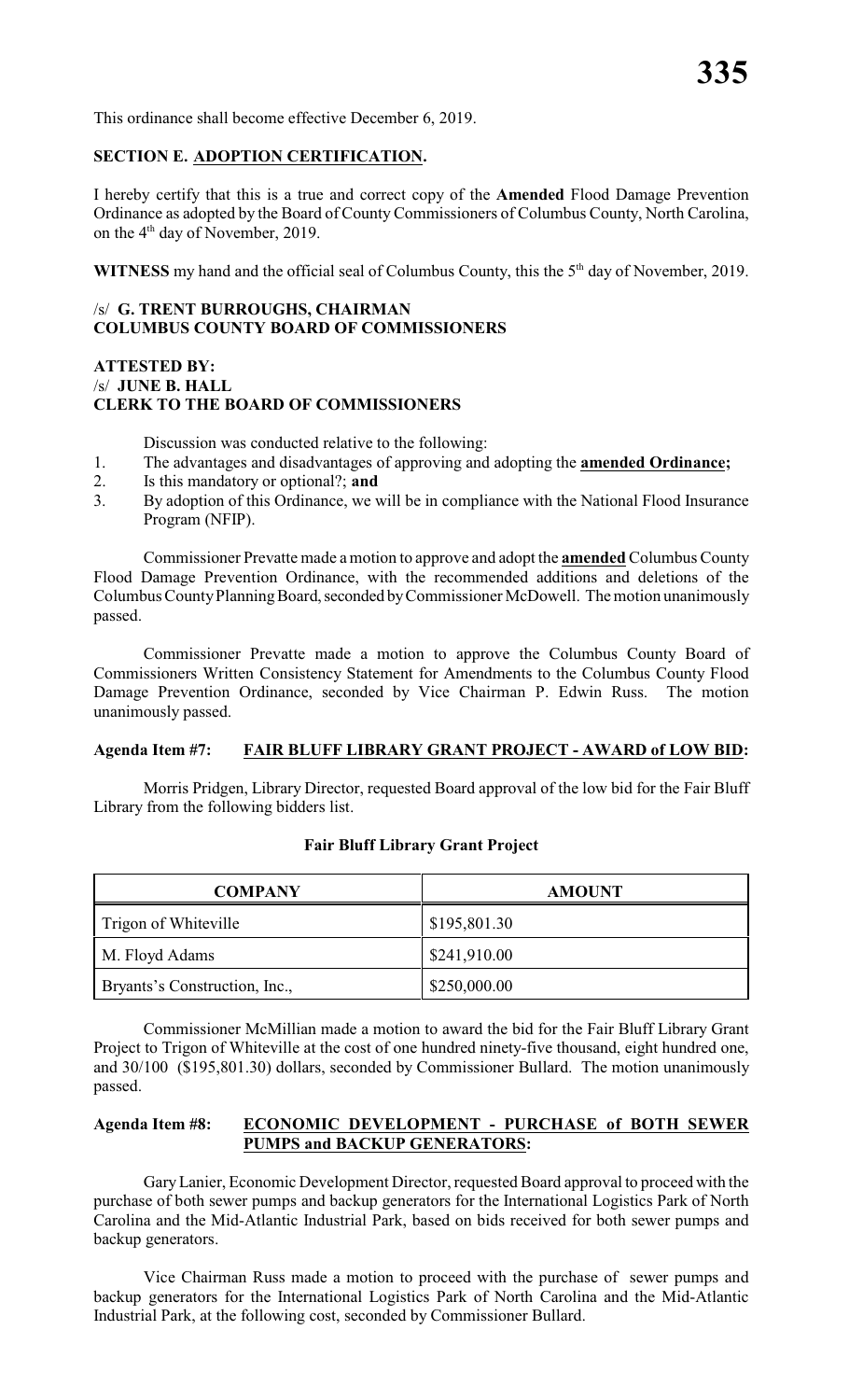| <b>COMPANY</b>       | ITEM         | <b>AMOUNT</b> |
|----------------------|--------------|---------------|
| <b>Gregory Poole</b> | Generators   | \$129,900.00  |
| Clearwater, Inc.     | <b>Pumps</b> | \$271,050.00  |

#### The motion unanimously passed. **Agenda Item #9 ADMINISTRATION - APPROVAL of CONTRACT with THE ADAMS COMPANY:**

Mike Stephens, County Manager, requested Board approval of the contract with The Adams Company for management of the HMGP 4393 Expedited Program.

Commissioner Byrd made a motion to approve the contract with The Adams Company for management of the HMGP 4393 Expedited Program, at the price of fifty-five thousand, eight hundred forty-eight and 00/100 (\$55,848.00) dollars, seconded by Commissioner McDowell. The motion unanimously passed.

# **Agenda Item #10: FINANCE - RESOLUTION DESIGNATION of APPLICANTS AGENT:**

Bobbie Faircloth, Finance Director, requested Board approval of the Resolution Designation of Applicant's Agent.

### **RESOLUTION DESIGNATION OF APPLICANT'S AGENT**

County of Columbus, FEMA-4465-DR NC, July 01, 2019 56-6000289

| PRIMARY AGENT                    | <b>SECONDARY AGENT</b>                    |
|----------------------------------|-------------------------------------------|
| Bobbie Faircloth                 | Kay Worley                                |
| County of Columbus               | County of Columbus                        |
| <b>Finance Director</b>          | <b>Emergency Services Director</b>        |
| 111 Washington Street            | 608 N. Thompson Street                    |
| Whiteville, NC 28472             | Whiteville, NC 28472                      |
| (910) 642-6825 Daytime Telephone | (910) 640-6610 Ext: 221 Daytime Telephone |
| (910) 914-4108 Facsimile Number  | $(910)$ 640-1241 Facsimile Number         |
| (910 499-1064 Cellular Number    | (910) 840-4077 Cellular Number            |
|                                  |                                           |

**BE IT RESOLVED BY** the governing body of the Organization (a public entity duly organized under the laws of the State of North Carolina) the above-named Primary and Secondary Agents are hereby authorized to execute and file applications for the purpose of obtaining certain state and federal financial assistance under the Robert T. Stafford Disaster Relief and Emergency Assistance Act. (Public Law 93-288 as amended) or as otherwise available.

BE IT FURTHER RESOLVED that the above named agents are authorized to represent and act for the Organization in all dealings with the State of North Carolina and the Federal Emergency Management Agency for all matters pertaining to such disaster assistance required by the grant agreements and the assurances printed on the reverse side hereof.

**BE IT FINALLY RESOLVED THAT** the above-named agents are authorized to act severally.

**PASSED AND APPROVED** the 4<sup>th</sup> day of November, 2019.

**GOVERNING BODY CERTIFYING OFFICIAL** Jerome McMillian, District I Trent Burroughs, Chairman James E. Prevatte, District II (910) 640-6680 Giles E. Byrd, Chairman, District III P. Edwin Russ, Vice Chairman, District IV Trent Burroughs, District V Ricky Bullard, District VI Charles T. McDowell, District VII

#### **CERTIFICATION**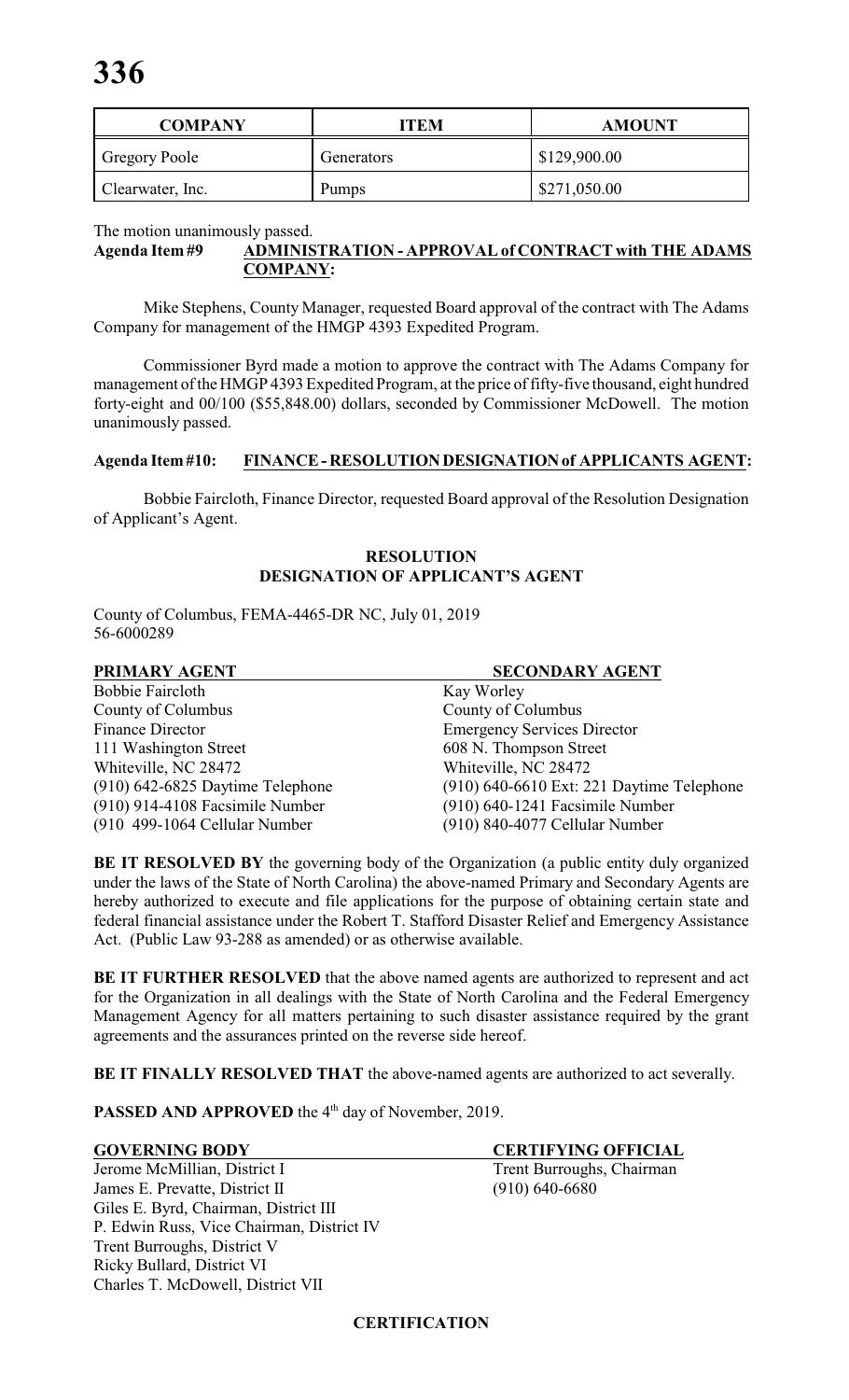I, **JUNE B. HALL**, duly appointed and Clerk of the Governing Body, do hereby certify that the above is a true and correct copy of a resolution passed and approved by the Governing Body of Columbus County on the  $4<sup>th</sup>$  day of November, 2019.

**Date:** November 04, 2019 **Signature:** /s/ **JUNE B. HALL**

Commissioner Byrd made a motion to approve and pass the Resolution Designation of Applicant's Agent, seconded by Commissioner McDowell. The motion unanimously passed.

#### **Agenda Item #11: GOVERNING BODY - DISCUSSION of ATTENDANCE of the VOLUNTARY AGRICULTURAL DISTRICT BOARD:**

Commissioner Prevatte requested a discussion be held relative to the attendance of the members on the Voluntary Agricultural District Board.

Commissioner Prevatte stated the following:

- 1. The Chairman of this board and I have been talking;
- 2. The board has not been able to have but three (3) meetings, with a quorum, for the past several years;
- 3. Information has been provided to you to view the attendance of your appointees and the efforts that have been executed to alert every appointee of the scheduled meetings;
- 4. The applications that we approve have 180 days life before they become void; **and**
- 5. Please review the attendance record of your appointee to see if they wish to continue their membership or would like to be replaced.

#### **APPOINTMENT:**

Chairman Burroughs appointed Cole Cartrette, 4417 Sidney-CherryGroveRoad, C larendon. NC 28432, Telephone: (910) 840-2935, to the Voluntary Agricultural District Board to fill the unexpired term of Pat Lovette, 06-30-1921.

#### **RECESS REGULAR SESSION and enter into COMBINATION MEETING of COLUMBUS COUNTY WATER and SEWER DISTRICTS I, II, III, IV and V BOARD MEETING:**

At 7:16 P.M., Commissioner Bullard made a motion to recess Regular Session and enter into a **combination meeting** of Columbus County Water and Sewer Districts I, II, III, IV and V Board Meeting, seconded by Commissioner Byrd. The motion unanimously passed.

#### **Agenda Item #12: COLUMBUS COUNTY WATER and SEWER DISTRICTS I,II, III, IV and V - APPROVAL of BOARD MEETING MINUTES:**

October 21, 2019 **Combination Meeting** of Columbus County Water and Sewer Districts I, II, III, IV and V Board Meeting **(5 sets)**

This information will be recorded in Minute Book Number 2 for each Water District, respectively.

#### **Agenda Item #13: COLUMBUS COUNTY WATER and SEWER DISTRICTS I,II, III, IV and V - APPROVAL of MONTHLY BILLING ADJUSTMENTS for AUGUST, 2019:**

Harold Nobles, Public Utilities Director, requested Board approval of the monthly billing adjustments for August, 2019.

This information will be recorded in Minute Book Number 2 for each Water District, respectively.

#### **ADJOURN COMBINATION MEETING of COLUMBUS COUNTY WATER and SEWER DISTRICTS I, II, III, IV and V BOARD MEETING and resume REGULAR SESSION:**

At 7:17 P.M., Commissioner Byrd made a motion to adjourn the **combination meeting** of Columbus County Water and Sewer Districts I, II, III, IV and V Board Meeting, and resume Regular Session, seconded by Vice Chairman Russ. The motion unanimously passed.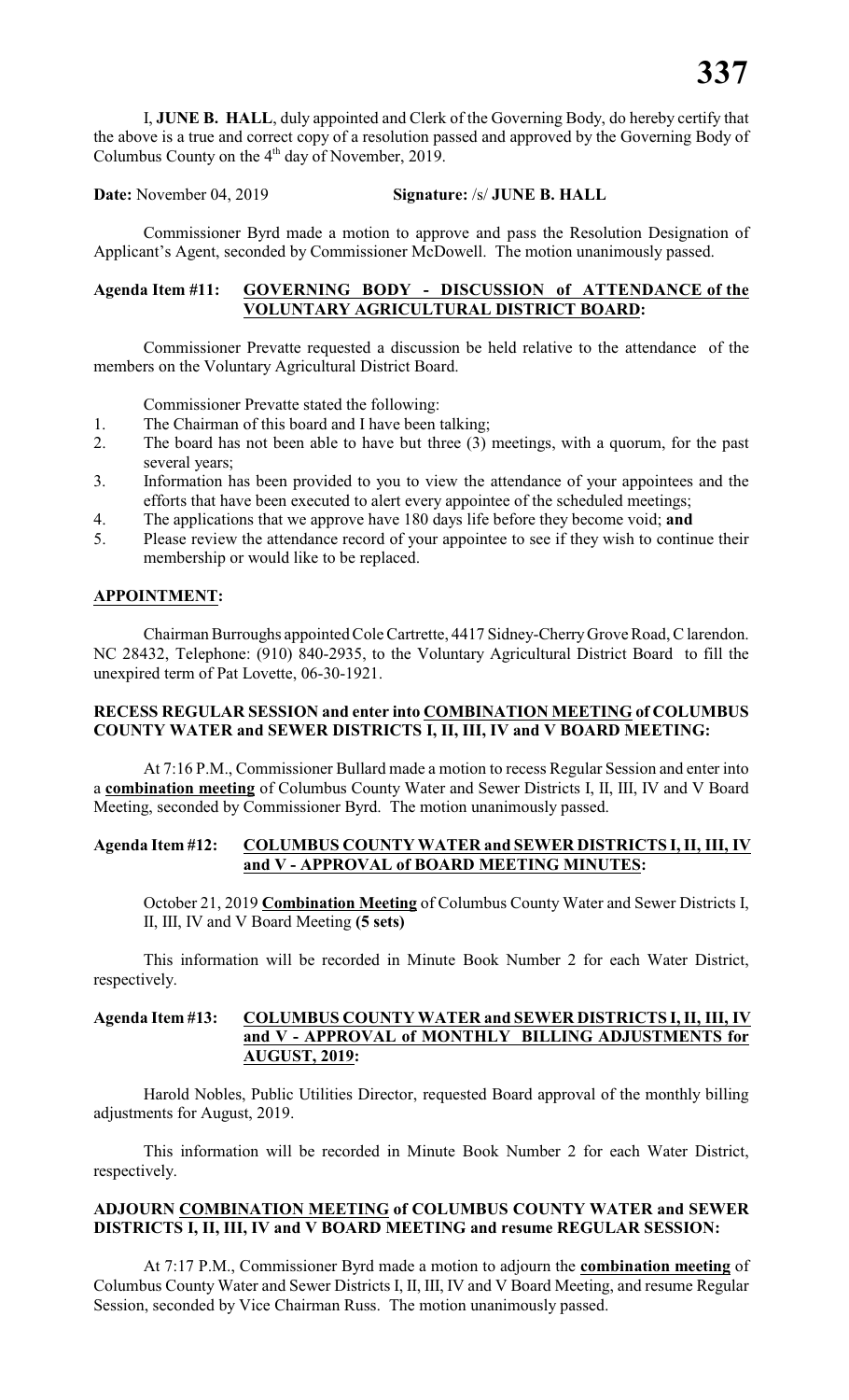# **Agenda Item #14: CONSENT AGENDA ITEMS:**

Commissioner McDowell made a motion to approve the following Budget Amendments, seconded by Commissioner Prevatte. The motion unanimously passed.

# **Budget Amendments:**

| <b>TYPE</b>                           | <b>ACCOUNT</b>                                     | <b>DETAILS</b>                   | <b>AMOUNT</b> |
|---------------------------------------|----------------------------------------------------|----------------------------------|---------------|
| <b>Expenditures</b>                   | 10-5301-550000                                     | Capital Outlay                   | 95,261        |
| <b>Revenues</b>                       | 10-3991-499101<br><b>Fund Balance Appropriated</b> |                                  | 95,261        |
| <b>Expenditures</b><br>10-4265-559000 |                                                    | C/O Other Improvements           | 51,138        |
| 10-3991-499101<br><b>Revenues</b>     |                                                    | <b>Fund Balance Appropriated</b> | 51,138        |
| <b>Expenditures</b><br>10-4317-550075 |                                                    | <b>Water Rescue</b>              | 50,000        |
| <b>Revenues</b>                       | 10-3431-440035                                     | Grants                           | 50,000        |

# **Agenda Item #15: PUBLIC INPUT:**

Chairman Burroughs opened the floor for Public Input. The following spoke.

#### **Tony Shipman, 110 Courthouse Square, Whiteville, NC 28472:** stated the following:

- -I represent Columbus County Teen Court;
- -We are alternative to District Court;
- -We have court the second Tuesday of every month;

-We need assistance financially;

-As of December 01, 2021, we will includes the 16 and 17 years olds; **and**

-This is Grace Thompson, and she does the restitution and community service.

#### **Agenda Item #16: COMMENTS:**

Chairman Burroughs opened the floor for comments. The following spoke

#### B. **Board of Commissioners:**

- 1. **Commissioner McMillian:** I have been talking with Harold Nobles and he is helping me.
- 2. **Vice Chairman Russ:** I would like to thank Tony Shipman for his part in Teen Court.
- 3. **Commissioner Byrd:** stated the following:

-We need to send a letter to North Carolina Department of Transportation, locally, relative to the condition of Highway 214, Sam Potts Highway, up to the construction site at the four-lane bridge in the Hallsboro area;

-There have been many construction vehicles traveling in this area which has resulted in a very bad condition, and it is my understanding that this road is not scheduled to be resurfaced;

-We need to request for them to reconsider and put this road in the project; **and**

# **MOTION:**

Commissioner Byrd made a motion to send a letter to North Carolina Department of Transportation, locally, and request them to reconsider the inclusion of Highway 214, Sam Potts Highway, to the construction site of the four-lane bridge in the Hallsboro area, seconded by Commissioner McDowell. The motion unanimously passed.

> -The County is paying rent for trailers for tires at the dump sites, and to save the County money, we need to consider purchasing our own trailers.

4. **Commissioner Prevatte:** stated the following: -The proposal for Highway 701 is not what people want;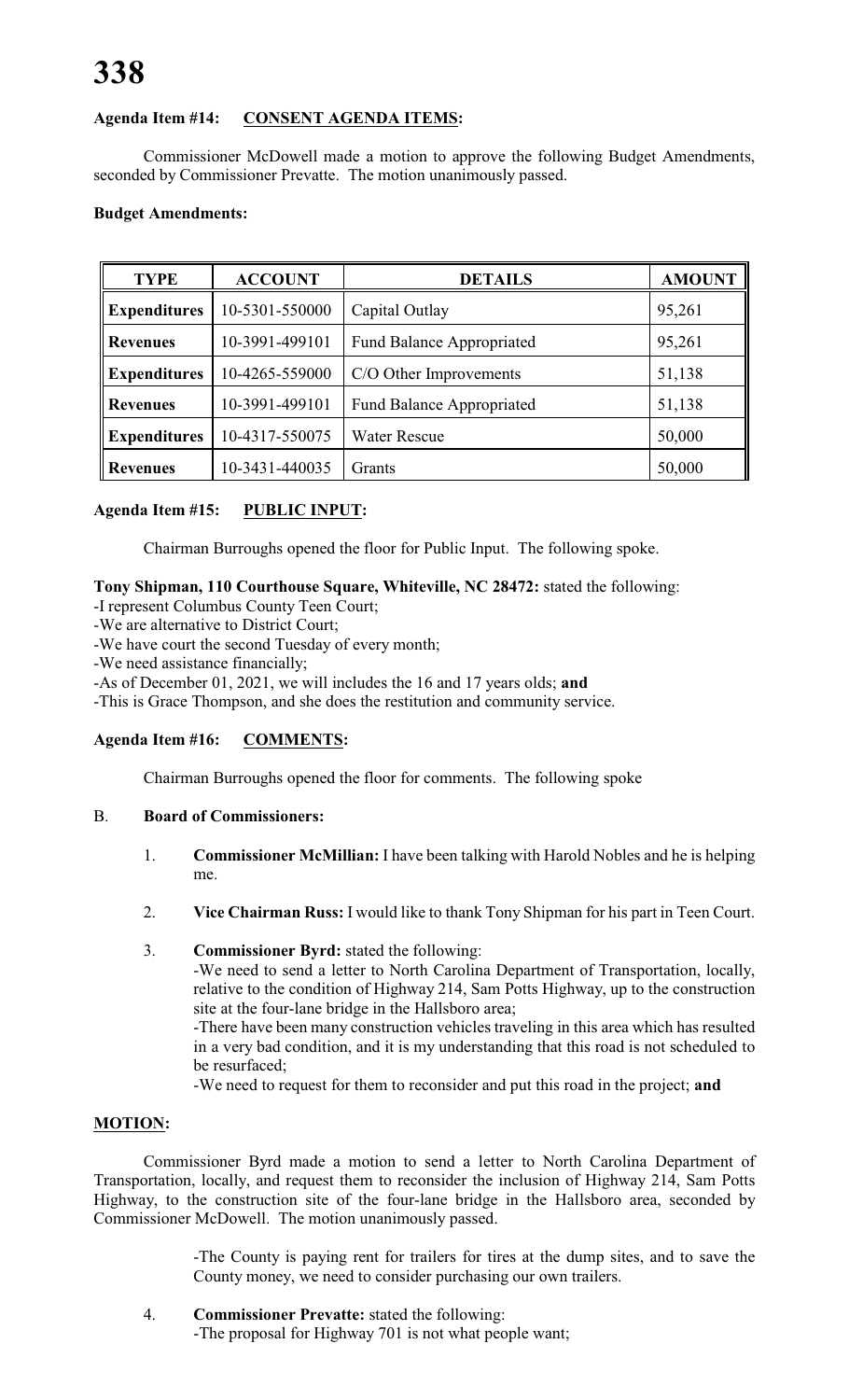-This highway will bottleneck at some point; -This will put people out of business; **and** -The end result will entice people to go other ways.

- 5. **Commissioner Bullard:** stated the following: -The North Carolina Department of Transportation has changed the directions of traffic in Chadbourn to accommodate beach traffic; **and** -I would like to thank Mike Stephens for his help in solving a problem.
- 6. **Commissioner McDowell:** stated the following: -My position was open on the Parks and Recreation Advisory Board, and I will appoint Nicole Babson, 13093 New Britton Highway, Nakina, NC 28455, Telephone: (910) 640-8532, to fill the unexpired term of Melissa Jones, December, 2022; -The Pecan Parade was good and there was good attendance; **and** -The Veterans Parade will be held Sunday, November 10, 2019, at 2:00 P.M., at Nakina, and I thank the Veterans for all they have done for us.
- 7. **Chairman Burroughs:** stated the following: -The Shuck and Shag Oyster Roast will be held on Thursday, November 14, 2019; **and** The Farm City Week Dinner will be held on Tuesday, November 19, 2019.

## **RECESS REGULAR SESSION and enter into CLOSED SESSION in ACCORDANCE with N.C.G.S. § 143-318.11(a) (3) ATTORNEY-CLIENT PRIVILEGE; (4) ECONOMIC DEVELOPMENT; and (6) PERSONNEL:**

At 7:31 P.M., Commissioner McDowell made a motion ro recess Regular Session and enter into Closed Session in accordance with N.C.G.S. § 143-318.11(a) (3) Attorney-Client Privilege, (4) Economic Development; and (6) Personnel, seconded by Vice Chairman Russ. The motion unanimously passed.

#### **Agenda Item #17: CLOSED SESSION IN ACCORDANCE with N.C.G.S. § 143-318.11(a) (3) ATTORNEY-CLIENT PRIVILEGE; (4) ECONOMIC DEVELOPMENT; and (6) PERSONNEL.**

No official action was taken.

# **READING and APPROVAL of CLOSED SESSION GENERAL ACCOUNT:**

Chairman Burroughs requested that Amanda B. Prince, County Attorney, orally read the Closed Session General Account. Ms. Prince orally read the following: *"The County Commissioners discussed Economic Development matters with Les High, Gary Lanier and Shawn Martin; the County Commissioners discussed with the County Attorney issues with the Opioid Class Action Suit and the County Commissioners discussed with the County Manager personnel matters. No action was taken"*.

Commissioner Byrd made a motion to approve the Closed Session General Account, seconded by Commissioner Bullard. The motion unanimously passed.

# **ADJOURN CLOSED SESSION and resume REGULAR SESSION:**

At 8:22 P.M., Commissioner Byrd made a motion to adjourn Closed Session and resume Regular Session, seconded by Commissioner McMillian. The motion unanimously passed.

# **Agenda Item #18: ADJOURNMENT:**

At 8:23 P.M., Commissioner Byrd made a motion to adjourn, seconded by Commissioner Bullard. The motion unanimously passed.

# **APPROVED:**

**\_\_\_\_\_\_\_\_\_\_\_\_\_\_\_\_\_\_\_\_\_\_\_\_\_\_\_\_ \_\_\_\_\_\_\_\_\_\_\_\_\_\_\_\_\_\_\_\_\_\_\_\_\_\_\_\_\_\_\_**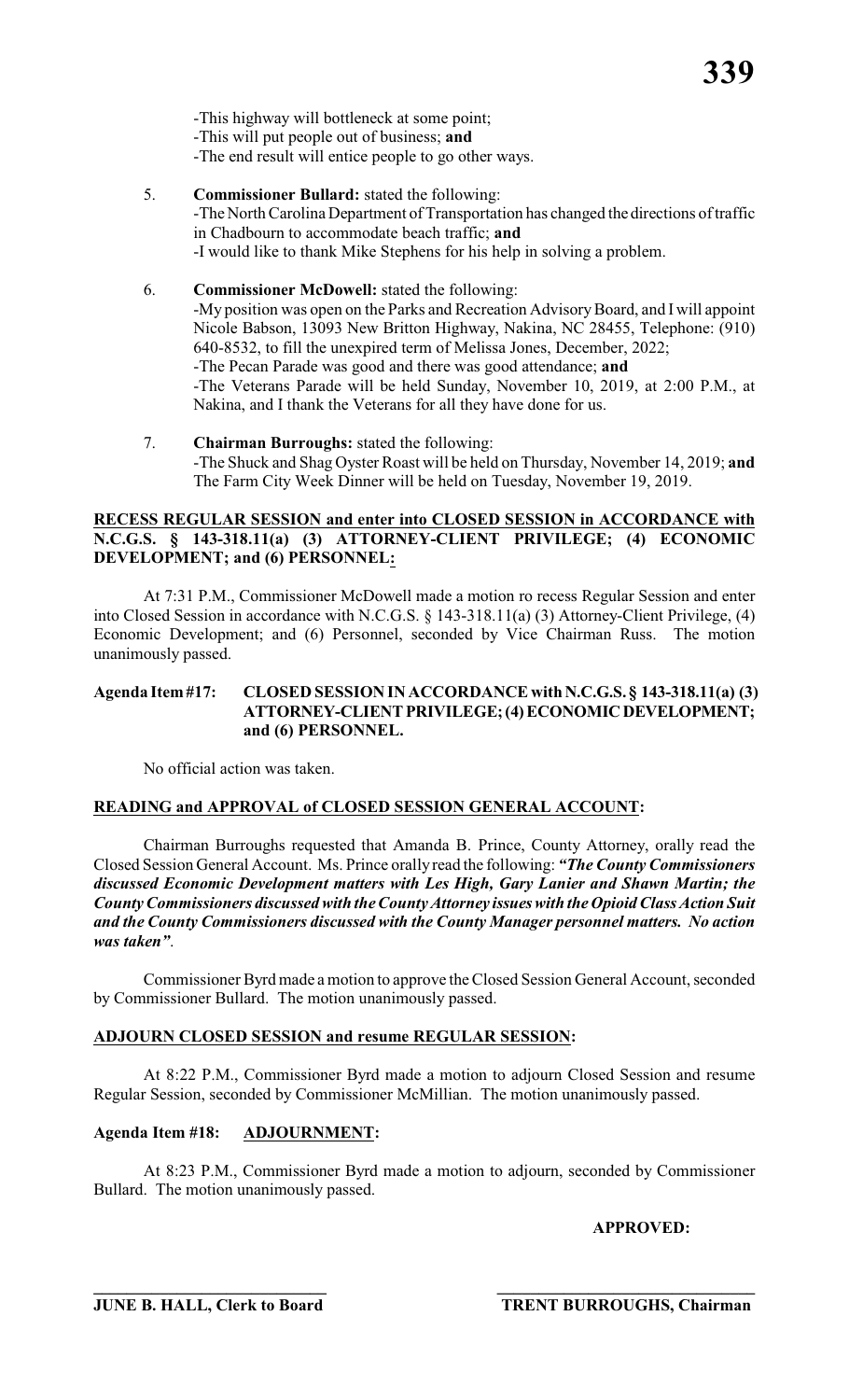### **COLUMBUS COUNTY WATER and SEWER DISTRICTS I, II, III, IV AND V COMBINATION BOARD MEETING Monday, November 04, 2019 7:16 P.M.**

The Honorable Columbus County Commissioners met on the above stated date and at the above stated time in the Dempsey B. Herring Courthouse Annex Building, located at 112 West Smith Street, Whiteville, North Carolina, to act as the Columbus County Water and Sewer District I Board.

#### **COMMISSIONERS PRESENT: APPOINTEES PRESENT:**

Giles E. Byrd Ricky Bullard Charles T. McDowell

**Trent Burroughs, Chairman** Mike Stephens, **County Manager** P. Edwin Russ, Vice-Chairman Amanda B. Prince, County Attorney Jerome McMillian June B. Hall, **Clerk to the Board** James E. Prevatte Bobbie Faircloth, **Finance Officer**

### **MEETING CALLED TO ORDER:**

At 7:16 P.M., Chairman Trent Burroughs called the **combination meeting** of Columbus County Water and Sewer Districts I, II, III, IV and V Board Meeting to order.

#### **Agenda Item #12: COLUMBUS COUNTY WATER and SEWER DISTRICTS I, II, III, IV and V - APPROVAL of BOARD MEETING MINUTES:**

October 21, 2019 **Combination Meeting** of Columbus County Water and Sewer Districts I, II, III, IV and V Board Meeting **(5 sets)**

Commissioner McDowell made a motion to approve the October 21, 2019 Columbus County Water and Sewer District I Board Meeting Minutes, as recorded, seconded by Commissioner Bullard. The motion unanimously passed.

# **Agenda Item #13: COLUMBUS COUNTY WATER and SEWER DISTRICTS I, II, III, IV and V - APPROVAL of MONTHLY BILLING ADJUSTMENTS for AUGUST, 2019:**

Harold Nobles, Public Utilities Director, requested Board approval ofthe following monthly billing adjustments for August, 2019 for Columbus County Water and Sewer District I.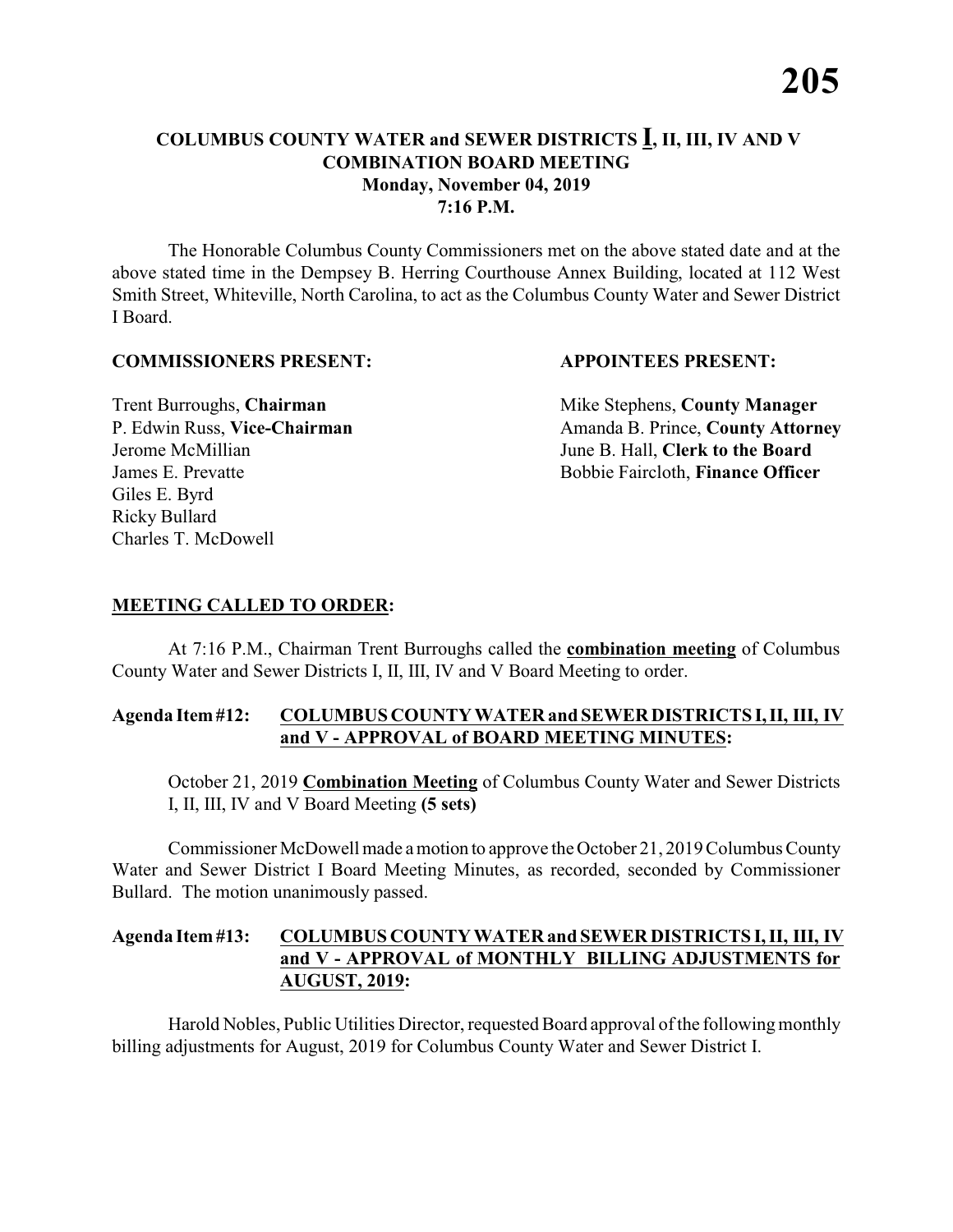| <b>DATE</b> | ACCT#        | <b>ACCT NAME</b>                      | <b>ADJ AMT</b> | <b>REASON FOR</b><br><b>ADJUSTMENT</b> |
|-------------|--------------|---------------------------------------|----------------|----------------------------------------|
| 8/5/2019    | 404370.00 96 | <b>BONNIE PRINCE</b>                  | \$(66.06)      | <b>POSTING ERROR</b>                   |
| 8/12/2019   | 401680.0097  | <b>BRIS SCHOOL AGE</b><br><b>CARE</b> | \$(15.00)      | <b>POSTING ERROR</b>                   |
| 8/25/2019   | 206740.00 96 | <b>SHELTON WRIGHT</b>                 | \$(120.89)     | <b>LEAK ADJUSTMENT</b>                 |
| 8/25/2019   | 403370.0098  | <b>JOHN HARDWICK</b>                  | \$(275.66)     | <b>LEAK ADJUSTMENT</b>                 |
| 8/25/2019   | 403390.0094  | <b>MARTHA HARDWICK</b>                | \$99.35        | <b>RETURNED DRAFT/FEE</b>              |
| 8/25/2019   | 200781.0098  | WILLIAM SHIPMAN                       | \$88.49        | <b>RETURNED DRAFT/FEE</b>              |
| 8/25/2019   | 206186.0097  | <b>TIMOTHY FOWLER</b>                 | \$69.80        | <b>RETURNED DRAFT/FEE</b>              |
| 8/25/2019   | 206820.0095  | <b>ITS YOUR TIME</b>                  | \$54.00        | <b>RETURNED DRAFT/FEE</b>              |
| 8/25/2019   | 404315.0097  | <b>MATTHEW AYERS</b>                  | \$65.55        | <b>RETURNED DRAFT/FEE</b>              |
| 8/25/2019   | 405030.0094  | RICHARD MITCHELL                      | \$57.88        | <b>RETURNED DRAFT/FEE</b>              |

# **DISTRICT I ADJUSTMENTS FOR AUGUST 2019**

Commissioner Byrd made a motion to approve the monthly billing adjustments for August, 2019 for Columbus County Water and Sewer District I, seconded by Commissioner Prevatte. The motion unanimously passed.

### **ADJOURNMENT:**

At 7:17 P.M., Commissioner Byrd made a motion to adjourn, seconded by Vice Chairman Russ. The motion unanimously passed.

### **APPROVED:**

**\_\_\_\_\_\_\_\_\_\_\_\_\_\_\_\_\_\_\_\_\_\_\_\_\_\_\_\_ \_\_\_\_\_\_\_\_\_\_\_\_\_\_\_\_\_\_\_\_\_\_\_\_\_\_\_\_\_\_\_ JUNE B. HALL, Clerk to Board TRENT BURROUGHS, Chairman**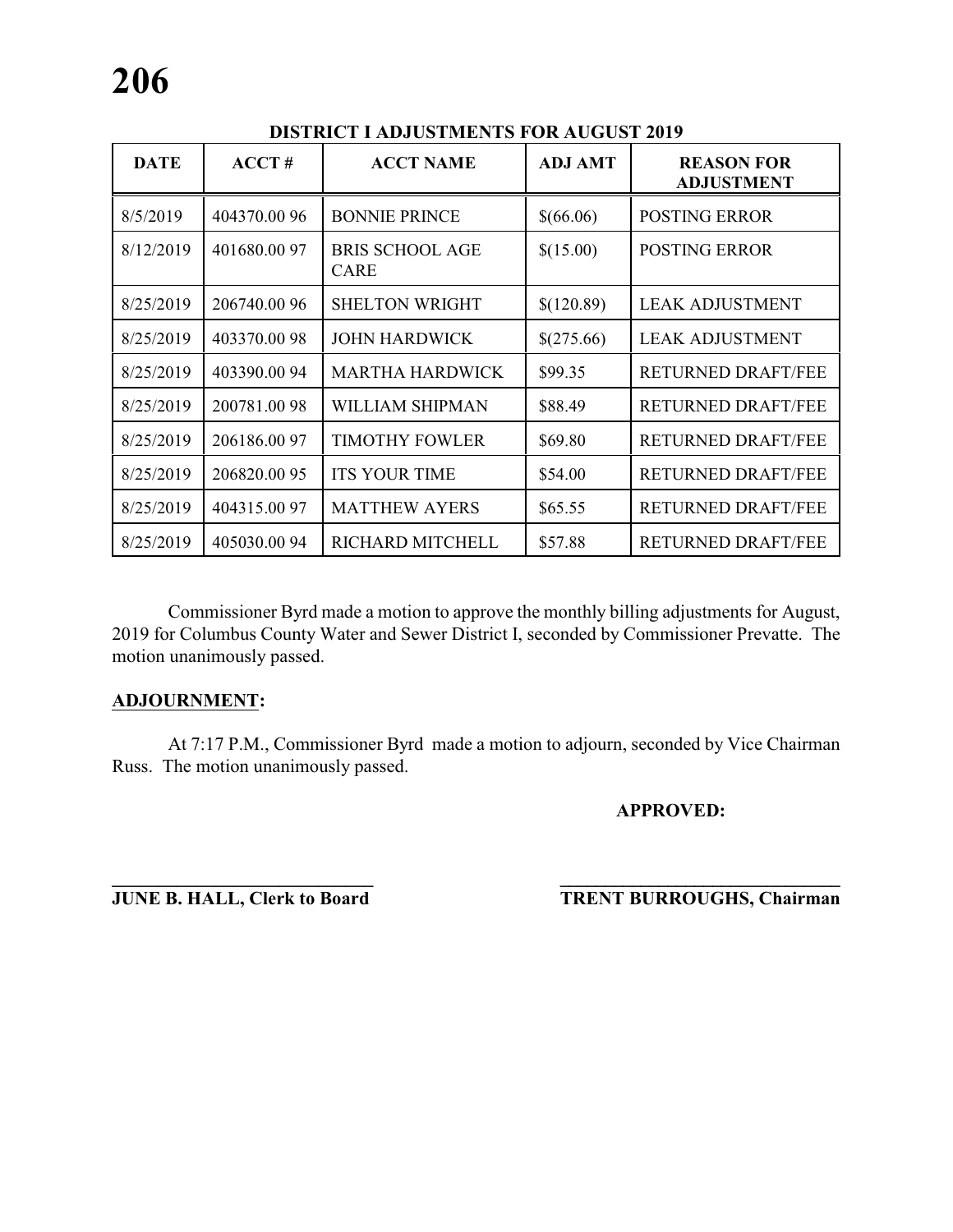#### **COLUMBUS COUNTY WATER and SEWER DISTRICTS I, II, III, IV AND V COMBINATION BOARD MEETING Monday, November 04, 2019 7:16 P.M.**

The Honorable Columbus County Commissioners met on the above stated date and at the above stated time in the Dempsey B. Herring Courthouse Annex Building, located at 112 West Smith Street, Whiteville, North Carolina, to act as the Columbus County Water and Sewer District II Board.

#### **COMMISSIONERS PRESENT: APPOINTEES PRESENT:**

Giles E. Byrd Ricky Bullard Charles T. McDowell

**Trent Burroughs, Chairman** Mike Stephens, **County Manager** P. Edwin Russ, Vice-Chairman Amanda B. Prince, County Attorney Jerome McMillian June B. Hall, **Clerk to the Board** James E. Prevatte Bobbie Faircloth, **Finance Officer**

### **MEETING CALLED TO ORDER:**

At 7:16 P.M., Chairman Trent Burroughs called the **combination meeting** of Columbus County Water and Sewer Districts I, II, III, IV and V Board Meeting to order.

#### **Agenda Item #12: COLUMBUS COUNTY WATER and SEWER DISTRICTS I, II, III, IV and V - APPROVAL of BOARD MEETING MINUTES:**

October 21, 2019 **Combination Meeting** of Columbus County Water and Sewer Districts I, II, III, IV and V Board Meeting **(5 sets)**

Commissioner McDowell made a motion to approve the October 21, 2019 Columbus County Water and Sewer District II Board Meeting Minutes, as recorded, seconded by Commissioner Bullard. The motion unanimously passed.

### **Agenda Item #13: COLUMBUS COUNTY WATER and SEWER DISTRICTS I, II, III, IV and V - APPROVAL of MONTHLY BILLING ADJUSTMENTS for AUGUST, 2019:**

Harold Nobles, Public Utilities Director, requested Board approval ofthe following monthly billing adjustments for August, 2019 for Columbus County Water and Sewer District II.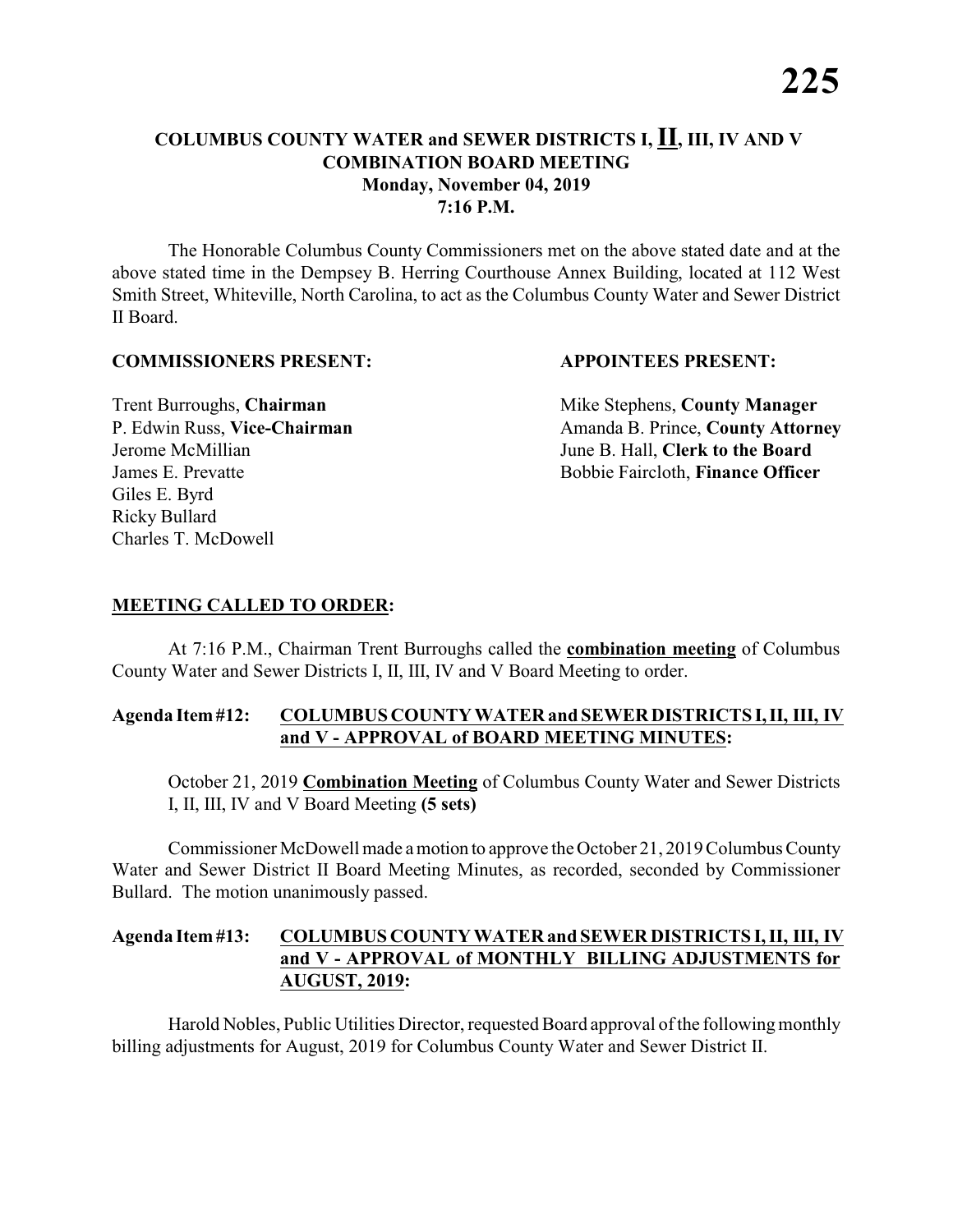**DISTRICT II ADJUSTMENTS FOR AUGUST 2019**

| <b>DATE</b> | ACCT#        | <b>ACCT NAME</b>                    | <b>ADJ AMT</b> | <b>REASON FOR</b><br><b>ADJUSTMENT</b> |
|-------------|--------------|-------------------------------------|----------------|----------------------------------------|
| 8/5/2019    | 121735.0098  | <b>ELIZABETH</b><br><b>ANDREWS</b>  | \$(188.76)     | <b>LEAK ADJUSTMENT</b>                 |
| 8/5/2019    | 150030.0098  | <b>DOLROE HAMER</b>                 | \$(152.05)     | <b>LEAK ADJUSTMENT</b>                 |
| 8/5/2019    | 120410.0095  | <b>TERESA COOK</b>                  | \$55.00        | <b>RETURNED DRAFT/FEE</b>              |
| 8/5/2019    | 122371.0098  | PHILIP NORRIS                       | \$58.35        | <b>RETURNED DRAFT/FEE</b>              |
| 8/5/2019    | 131470.0098  | <b>TAMMY DOTY</b>                   | \$72.99        | <b>RETURNED DRAFT/FEE</b>              |
| 8/5/2019    | 133026.0098  | <b>ELMER HAYNES JR</b>              | \$49.23        | <b>RETURNED DRAFT/FEE</b>              |
| 8/5/2019    | 140361.0093  | <b>JUSTIN WILLIAMSON</b>            | \$63.00        | <b>RETURNED DRAFT/FEE</b>              |
| 8/12/2019   | 133125.00 97 | <b>WILLIAM EZZELL</b>               | \$(40.00)      | <b>POSTING ERROR</b>                   |
| 8/12/2019   | 133125.0098  | <b>WILLIAM EZZELL</b>               | \$10.00        | <b>POSTING ERROR</b>                   |
| 8/12/2019   | 122270.00 95 | <b>MELODY LEWIS</b>                 | \$(41.58)      | <b>BILLING ERROR</b>                   |
| 8/12/2019   | 133430.00 97 | <b>WYATT MORGAN</b>                 | \$(69,787.53)  | <b>BILLING ERROR</b>                   |
| 8/25/2019   | 111739.0098  | <b>HOFFMAN</b><br><b>PROPERTIES</b> | \$(716.97)     | <b>LEAK ADJUSTMENT</b>                 |
| 8/25/2019   | 112572.0098  | <b>LEON THOMPSON</b>                | \$(254.00)     | <b>BILLING ERROR</b>                   |
| 8/25/2019   | 111658.0098  | <b>SHEILA SPAULDING</b>             | \$82.08        | <b>RETURNED DRAFT/FEE</b>              |
| 8/25/2019   | 120395.0098  | <b>TERESA WILLIAMS</b>              | \$69.99        | <b>RETURNED DRAFT/FEE</b>              |
| 8/25/2019   | 122245.0098  | <b>JAMES BENSON</b>                 | \$63.63        | <b>RETURNED DRAFT/FEE</b>              |
| 8/25/2019   | 122640.0097  | <b>JAY SMITH</b>                    | \$73.08        | <b>RETURNED DRAFT/FEE</b>              |
| 8/25/2019   | 130880.0097  | <b>JOHN WEST</b>                    | \$179.72       | <b>RETURNED DRAFT/FEE</b>              |

Commissioner Byrd made a motion to approve the monthly billing adjustments for August, 2019 for Columbus County Water and Sewer District II, seconded by Commissioner Prevatte. The motion unanimously passed.

# **ADJOURNMENT:**

At 7:17 P.M., Commissioner Byrd made a motion to adjourn, seconded by Vice Chairman Russ. The motion unanimously passed.

**APPROVED:**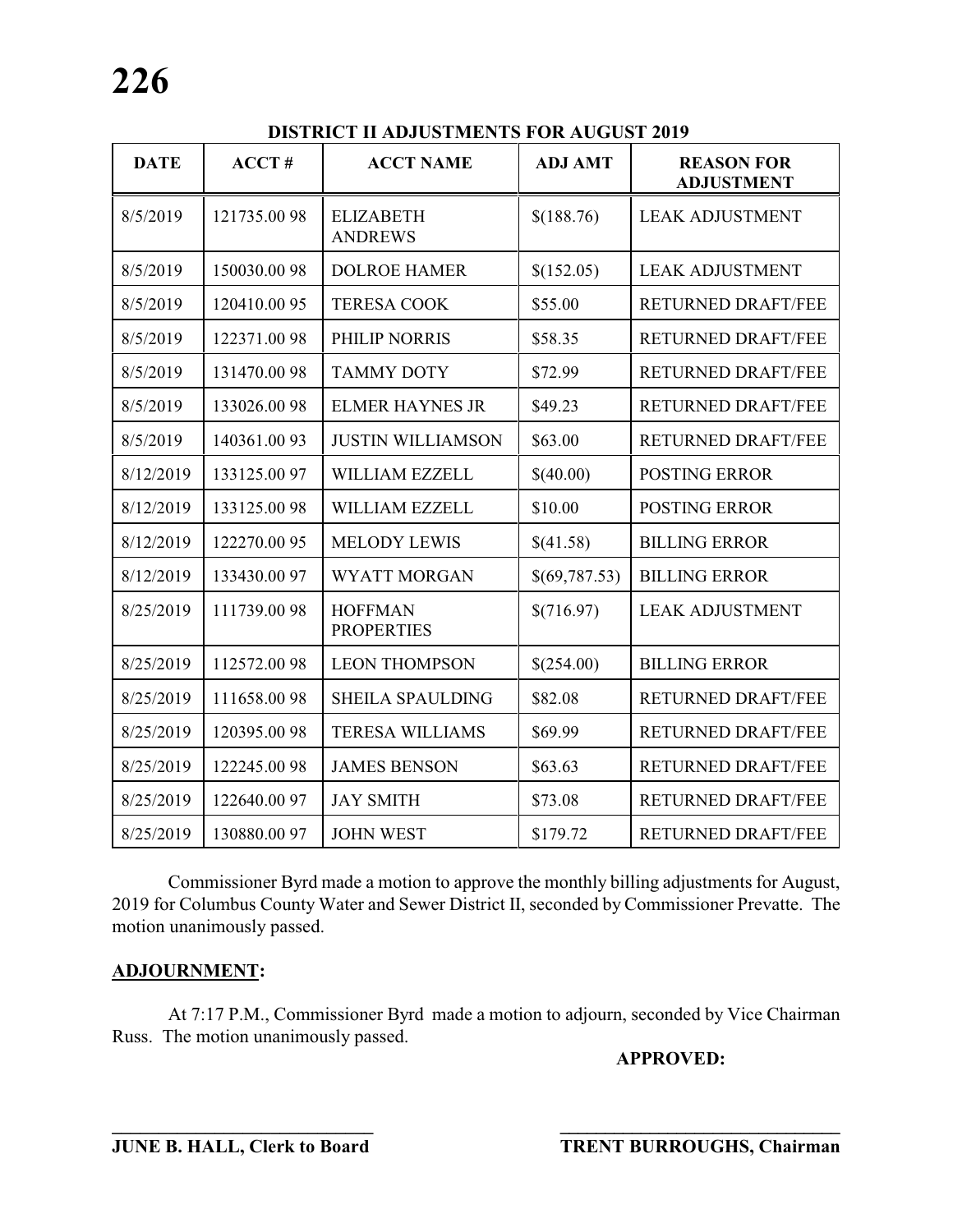### **COLUMBUS COUNTY WATER and SEWER DISTRICTS I, II, III, IV AND V COMBINATION BOARD MEETING Monday, November 04, 2019 7:16 P.M.**

The Honorable Columbus County Commissioners met on the above stated date and at the above stated time in the Dempsey B. Herring Courthouse Annex Building, located at 112 West Smith Street, Whiteville, North Carolina, to act as the Columbus County Water and Sewer District III Board.

#### **COMMISSIONERS PRESENT: APPOINTEES PRESENT:**

Giles E. Byrd Ricky Bullard Charles T. McDowell

**Trent Burroughs, Chairman** Mike Stephens, **County Manager** P. Edwin Russ, Vice-Chairman Amanda B. Prince, County Attorney Jerome McMillian June B. Hall, **Clerk to the Board** James E. Prevatte Bobbie Faircloth, **Finance Officer**

### **MEETING CALLED TO ORDER:**

At 7:16 P.M., Chairman Trent Burroughs called the **combination meeting** of Columbus County Water and Sewer Districts I, II, III, IV and V Board Meeting to order.

#### **Agenda Item #12: COLUMBUS COUNTY WATER and SEWER DISTRICTS I, II, III, IV and V - APPROVAL of BOARD MEETING MINUTES:**

October 21, 2019 **Combination Meeting** of Columbus County Water and Sewer Districts I, II, III, IV and V Board Meeting **(5 sets)**

Commissioner McDowell made a motion to approve the October 21, 2019 Columbus County Water and Sewer District III Board Meeting Minutes, as recorded, seconded by Commissioner Bullard. The motion unanimously passed.

### **Agenda Item #13: COLUMBUS COUNTY WATER and SEWER DISTRICTS I, II, III, IV and V - APPROVAL of MONTHLY BILLING ADJUSTMENTS for AUGUST, 2019:**

Harold Nobles, Public Utilities Director, requested Board approval ofthe following monthly billing adjustments for August, 2019 for Columbus County Water and Sewer District III.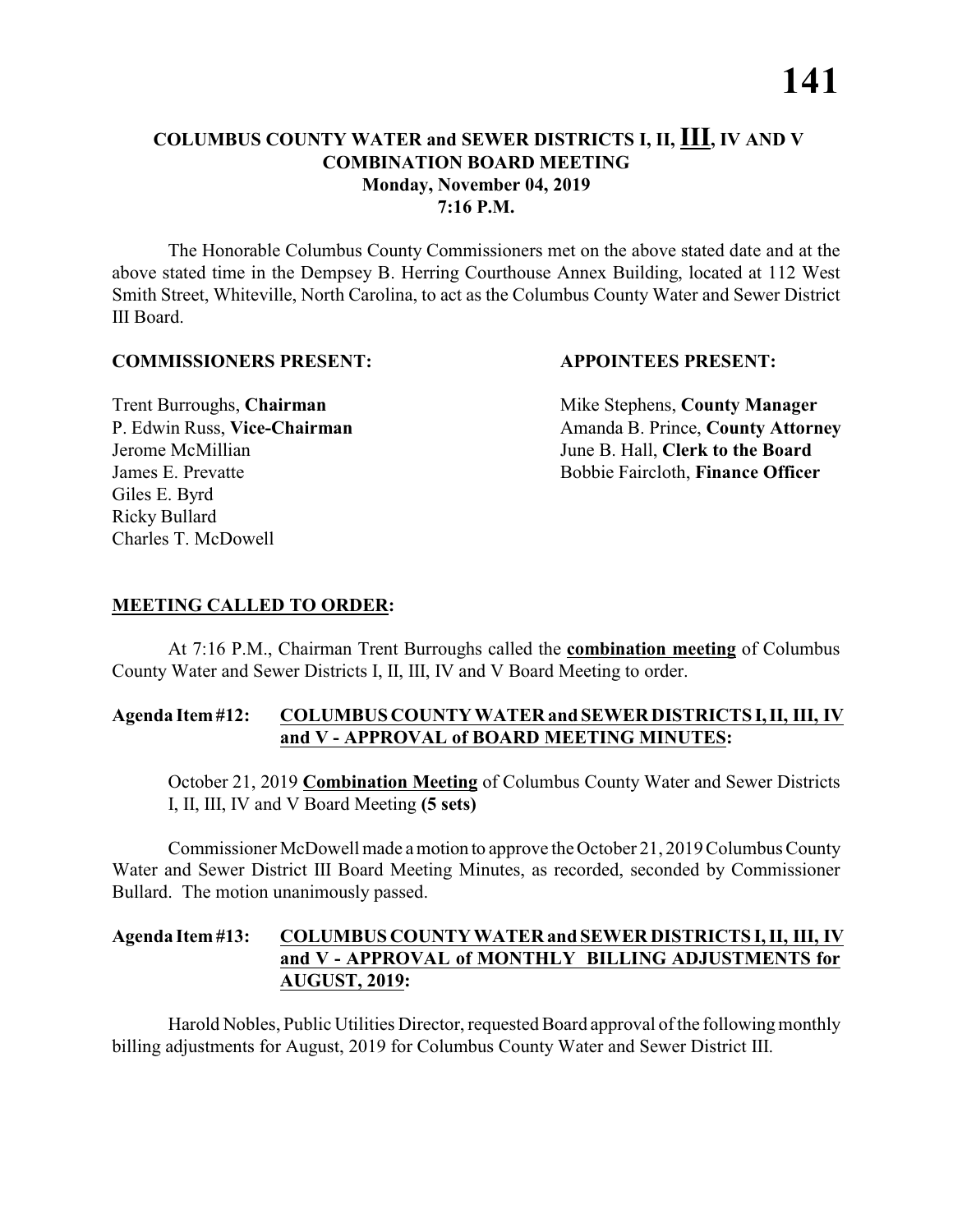| <b>DATE</b> | ACCT#       | <b>ACCT NAME</b>                      | <b>ADJ AMT</b> | <b>REASON FOR</b><br><b>ADJUSTMENT</b> |
|-------------|-------------|---------------------------------------|----------------|----------------------------------------|
| 8/5/2019    | 340160.0098 | BB&T                                  | \$(5.00)       | <b>POSTING ERROR</b>                   |
| 8/5/2019    | 331621.0098 | <b>ERIC MINCEY</b>                    | \$(68.52)      | <b>LEAK ADJUSTMENT</b>                 |
| 8/5/2019    | 341846.0094 | <b>MATRESSE</b><br><b>MACALLISTER</b> | \$(269.07)     | <b>LEAK ADJUSTMENT</b>                 |
| 8/5/2019    | 371779.0098 | <b>MARY BUFFKIN</b>                   | \$(1,469.31)   | <b>LEAK ADJUSTMENT</b>                 |
| 8/12/2019   | 330120.0098 | <b>SHIRLEY HAYNES</b>                 | \$(107.82)     | <b>LEAK ADJUSTMENT</b>                 |
| 8/12/2019   | 350010.0096 | <b>MONICA CANADY</b>                  | \$(822.91)     | <b>LEAK ADJUSTMENT</b>                 |
| 8/12/2019   | 350263.0095 | <b>MARGARET</b><br><b>HENDERSON</b>   | \$(316.86)     | <b>LEAK ADJUSTMENT</b>                 |
| 8/25/2019   | 370089.0098 | <b>BRYAN HARRELSON</b>                | \$(138.10)     | <b>LEAK ADJUSTMENT</b>                 |
| 8/25/2019   | 340580.0098 | <b>RUTH WALSH</b>                     | \$55.69        | RETURNED DRAFT/FEE                     |

## **DISTRICT III ADJUSTMENTS FOR AUGUST 2019**

Commissioner Byrd made a motion to approve the monthly billing adjustments for August, 2019 for Columbus County Water and Sewer District III, seconded by Commissioner Prevatte. The motion unanimously passed.

#### **ADJOURNMENT:**

At 7:17 P.M., Commissioner Byrd made a motion to adjourn, seconded by Vice Chairman Russ. The motion unanimously passed.

### **APPROVED:**

**\_\_\_\_\_\_\_\_\_\_\_\_\_\_\_\_\_\_\_\_\_\_\_\_\_\_\_\_ \_\_\_\_\_\_\_\_\_\_\_\_\_\_\_\_\_\_\_\_\_\_\_\_\_\_\_\_\_\_\_ JUNE B. HALL, Clerk to Board TRENT BURROUGHS, Chairman**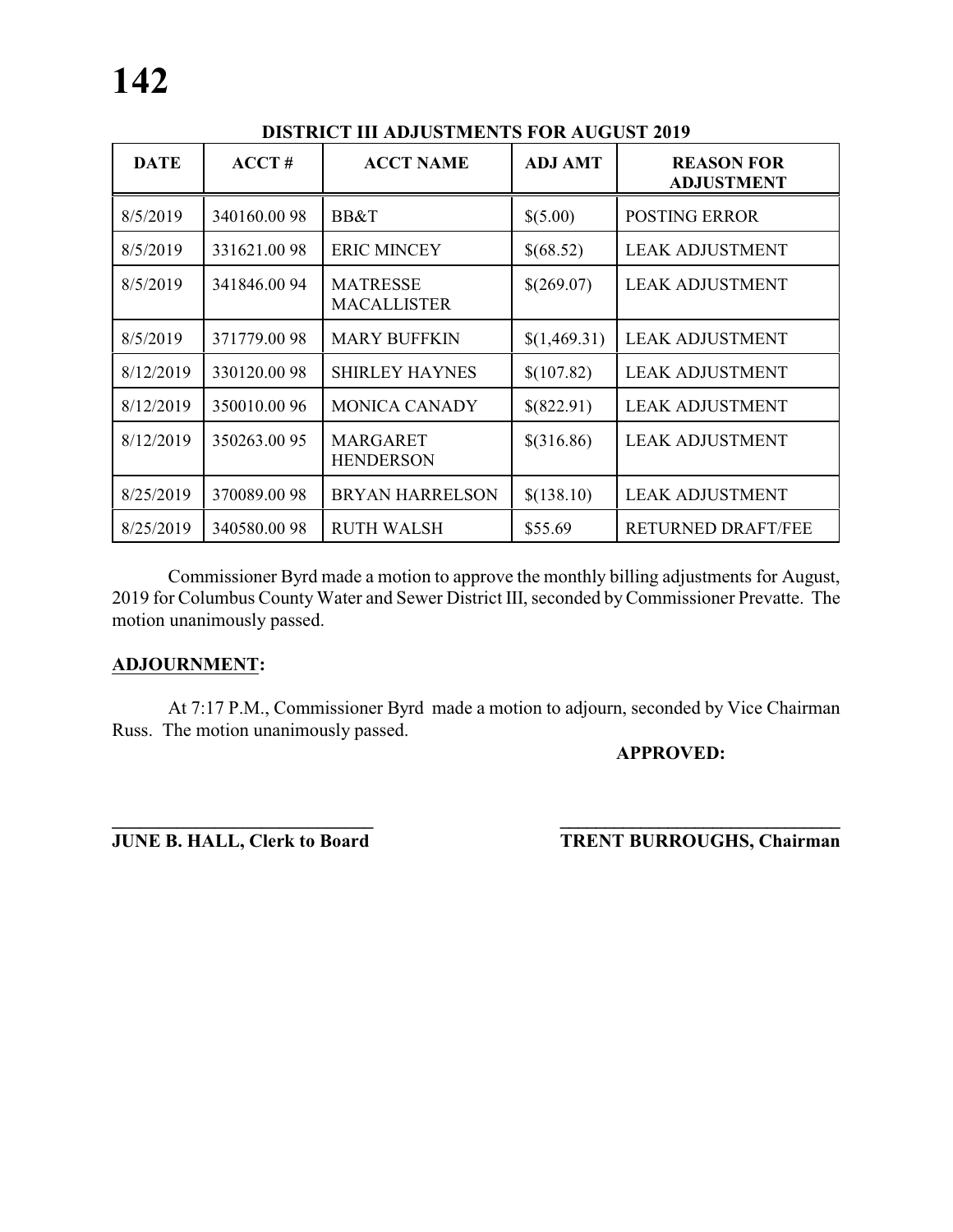### **COLUMBUS COUNTY WATER and SEWER DISTRICTS I, II, III, IV AND V COMBINATION BOARD MEETING Monday, November 04, 2019 7:16 P.M.**

The Honorable Columbus County Commissioners met on the above stated date and at the above stated time in the Dempsey B. Herring Courthouse Annex Building, located at 112 West Smith Street, Whiteville, North Carolina, to act as the Columbus County Water and Sewer District IV Board.

#### **COMMISSIONERS PRESENT: APPOINTEES PRESENT:**

Giles E. Byrd Ricky Bullard Charles T. McDowell

**Trent Burroughs, Chairman** Mike Stephens, **County Manager** P. Edwin Russ, Vice-Chairman Amanda B. Prince, County Attorney Jerome McMillian June B. Hall, **Clerk to the Board** James E. Prevatte Bobbie Faircloth, **Finance Officer**

### **MEETING CALLED TO ORDER:**

At 7:16 P.M., Chairman Trent Burroughs called the **combination meeting** of Columbus County Water and Sewer Districts I, II, III, IV and V Board Meeting to order.

#### **Agenda Item #12: COLUMBUS COUNTY WATER and SEWER DISTRICTS I, II, III, IV and V - APPROVAL of BOARD MEETING MINUTES:**

October 21, 2019 **Combination Meeting** of Columbus County Water and Sewer Districts I, II, III, IV and V Board Meeting **(5 sets)**

Commissioner McDowell made a motion to approve the October 21, 2019 Columbus County Water and Sewer District IV Board Meeting Minutes, as recorded, seconded by Commissioner Bullard. The motion unanimously passed.

### **Agenda Item #13: COLUMBUS COUNTY WATER and SEWER DISTRICTS I, II, III, IV and V - APPROVAL of MONTHLY BILLING ADJUSTMENTS for AUGUST, 2019:**

Harold Nobles, Public Utilities Director, requested Board approval ofthe following monthly billing adjustments for August, 2019 for Columbus County Water and Sewer District IV.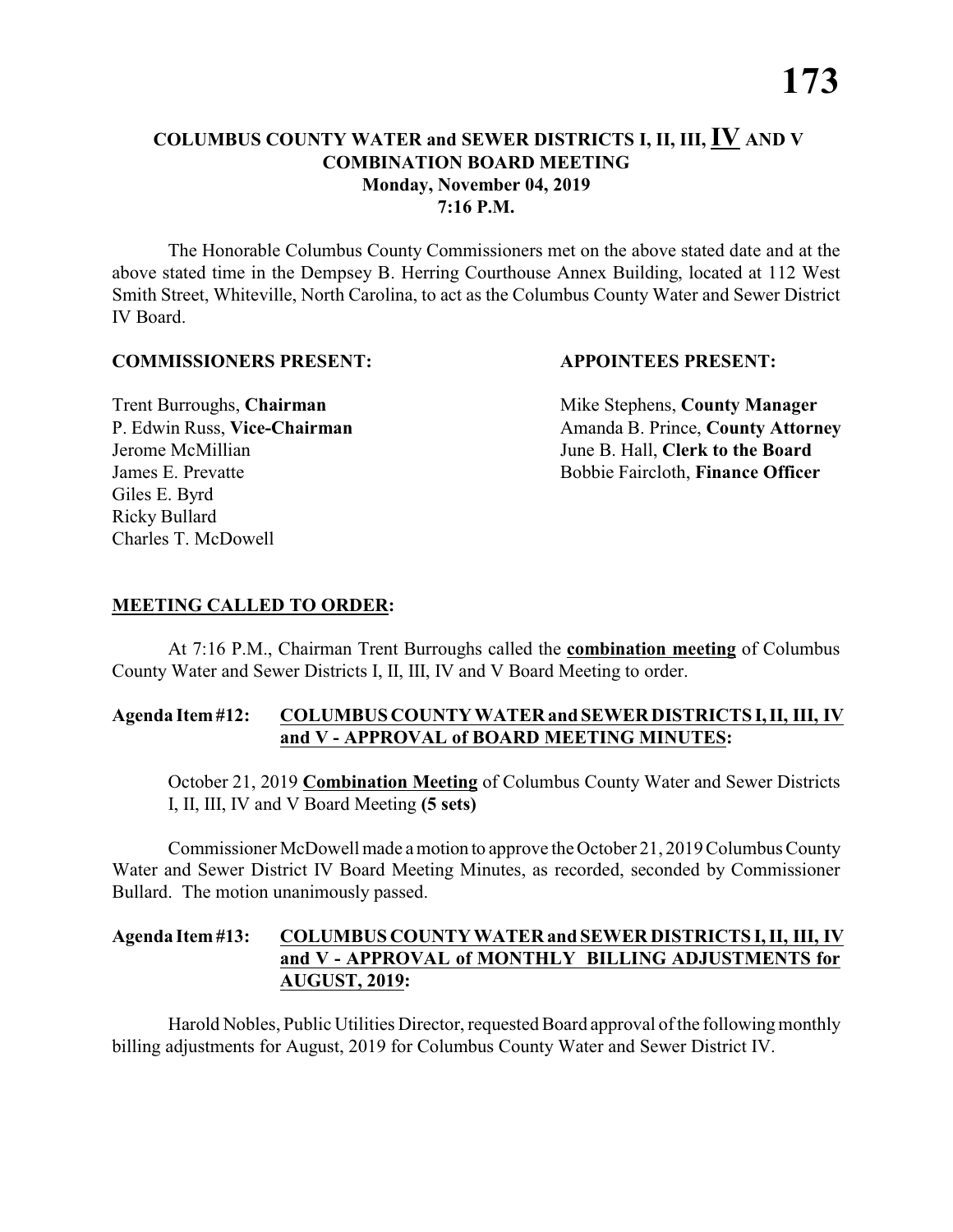| <b>DATE</b> | ACCT#       | <b>ACCT NAME</b>   | <b>ADJ AMT</b> | <b>REASON FOR</b><br><b>ADJUSTMENT</b> |
|-------------|-------------|--------------------|----------------|----------------------------------------|
| 8/5/2019    | 430392.0098 | <b>KENT BAITY</b>  | \$(38.22)      | <b>CUSTOMER DECEASED</b>               |
| 8/12/2019   | 410710.0097 | <b>GEORGE DREW</b> | \$(70,177.36)  | <b>POSTING ERROR</b>                   |
| 8/12/2019   | 430002.1098 | <b>EROL REDWAY</b> | \$(105.00)     | <b>POSTING ERROR</b>                   |
| 8/25/2019   | 411801.0098 | <b>EVON BOREN</b>  | \$(159.84)     | <b>LEAK ADJUSTMENT</b>                 |
| 8/25/2019   | 430330.0098 | <b>RUTH MOORE</b>  | \$(30.00)      | <b>POSTING ERROR</b>                   |

# **DISTRICT IV ADJUSTMENTS FOR AUGUST 2019**

Commissioner Byrd made a motion to approve the monthly billing adjustments for August, 2019 for Columbus County Water and Sewer District IV, seconded by Commissioner Prevatte. The motion unanimously passed.

#### **ADJOURNMENT:**

At 7:17 P.M., Commissioner Byrd made a motion to adjourn, seconded by Vice Chairman Russ. The motion unanimously passed.

#### **APPROVED:**

**\_\_\_\_\_\_\_\_\_\_\_\_\_\_\_\_\_\_\_\_\_\_\_\_\_\_\_\_ \_\_\_\_\_\_\_\_\_\_\_\_\_\_\_\_\_\_\_\_\_\_\_\_\_\_\_\_\_\_\_ JUNE B. HALL, Clerk to Board TRENT BURROUGHS, Chairman**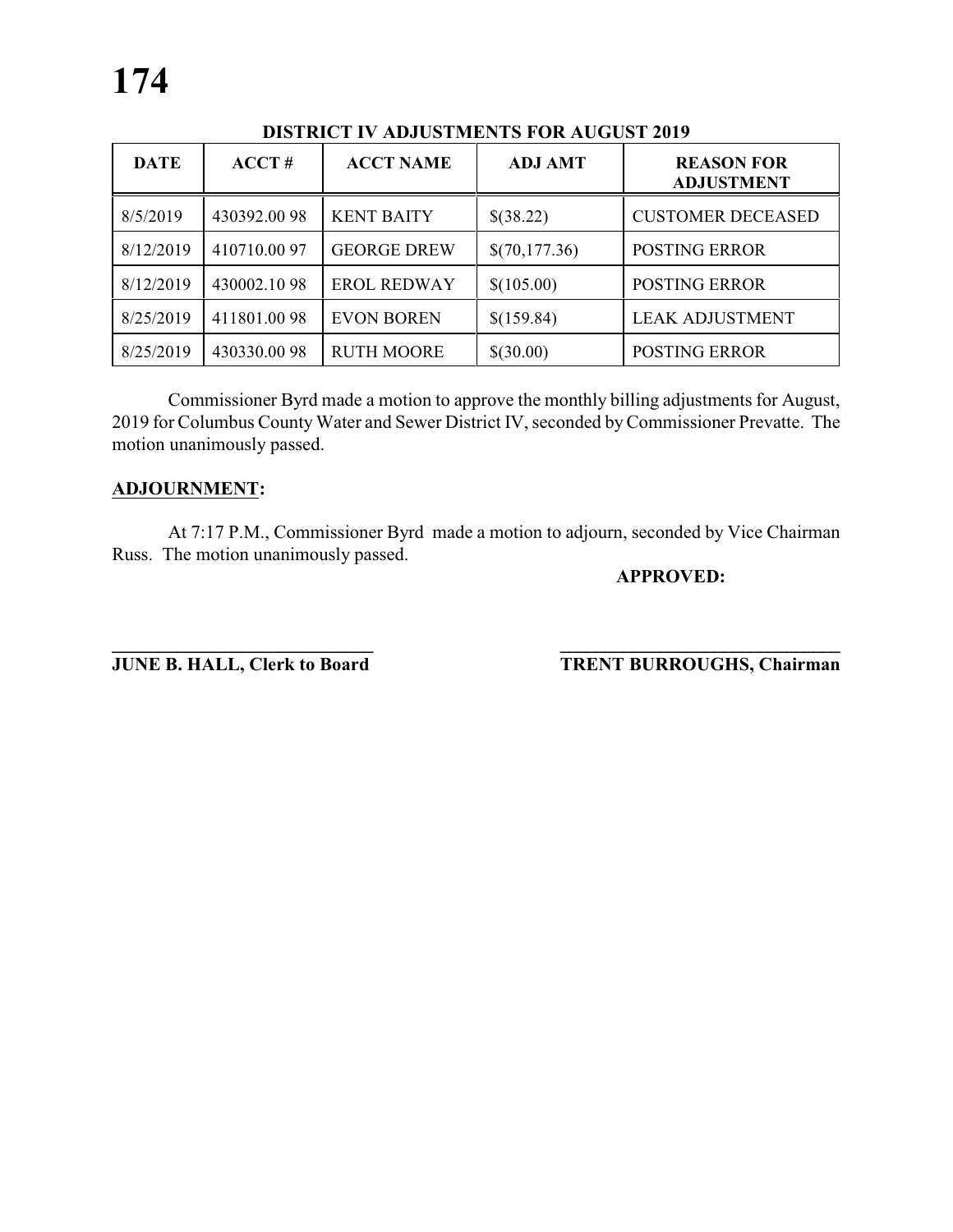### **COLUMBUS COUNTY WATER and SEWER DISTRICTS I, II, III, IV AND V COMBINATION BOARD MEETING Monday, November 04, 2019 7:16 P.M.**

The Honorable Columbus County Commissioners met on the above stated date and at the above stated time in the Dempsey B. Herring Courthouse Annex Building, located at 112 West Smith Street, Whiteville, North Carolina, to act as the Columbus County Water and Sewer District V Board.

#### **COMMISSIONERS PRESENT: APPOINTEES PRESENT:**

Giles E. Byrd Ricky Bullard Charles T. McDowell

**Trent Burroughs, Chairman** Mike Stephens, **County Manager** P. Edwin Russ, Vice-Chairman Amanda B. Prince, County Attorney Jerome McMillian June B. Hall, **Clerk to the Board** James E. Prevatte Bobbie Faircloth, **Finance Officer**

### **MEETING CALLED TO ORDER:**

At 7:16 P.M., Chairman Trent Burroughs called the **combination meeting** of Columbus County Water and Sewer Districts I, II, III, IV and V Board Meeting to order.

#### **Agenda Item #12: COLUMBUS COUNTY WATER and SEWER DISTRICTS I, II, III, IV and V - APPROVAL of BOARD MEETING MINUTES:**

October 21, 2019 **Combination Meeting** of Columbus County Water and Sewer Districts I, II, III, IV and V Board Meeting **(5 sets)**

Commissioner McDowell made a motion to approve the October 21, 2019 Columbus County Water and Sewer District V Board Meeting Minutes, as recorded, seconded by Commissioner Bullard. The motion unanimously passed.

### **Agenda Item #13: COLUMBUS COUNTY WATER and SEWER DISTRICTS I, II, III, IV and V - APPROVAL of MONTHLY BILLING ADJUSTMENTS for AUGUST, 2019:**

Harold Nobles, Public Utilities Director, requested Board approval ofthe following monthly billing adjustments for August, 2019 for Columbus County Water and Sewer District V.